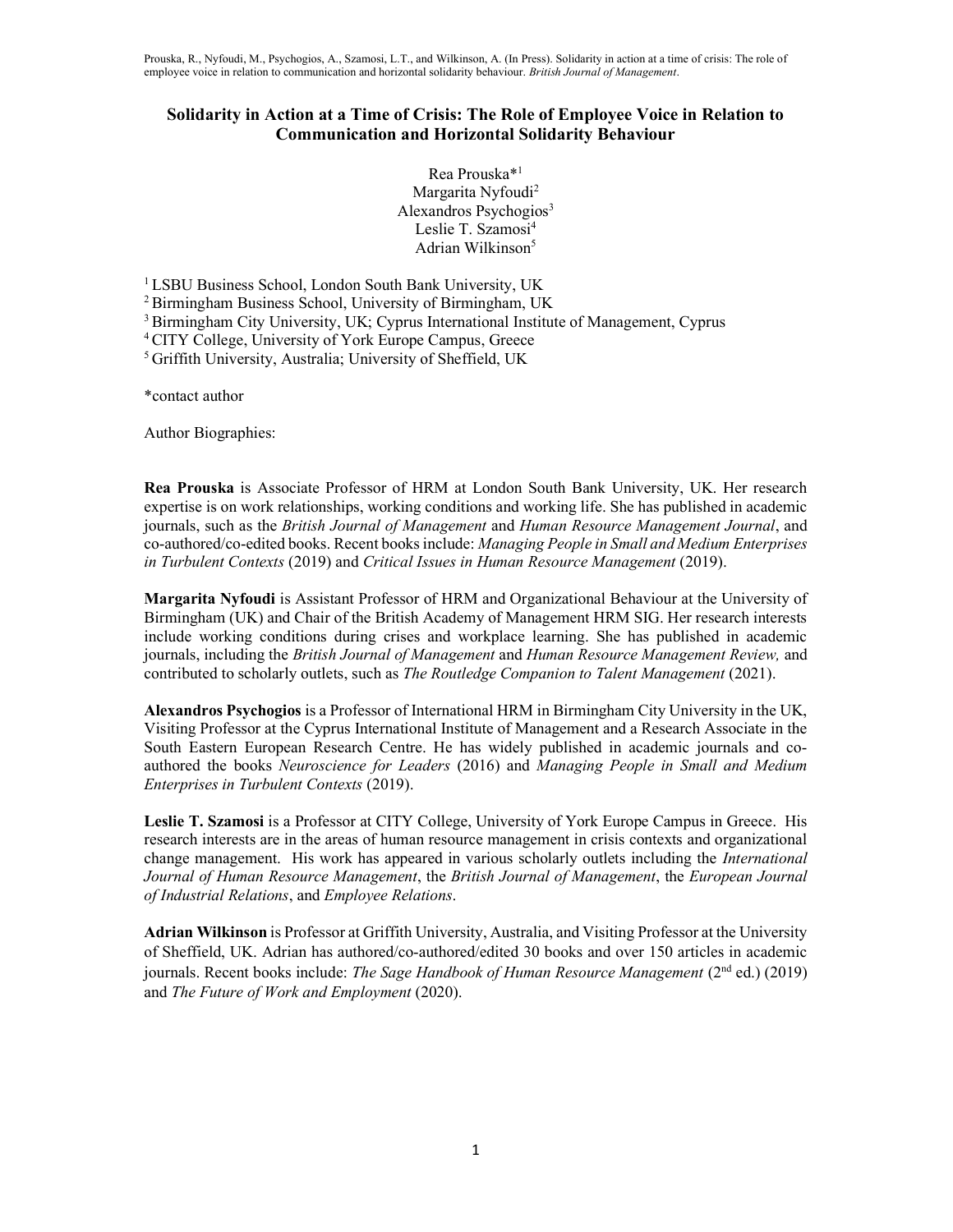# Solidarity in Action at a Time of Crisis: The Role of Employee Voice in Relation to Communication and Horizontal Solidarity Behaviour

#### Abstract

Solidarity behaviour among employees is important in building a sense of community in organisations, particularly within a crisis context where adverse working conditions prevail. However, we have limited knowledge concerning how solidarity behaviour develops. Using the lens of social exchange theory, this study examines how top-down communication and employee voice relate to horizontal (employee to employee) solidarity behaviour. We conducted two comprehensive studies during the Greek economic crisis and found that the relationship between top-down employee communication and horizontal solidarity behaviour is mediated by employee voice. The paper extends our existing knowledge in the fields of management and HRM by advancing our understanding of horizontal solidarity behaviour, highlighting the role of top-down employee communication as an effective HR practice, and delineating the role of employee voice in fostering workplace camaraderie in SMEs under crisis.

#### Keywords

horizontal solidarity behaviour, top-down employee communication, employee voice, social exchange theory, economic crisis, Greece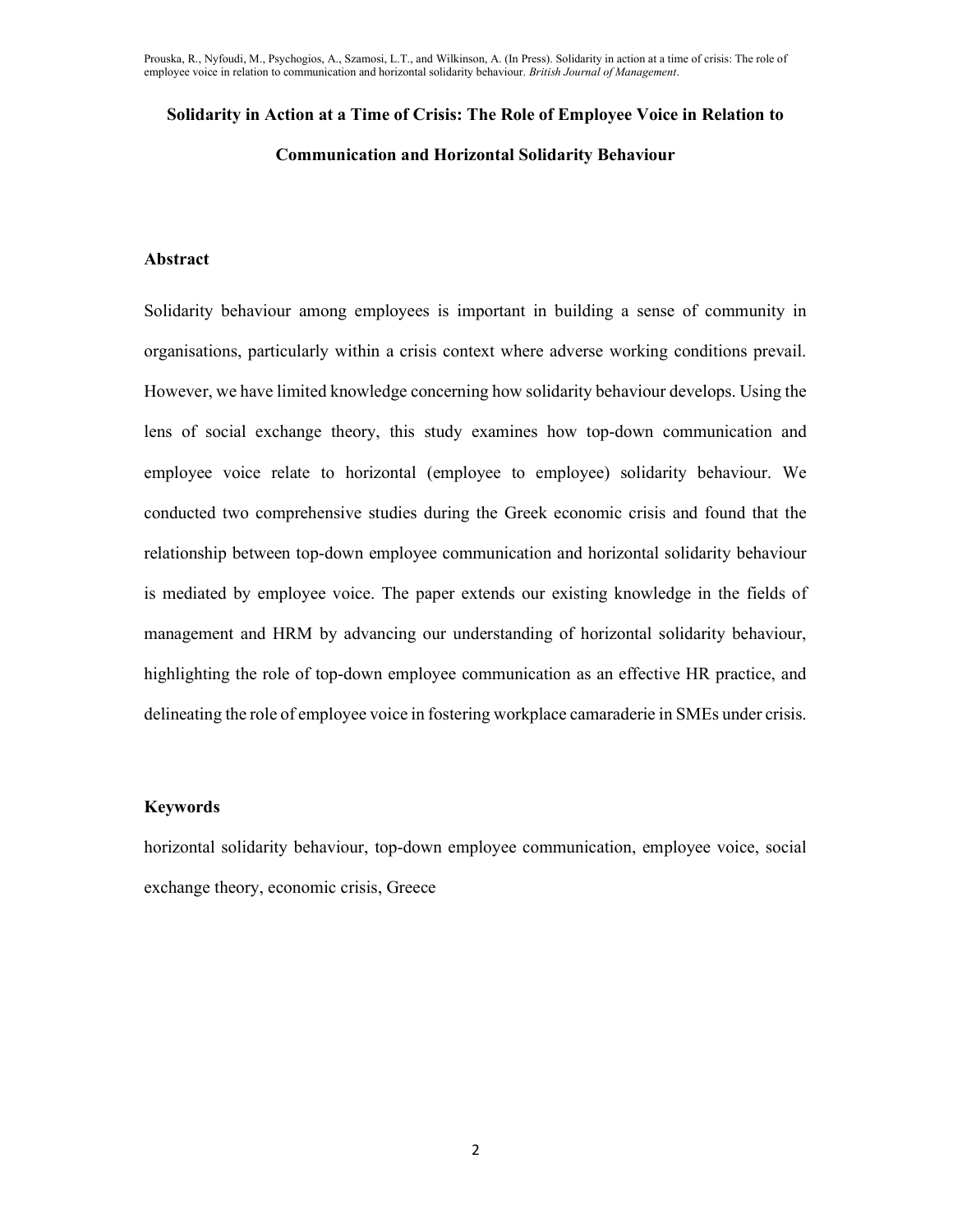# Introduction

The concept of solidarity in the literature has traditionally focused on identity politics, industrial relations, class struggle, inequalities and ideological conflicts (O'Toole and Calvard, 2020). Workers' solidarity is often conceptualised as the basis for collective actions within and beyond the organisation (Hyman, 2011). This paper departs from the traditional adversarial political and economic understanding of solidarity and instead seeks to understand solidarity behaviours exhibited between employees in the workplace with the aim of mutually supporting each other, building workplace camaraderie, and developing a sense of community (Vogl, 2009). Interest in solidarity behaviours at work has been heightened since the 2007 global financial crisis given the increased adversity of working conditions (Psychogios *et al.*, 2019), and successive macroturbulence, including the COVID-19 pandemic outbreak in 2020. Such macro-turbulence influences employees' experience with work given the higher job insecurity and stress that prevail, as well as decreased pay, benefits, training and development opportunities (Chatrakul Na Ayudhya et al., 2017; Cook et al., 2016; Harney et al., 2018; Maley, 2019), and leads to poorer physical and mental health (Datta et al., 2010; WHO, 2011).

Social support (both work and non-work) can improve employees' psychological wellbeing (Mayo *et al.*, 2012), therefore, enabling employees to cope with the negative impact of such changes (Lawrence and Callan, 2011). For example, empirical evidence shows that high levels of sense of community protect employees against depression and anxiety (Garcia-Reid et al., 2013) as well as increase their motivation, commitment and wellbeing (Boyd and Nowell, 2020). Yet, social support research is scarce particularly within the context of small and medium enterprises (SMEs). This is a major gap in the literature given that SMEs are extremely vulnerable to external shocks (Prouska and Psychogios, 2018), while at the same time are characterised by informality in the employment relationship and HR practices (Psychogios et  $al.$ , 2016) which means formal support systems for workers are limited (Della Torre *et al.*, 2021;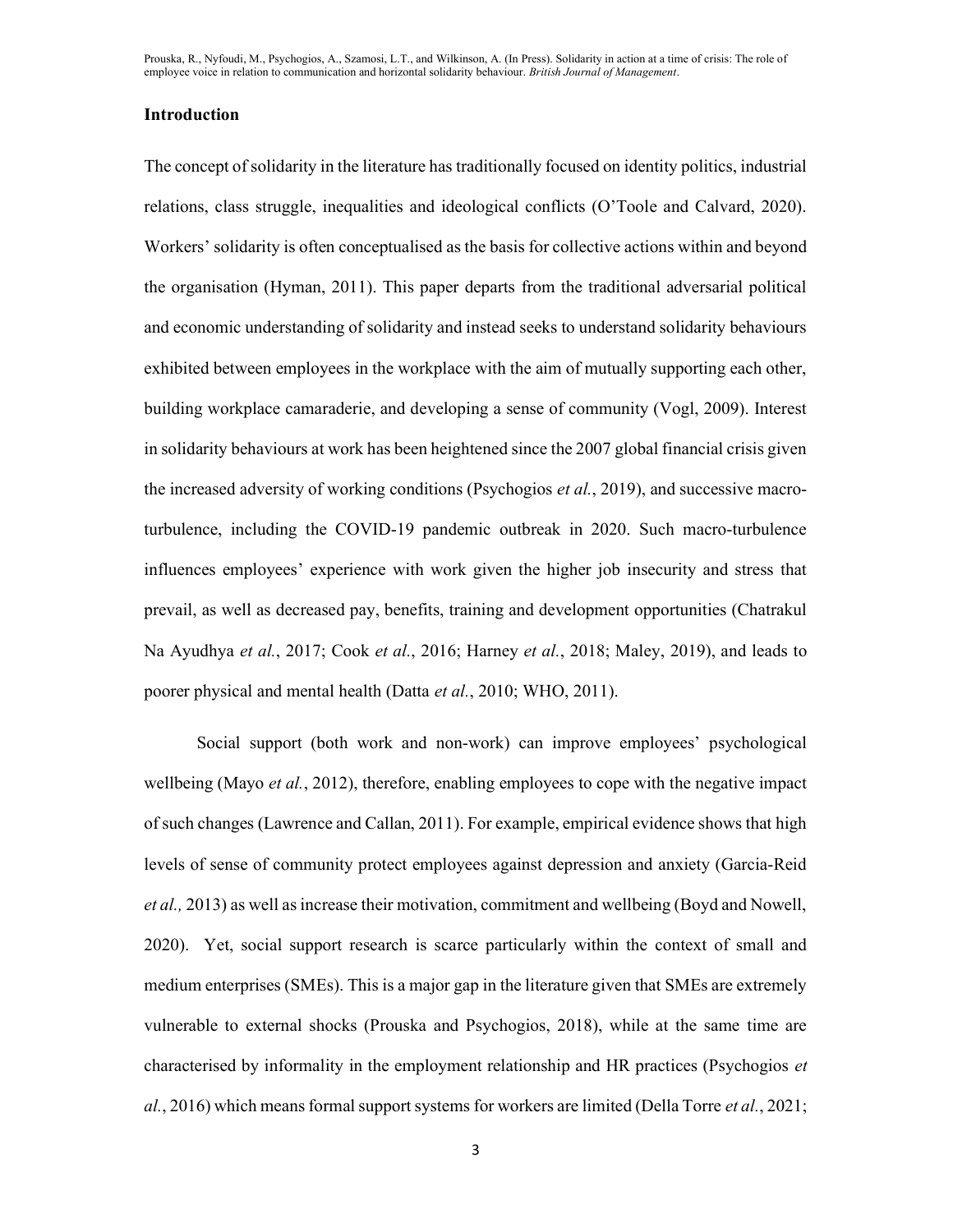Mallett and Wapshott, 2014). Thus, there is a need for research to focus on whether and how HR practices can support SMEs and their employees in turbulent times (OECD, 2009, 2020).

Solidarity, in general, is "the feeling of reciprocal sympathy and responsibility of a group which promotes mutual support" (Wilde, 2007, p. 171). According to Laitinen and Pessi (2015, p.2), solidarity, in its descriptive sense, refers to a "kind of connection to other people, to other members of a group, large or small", while in its normative sense requires "a presumption of reciprocity and perhaps shared group-membership and behaviour according to the norms of a given group". In the workplace, solidarity behaviour (SB) has been conceived as a behaviour exhibited by employees when they "are prepared to help others in need, resist the temptation to let other members do most of the work, share responsibilities, and are prepared to apologize for mistakes" (Sanders et al., 2006, p. 142). SB is premised on two dimensions; vertical solidarity behaviour (VSB) and horizontal solidarity behaviour (HSB). We focus on HSB rather than VSB, because such cooperative behaviour is seen as enabling employees to cope with challenging events (Psychogios et al., 2019).

Given the significance of organisational change within a turbulent global economic context (OECD, 2009, 2020), we seek to understand the extent to which top-down employee communication and employee voice may be important in fostering HSB among employees to cope with external challenges. The reasoning for focusing on top-down employee communication and employee voice is as follows. Top-down employee communication is regarded as a fundamental HR practice (Den Hartog *et al.*, 2013), and especially important in the context of significant organisational change (Palmer and Dunford, 2008) because it can help shape employee perceptions of the change (Loretto *et al.*, 2010; Rafferty and Jimmieson, 2017). Several studies have suggested that open lines of communication between managers and employees can enable employees not only to work effectively in teams and contribute to organisational productivity, but also to help deal with job stressors, to identify more strongly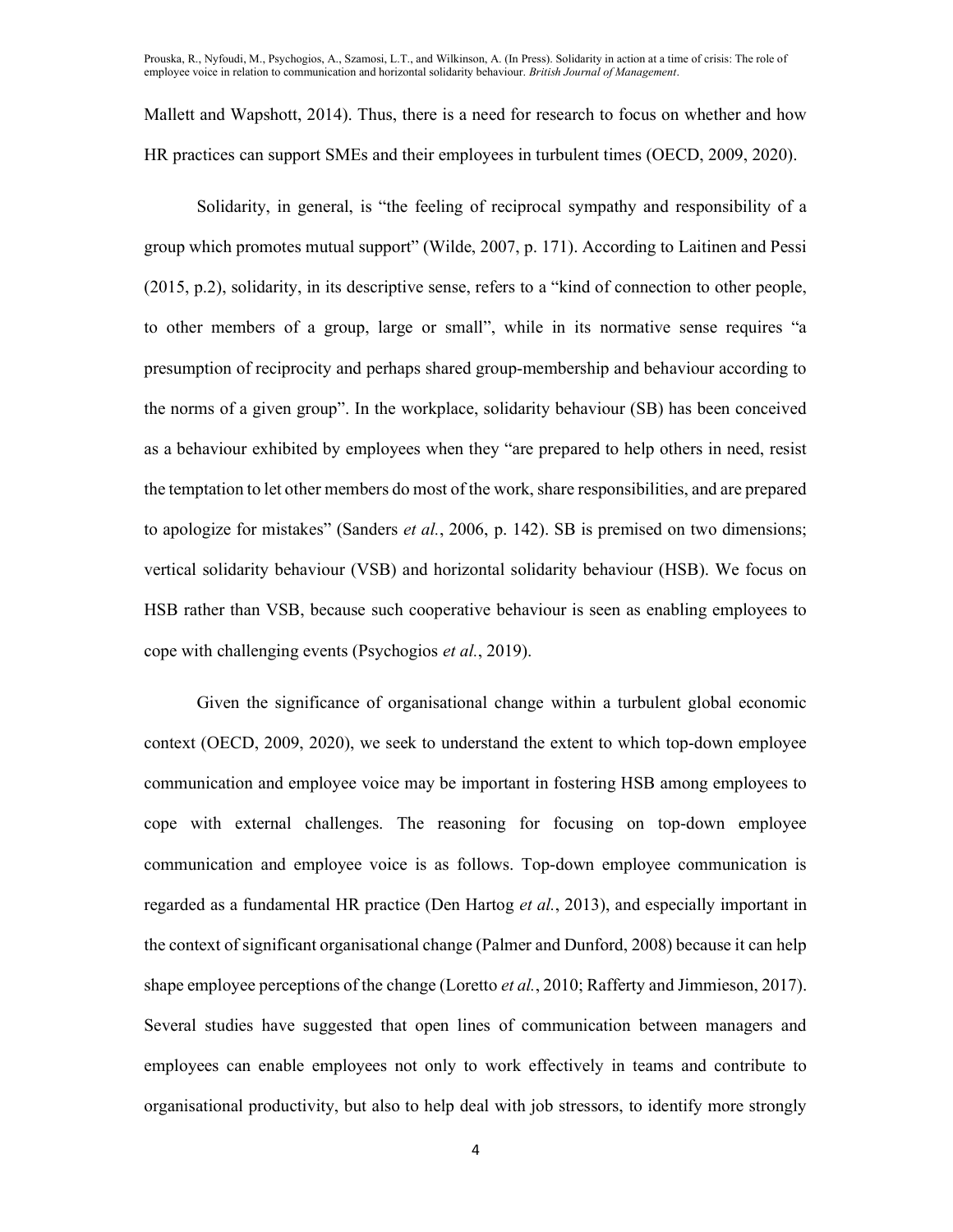with the organisation, and to increase job satisfaction (Kumar and Mishra, 2017). In a similar vein, employee voice practices can create opportunities for involvement by facilitating ideas to help organisational efficiency and, in doing so, also lead to a higher sense of organisational commitment (Budd et al., 2010). Particularly during crisis periods, organisations need a committed workforce and may turn to "lifeboat democracy" (Cressey et al., 1985) to deal with the challenges posed by the external environment and thus, employee voice may help in this respect (Prouska and Psychogios, 2019). This paper does not adopt the traditional industrial relations perspective of seeing voice as collective bargaining or other institutional mechanisms as this has limited applicability in relation to SMEs. In contrast, we adopt a more inclusive definition of voice that not only encompasses raising concerns but also sharing ideas with others (Wilkinson and Fay, 2011). Voice in SMEs is often constrained as owners/managers wield power over employees' agency in exercising, or withholding, voice (Allen and Tüselmann, 2009; Prouska et al., 2021). Our work is informed by Budd (2014, p. 478), who notes that "richer understandings have and continue to come from including non-union collective voice as well as various dimensions of individual voice… the frequent approach of starting with Hirschman's (1970) definition of voice is excessively narrow because employee voice is then linked so strongly with complaining rather than broader conceptualisations of input, expression, autonomy, and self-determination".

In particular, we examine top-down employee communication and employee voice in relation to proactive solidarity behaviours at work among employees (Maden, 2015) and our focal point is specifically on task and performance communication (Penley and Hawkins, 1985). We build on social exchange theory (Blau, 1964; Cropanzano *et al.*, 2017; Cross and Dundon, 2019) and argue that, during challenging times, top-down task and performance employee communication relates to HSB, and that this relationship is mediated by employee voice. Mediation mechanisms through which HR practices affect proactive behaviour have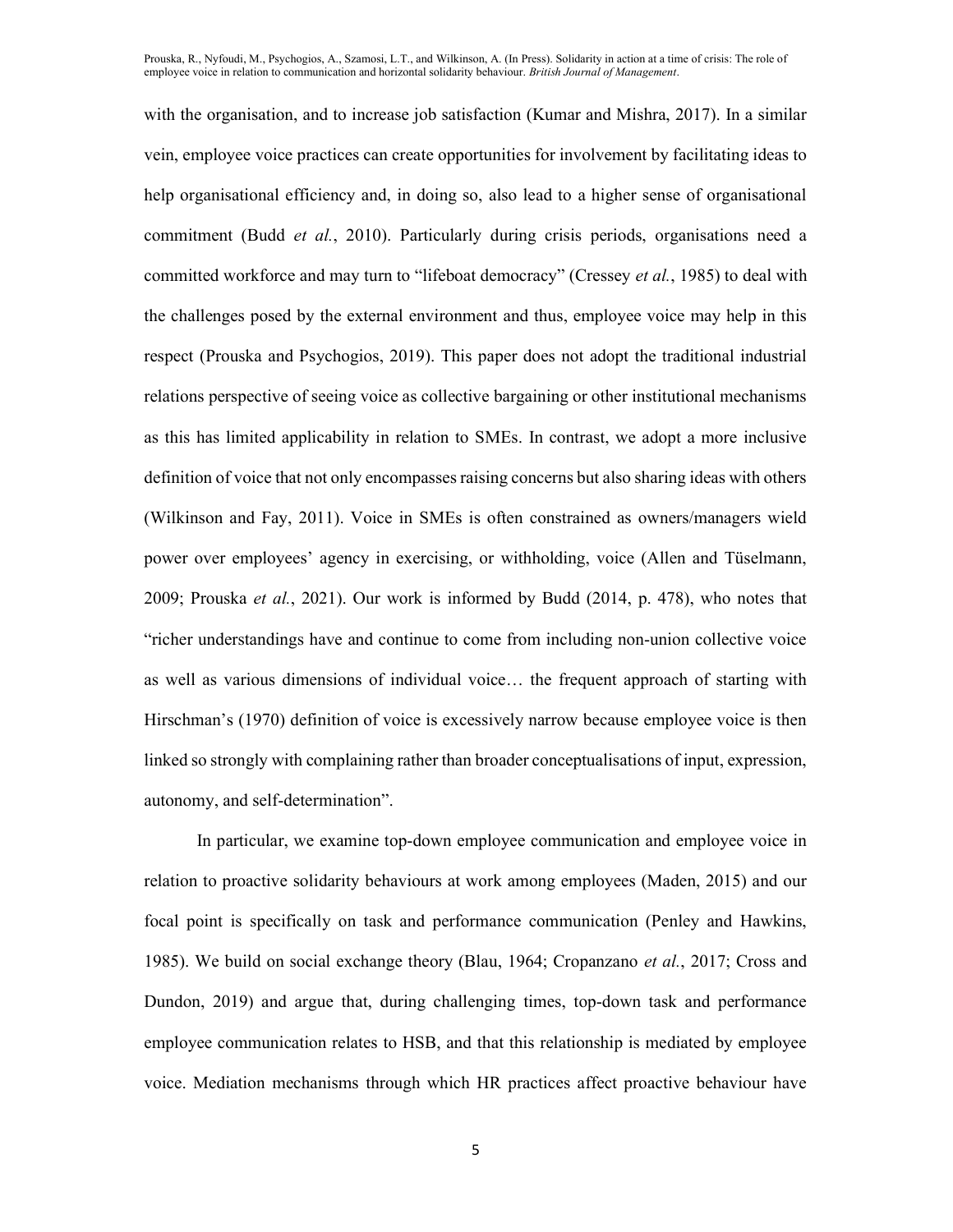attracted less research attention (with the exceptions of Beltrán-Martín et al., 2017; Den Hartog and Belschak, 2012; Parker et al., 2006; Sonnentag and Spychala, 2012) and we have scant evidence of how this works in a crisis context.

Our work addresses this gap and advances our understanding of top-down employee communication (Den Hartog *et al.*, 2013) shaping employee experience (Loretto *et al.*, 2010; Rafferty and Jimmieson, 2017) and supporting employees during times of change (Lawrence and Callan, 2011). It also advances our theoretical understanding of the HSB construct by delineating the role of employee voice in fostering support among co-workers and building workplace camaraderie. The paper sheds new light on ongoing debates on employees' work experience during change (i.e. Lawrence and Callan, 2011; Loretto et al., 2010; Palmer and Dunford, 2008; Rafferty and Jimmieson, 2017) and in particular in relation to SMEs in which HR practices are highly informal and oftentimes incidental (Psychogios et al., 2019; Della Torre et al., 2021).

#### Literature review and hypotheses development

#### Solidarity behaviour

SB differs from organisational citizenship behaviour (OCB), which refers to "individual behaviour that is discretionary, not explicitly recognised by the formal reward system, and that in the aggregate promotes the effective functioning of the organisation" (Organ, 1988, p.4), in two fundamental ways. First, OCB is rooted within psychology and studies discretionary prosocial behaviours, whereas SB is rooted within sociology and studies behaviours such as 'solidarity' or 'solidarity behaviours' (Lindenberg, 2006). Second, both concepts are based on the principle of discretionary behaviour but the main motivation behind OCB is to benefit the organisation, while SB within a work context aims at benefiting other members of the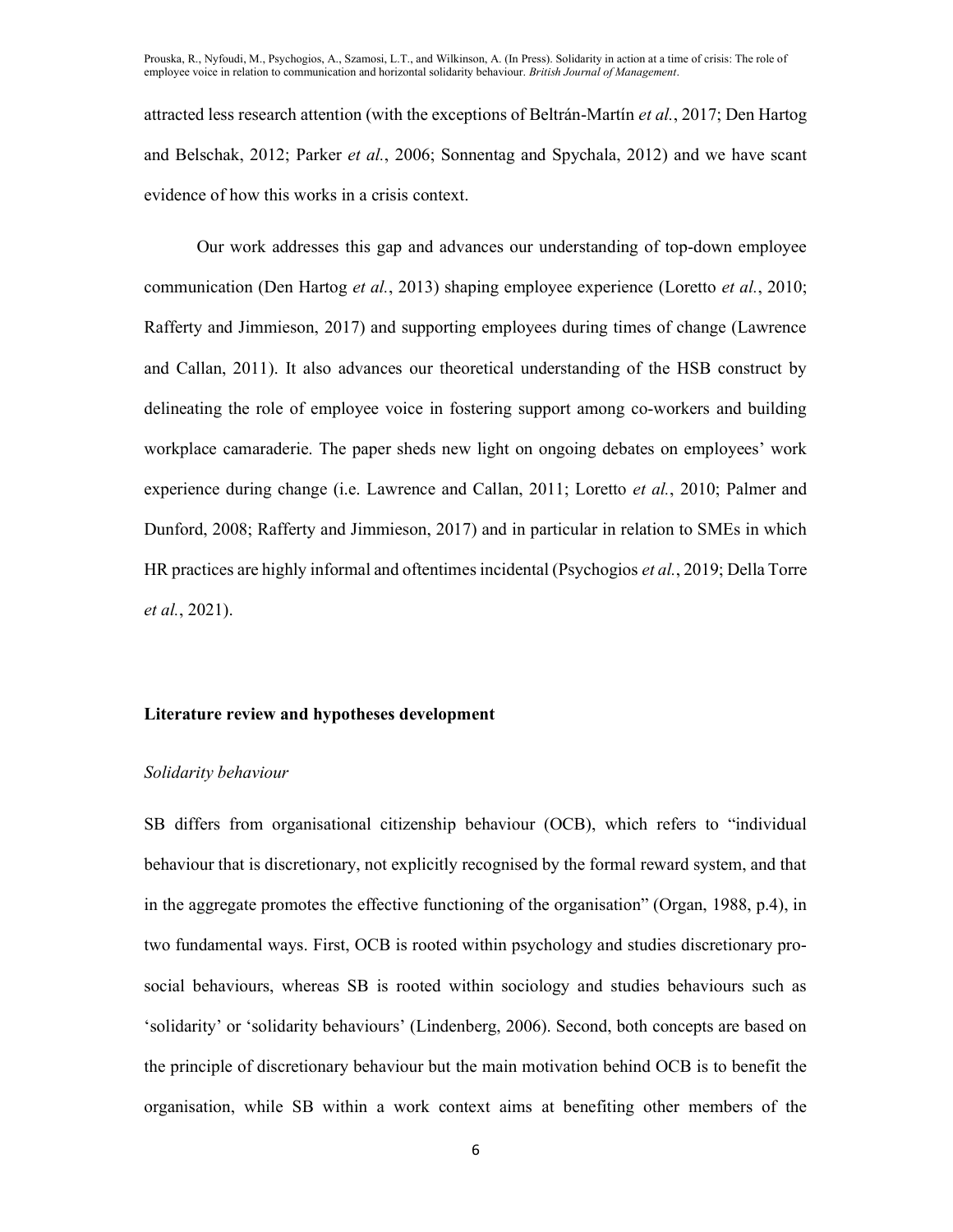organisation, with no particular interest as to whether this behaviour may (or may not) consequentially benefit the organisation; for example, good OCB is characterised by altruism (e.g. helping another person with a relevant task/problem), conscientiousness (e.g. carrying out role behaviours well beyond the minimum required levels), *sportsmanship* (e.g. refraining from complaints/grievances), and courtesy (e.g. making efforts to prevent a problem) (Organ, 1988), all of which aim to improve organisational functioning. SB, however, follows the norm of taking others into consideration in actions, although the pursuit for short-term pleasure or longterm benefit would suggest one would act differently in a given situation (Lindenberg, 2006). SB "may require a sacrifice, a cost to oneself for the benefit of another individual or the whole group" (Lindenberg, 2006, p. 5) and, therefore, its premise is in relation to the benefit the behaviour brings to an individual or group. The way in which OCB has been defined and analysed has not escaped the attention of critics who have suggested that the conceptualisation of OCB has been built on a managerial orthodoxy whereby workers ('good soldiers') will work tirelessly and obediently to advance organisational goals and objectives (Bies, 1989). The concept of SB deviates from this perspective as an action motivated by solidarity that preconditions feelings of sympathy and belonging together, considers the act as a case of helping in a time of distress, and regards the distress as a moral problem, an injustice and a source of moral obligation (Wildt, 1999). Herein, the actor feels obligated to help and assumes the possibility of analogous situations in which the recipient acts, has acted, or will act, in analogous ways towards him/her (Wildt, 1999).

This paper focuses on horizontal SB because such cooperative behaviours between coworkers are seen as enabling employees to cope with challenging periods (Psychogios *et al.*, 2019). HSB is cooperative behaviour characterised by a norm of reciprocity between team members and is defined as "behaving in the spirit of agreement to other employees even when not convenient and not formally described" (Sanders and van Emmerik, 2004, p. 352). It could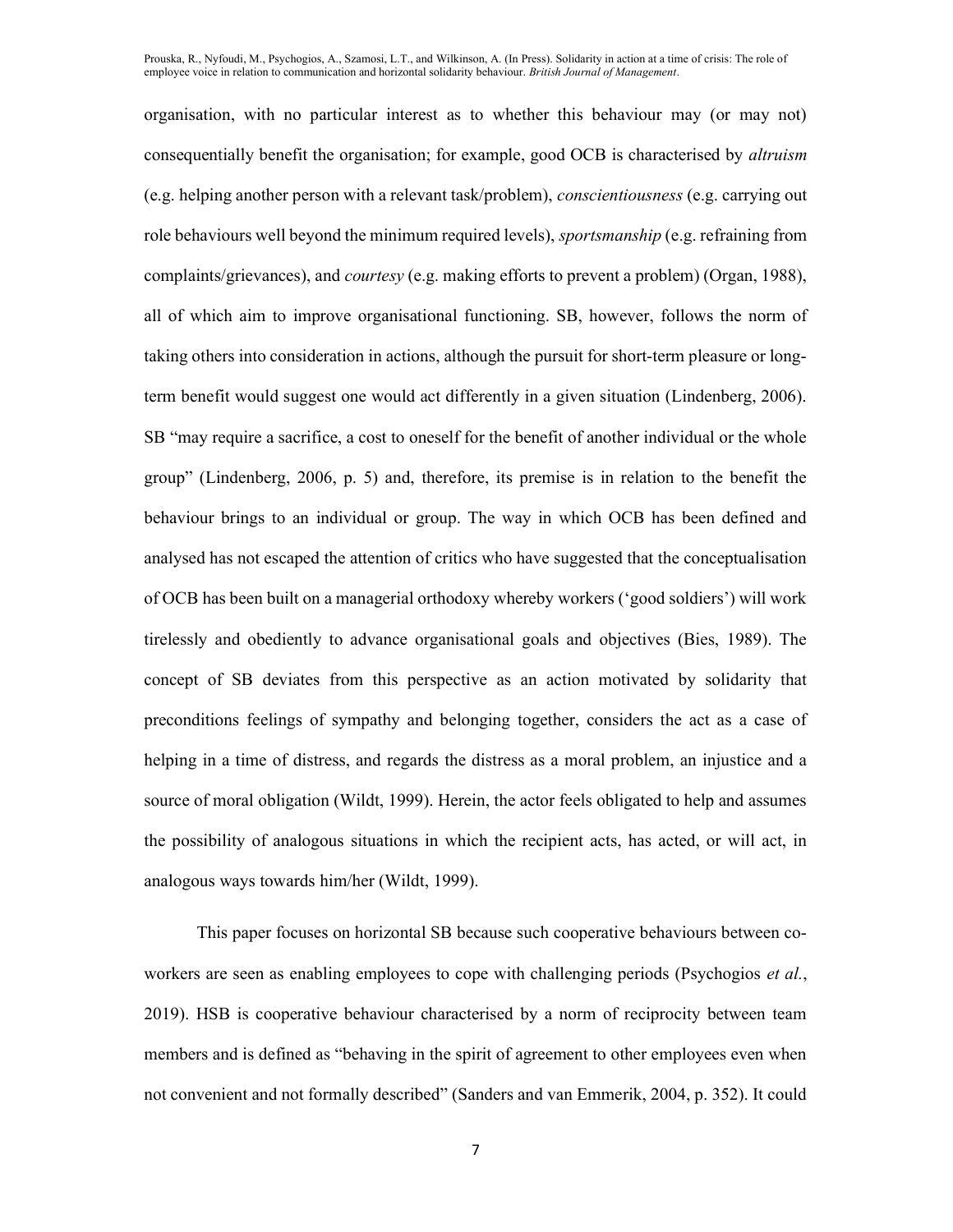be argued that HSB is similar to the concept of OCB directed to individuals (OCBI); however, the premise of OCBI is that behaviours immediately benefit specific individuals and, indirectly through this means contribute to the organisation (Williams and Anderson, 1991), whereas HSB is purely concerned with behaviours that benefit other team-members/co-workers (Koster and Sanders, 2006; Laitinen and Pessi, 2015; Lindenberg, 2006; Sanders et al., 2006) without a focus on how such behaviours may benefit the organisation. HSB is the result of a mutual interest and support among employees at the same level and is mainly informal and defined through reciprocal relationships. Furthermore, the concept of HSB not only clearly defines who the beneficiary is (employee-employee) (Sanders and Schyns, 2006), but also captures the individual employees' personal behaviour towards their co-workers.

# Horizontal solidarity behaviour through a social exchange perspective

Social exchange theory (SET) is one of the most influential social science perspectives from which to understand workplace behaviour (Cropanzano *et al.*, 2017) bridging the disciplines of anthropology, sociology and social psychology (Cropanzano and Mitchell, 2005). Blau (1964) proposed that an exchange relationship emerges between two parties when one party provides a benefit to the other, thereby creating an obligation to respond by providing something beneficial in return. Reciprocity is, therefore, one of the key principles of this process (for an overview of other principles see Cropanzano and Mitchell, 2005) and can be defined through various perspectives, for example, as a transactional pattern of interdependent exchanges, as a folk belief, or as a moral norm (Gouldner, 1960). Studying reciprocal interdependence is particularly important within the social exchange literature because it emphasizes "contingent interpersonal transactions whereby an action by one party leads to a response by another" (Cropanzano and Mitchell, 2005, p. 876). This reciprocal exchange does not include explicit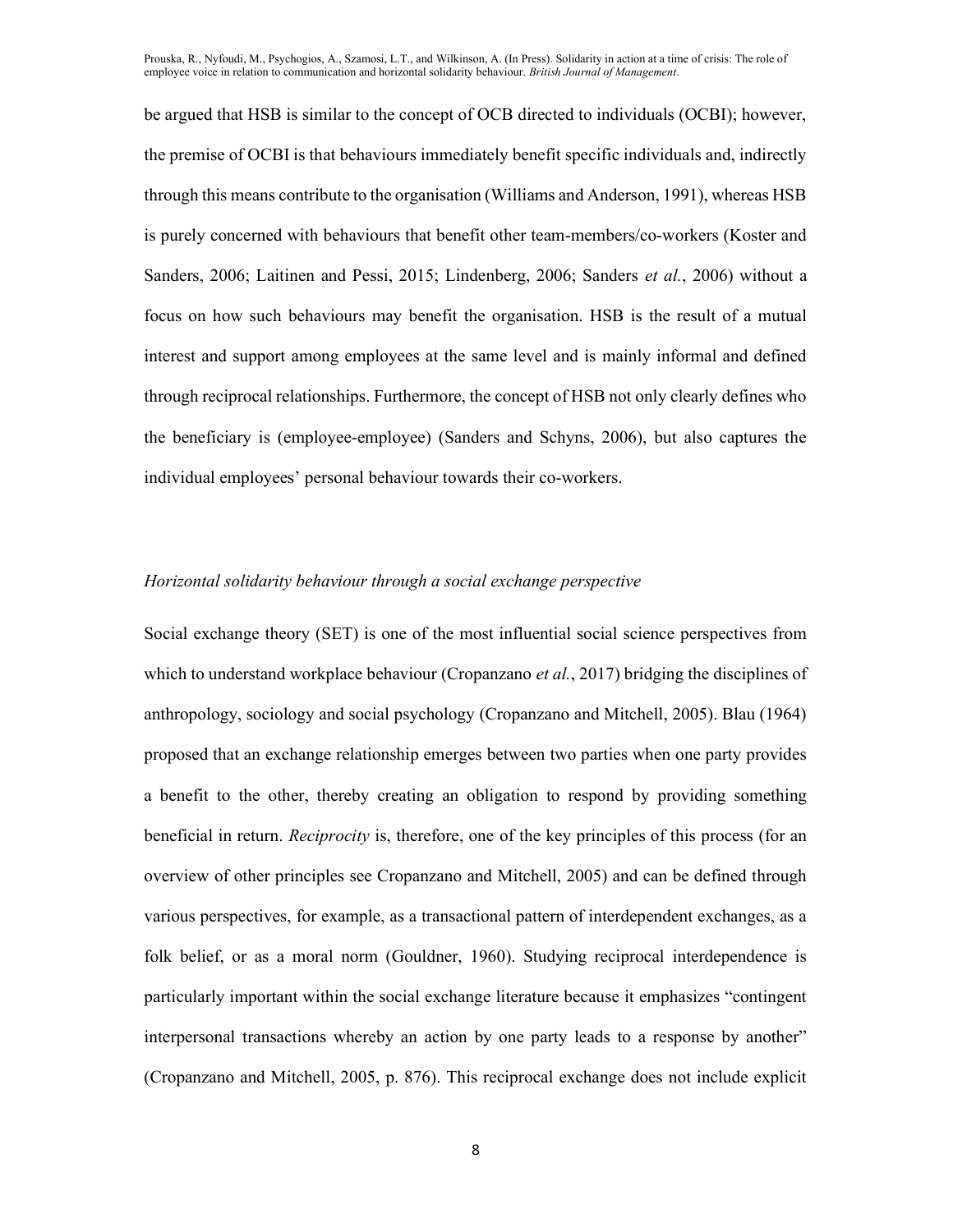bargaining (Molm, 2003) and it is based more on informality; one party's actions become contingent on the other's behaviour based on rounds of exchange initiatives (Cropanzano and Mitchell, 2005) and, in this respect, reduces risk and encourages cooperation and commitment to one another (Molm *et al.*, 2000). This rule of reciprocity means that individuals become involved in an implicit reciprocal exchange (Molm, 2003), and hence, a good deed may be reciprocated by the beneficiary at a later stage, when an opportunity arises. In turbulent economic contexts, organisations receive significant pressures that result in adverse working conditions for employees (Psychogios *et al.*, 2019); therefore, reciprocal employee support is crucial for employees' well-being (Nyfoudi et al., 2020). A second key principle of this process is *rationality* (Meeker, 1971) namely, using logic to ascertain likely consequences (ends) and how one should achieve those things that are valued (means) (Cropanzano and Mitchell, 2005). This is particularly the case in turbulent environments where certain employee behaviours and actions might bring about negative consequences (e.g. being labelled a 'troublemaker', poor performance reviews, damaged workplace relationships) or even lead to employer retaliation (e.g. salary withholding/reduction, redundancy, loss of employment) (Prouska and Psychogios, 2018) and, therefore, an individual employee selects a course of action after careful evaluation of the possible consequences.

Solidarity among employees is founded on reciprocity (Koster and Sanders, 2006; Lindenberg, 2006; Wildt, 1999) and SET can explain how this transpires (Sanders and Schyns, 2006). The social interaction between at least two people is fundamental to the development of solidarity (Koster and Sanders, 2006); through this social exchange, employees reciprocate solidarity received from both their co-workers and their supervisors (Sanders *et al.*, 2006). Solidarity can, therefore, be conceptualised as developing within social exchanges in interpersonal relationships including in the workplace context (MacDonald *et al.*, 2019). It refers to psychological and social closeness between employees and denotes "a situation in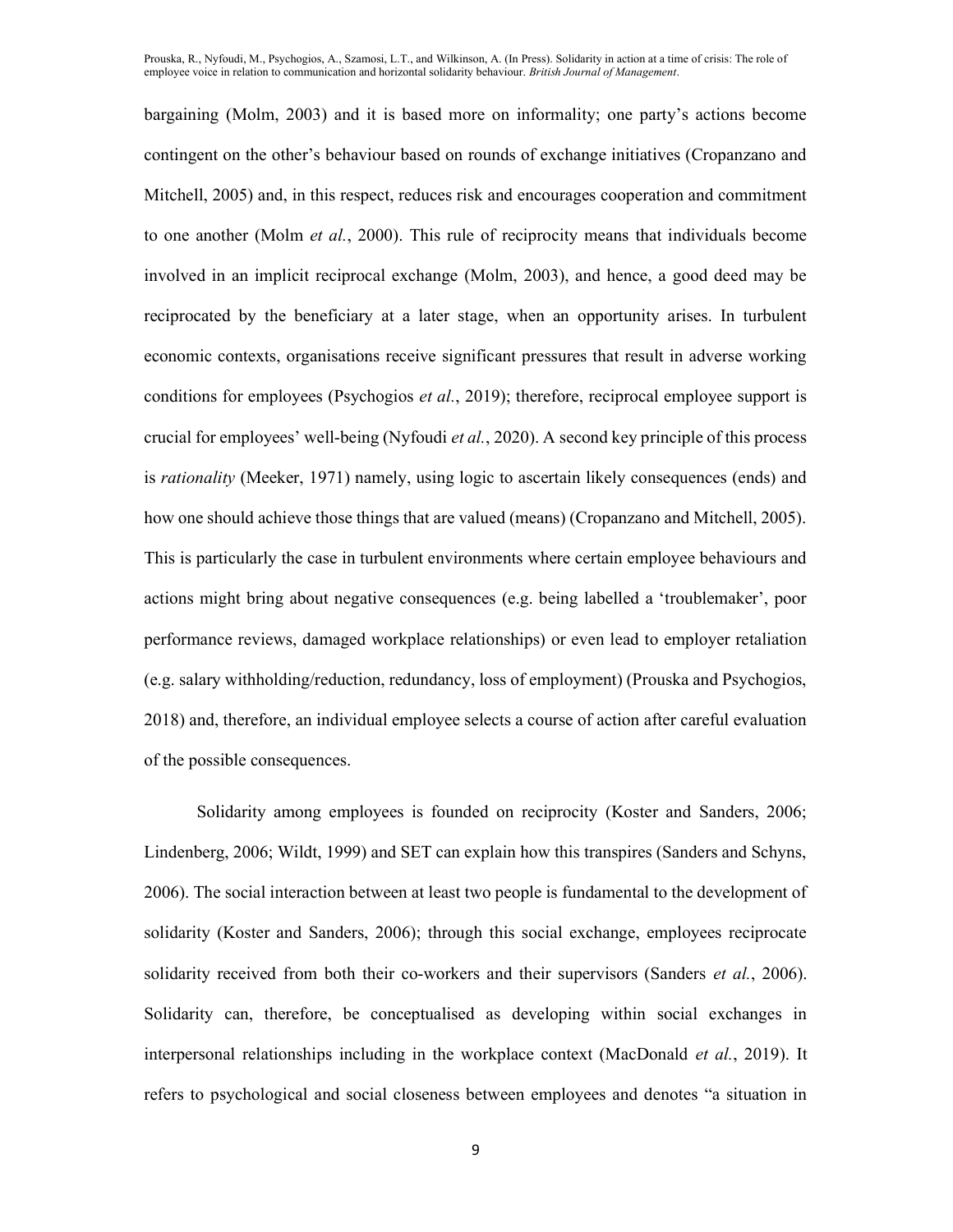which the well-being of one person or group is positively related to that of others, indicating mutual interdependence" (De Beer and Koster, 2009, p. 12). Values and norms play an important role in shaping solidarity at work particularly in the context of radical changes in the workplace (Bolton and Laaser, 2020). Employees can form social exchange relationships at work with different parties such as with immediate supervisors, co-workers, employer organisation, customers, and suppliers (Cropanzano and Mitchell, 2005). Under macroeconomic turbulence, however, such exchanges might also be impacted by a conscious choice to select a rational course of action that is based on carefully anticipating the consequences (Meeker, 1971) and this is also likely to affect an employee's decision to engage in solidarity behaviour.

In this paper, we focus on HSB between co-workers (horizontal solidarity; Koster and Sanders, 2006; Sanders and van Emmerik, 2004; Sanders and Schyns, 2006). Research on social exchange relationships between co-workers has explored a number of aspects including how employees can affect and impact peer behaviour and emotions at work (e.g. Flynn, 2003; Halbesleben and Wheeler, 2011). When co-workers are mutually dependent, either formally or informally, they perceive higher solidarity with each other, contrary to those working in firms that do not promote a culture of mutual dependence (Koster et al., 2007). In addition, studies have shown that HSB reduces workplace incivility and deviant behaviour (Itzkovich and Heilbrunn, 2016).

We argue that studying HSB from a social exchange perspective, specifically through the rules of reciprocity and rationality, can enhance our understanding of workplace behaviour among co-workers in times of crisis and better inform organisations in developing cultures and facilitating practices that foster solidarity behaviours. HSB is even more significant in contexts of crisis because such contexts create intense pressures on organisations (Psychogios et al., 2019), rendering reciprocal support crucial for employee well-being (Nyfoudi et al., 2020),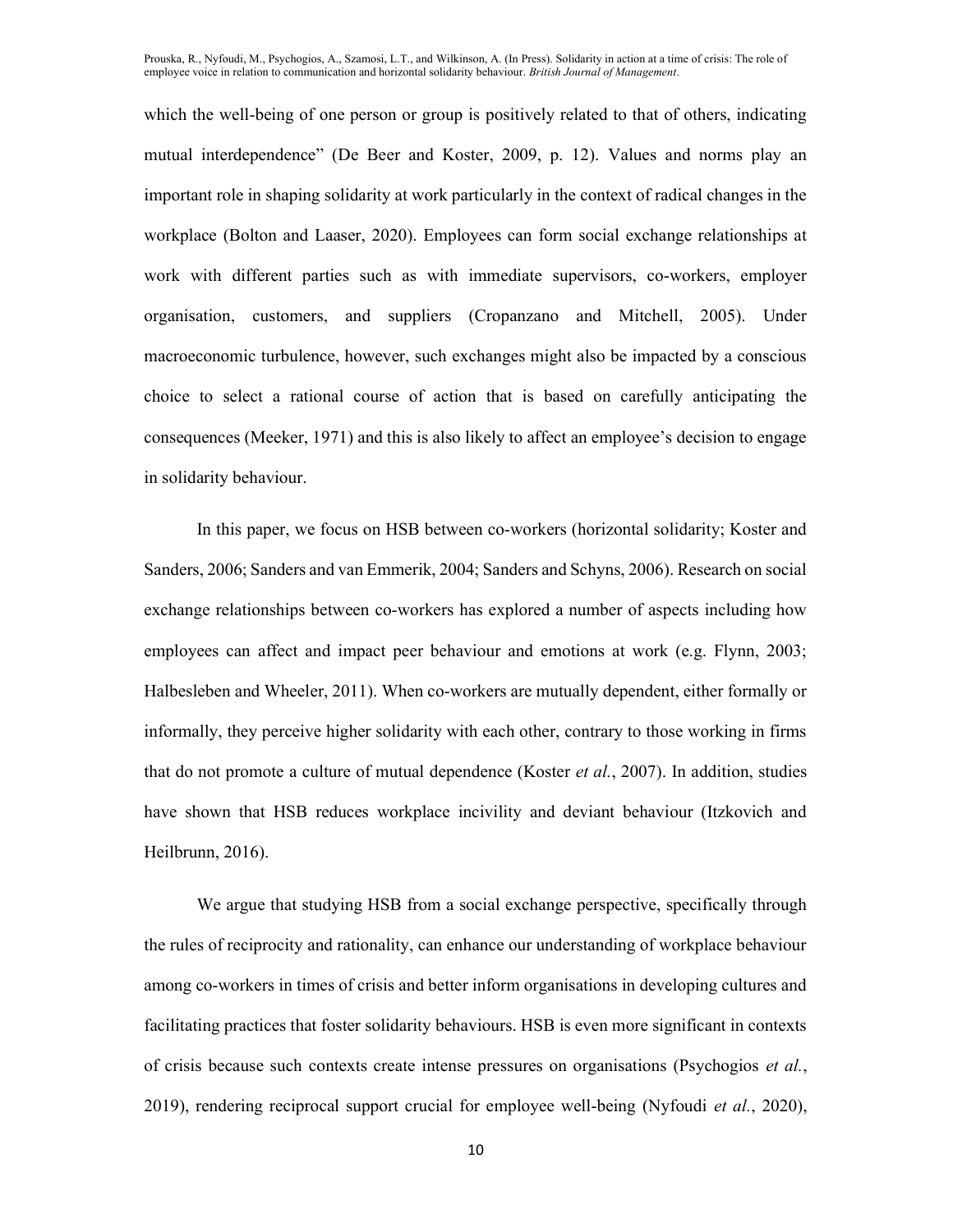while rationality guides employee behaviours and actions in order to avoid potential negative consequences (Prouska and Psychogios, 2018).

The relationship between top-down employee communication and horizontal solidarity behaviour

In this paper, we refer to employee top-down employee communication as communication strategies and practices designed and implemented by management and directed towards employees with the primary aim of informing organisational members over a range of issues. Top-down employee communication can be verbal (meetings, briefings) or written, and formal or informal (Brewster et al., 2017). We focus specifically on task and performance communication (Penley and Hawkins, 1985); task communication relates to the extent to which supervisors let subordinates know what needs to be done, explain changes in the workplace and explain policy, while performance communication relates to the extent to which supervisors communicate information about the quality of their subordinates' work. We base our decision on the premise that, amid redundancies and lay-offs in a crisis context, employees are more likely to take a rational approach (Cropanzano and Mitchell, 2005) and focus on those tasks and activities that are more likely to increase their chances of keeping their jobs (Nyfoudi et al., 2020) and hence, would value task communication. In addition, employees are more likely to want to focus on behaviours directly related to their performance appraisal not to disadvantage themselves vis-a-vis their colleagues (Nyfoudi *et al.*, 2020) and, hence, they would also value performance communication.

Effective task and performance communication can help maintain job satisfaction, engagement and commitment (De Ridder, 2004), manage employee well-being (Bordia et al., 2004) and help reduce uncertainty (Dundon et al., 2006). It can also positively influence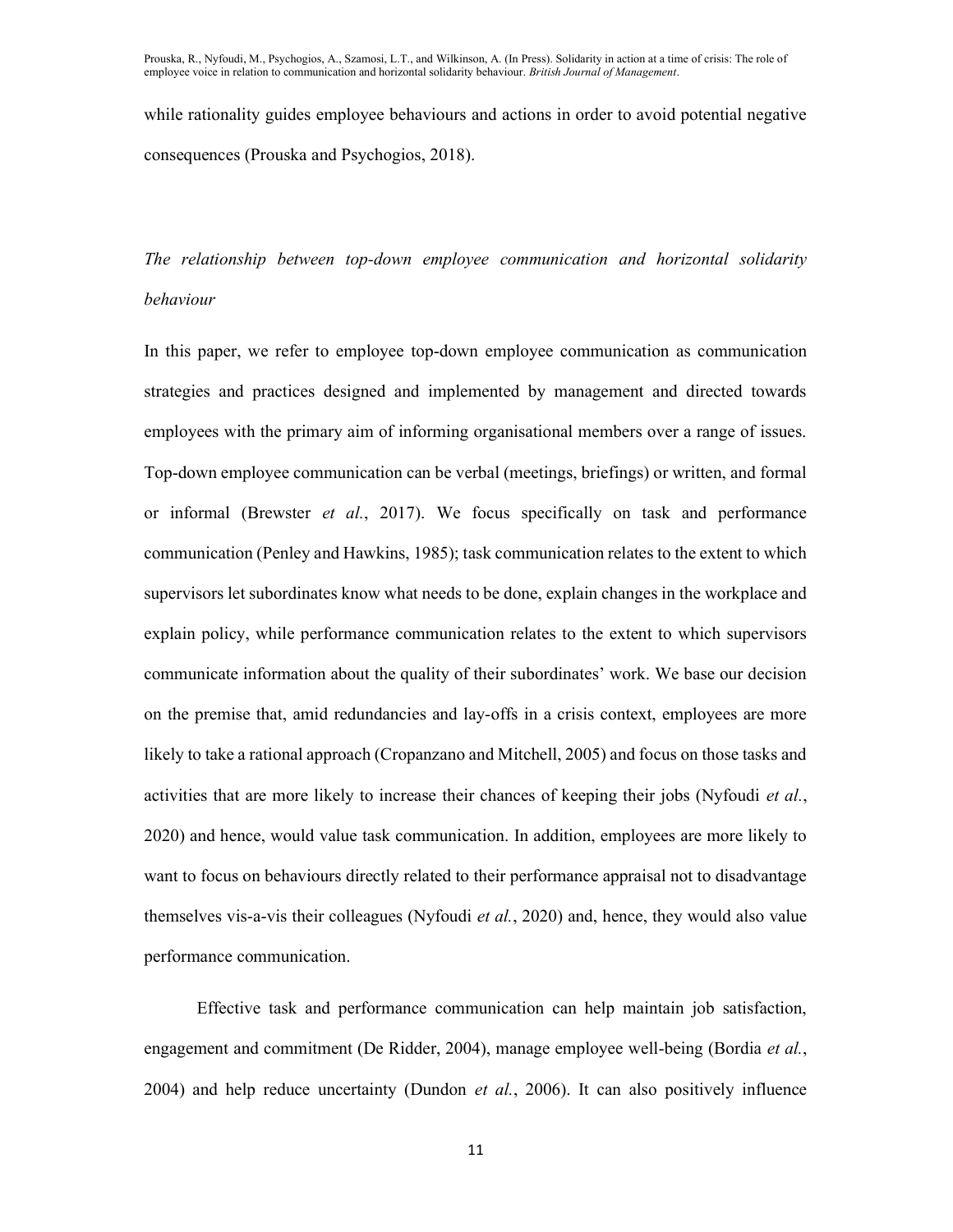employee perceptions of change thereby reducing resistance and increasing commitment to change (Maheshwari and Vohra, 2015). Accuracy and clarity of information provided to employees is important as rumours can quickly spread through the workplace and damage the employer-employee relationship (Schweiger and Denisi, 1991). Communication practices are also antecedents of communication satisfaction which refers to the degree to which employees perceive satisfaction in information and work relationships amid the overall communication environment (Modaff *et al.*, 2008). Therefore, employee perceptions of such HR practices matter, not just because they have the potential to bring organisational benefits, but also due to their influence on co-worker assistance (Frenkel et al., 2012). Indeed, Frenkel and Sanders (2007) argue that communication is likely to promote greater meaning in work, higher commitment, and closer co-operation, not only between management and employees, but also between co-workers.

The early work of Wheeless (1978) indicated that interpersonal solidarity is both the perceived synchronicity and closeness established through communication in a relationship. As communication within a relationship increases or decreases, so will the perceived solidarity (Wheeless et al., 1984), as has been established in studies in both friend and family relationships (Patterson, 1995). Workplace relationships are no different (MacDonald et al., 2019). Organisational culture and leadership styles dictate levels of communication and influence the levels of solidarity in the workplace (Bourgeois and Friedkin, 2001; Cramm et al., 2013). Where leaders/supervisors promote informal/formal communication (MacDonald et al., 2019; Sanders and van Emmerik, 2004; Sanders and Schyns, 2006), solidarity is stronger. This is particularly important within the SME context where owners/managers play a pivotal role in shaping topdown communication practices and bottom-up employee voice (Prouska et al., 2021).

Therefore, the disclosure or sharing of accurate information to organisational members is a key element in reinforcing the psychological and social closeness employees feel towards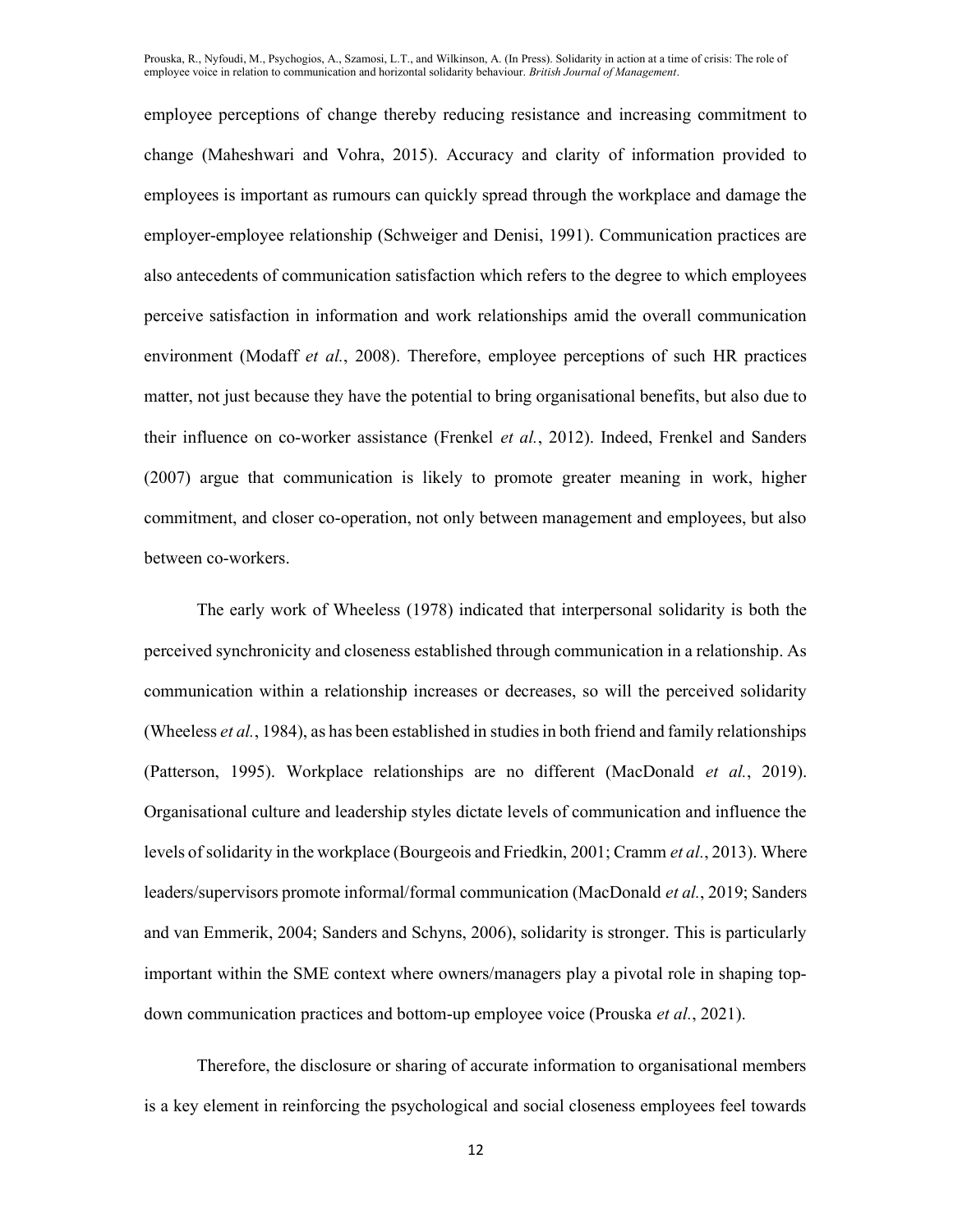management and towards their co-workers, thereby enabling a social exchange in the employeremployee and the employee-employee relationships based on openness (Aryee *et al.*, 2002). Failure to accurately communicate information may reduce bottom-up voice (Prouska and Psychogios, 2018), perceived solidarity (Wheeless *et al.*, 1984), and reciprocity (Shaw *et al.*, 2019). During an economic crisis, direct communication (firm to employees) about the state of the business has been found to be an important HRM practice in helping staff better understand how crisis is directing affecting them (Teague and Roche, 2014). Particularly in SMEs, where HR practices are highly informal (Della Torre *et al.*, 2021; Mallett and Wapshott, 2014), receiving instrumental information during a turbulent period is perceived as an important resource by SME employees (Nyfoudi *et al.*, 2020). Indeed, the crisis further accentuates the value of top-down employee communication, which not only promotes closer co-operation between colleagues (Frenkel and Sanders, 2007) but also compels them to find ways to mutually support each other (Salas *et al.*, 2005). Put simply, when SME employees receive key task and performance information, which could help them keep their jobs during an economic crisis, they may reciprocate the acquisition of such a valuable resource by in turn helping and supporting each other leaving "nobody alone in crisis" (Vaiou, 2016, p. 227). Based on the above, we propose the following hypothesis in relation to employee communication and HSB:

H1: Top-down employee communication is positively related to HSB

#### The relationship between top-down employee communication and employee voice

Unlike top-down employee communication, employee voice is essentially bottom-up and concerns the ability of staff to have a say in the activities of their work and the organisation (Wilkinson and Fay, 2011). Early research in the field of employee communication has presented the benefits of effective communication on employee productivity related to task and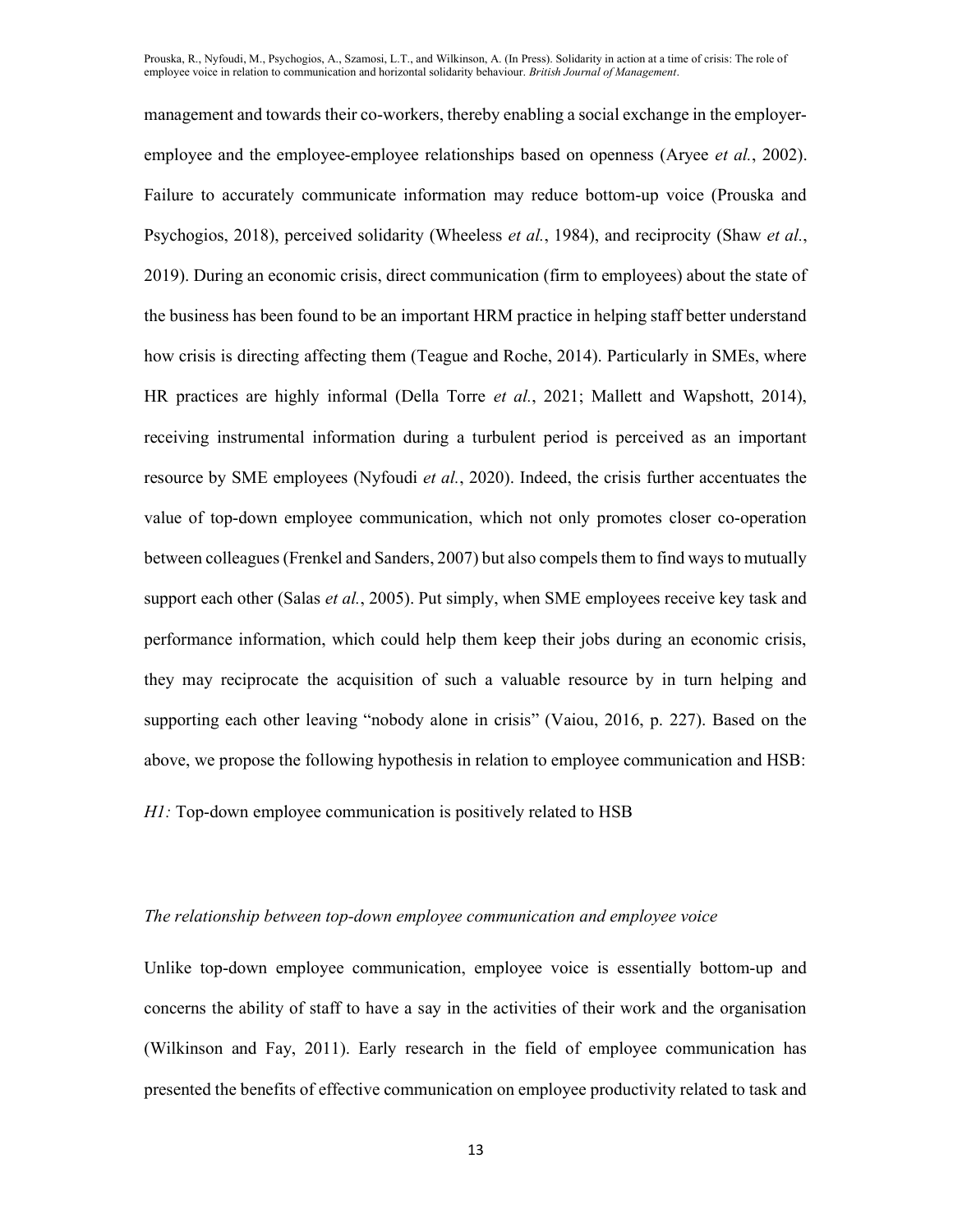performance, particularly when top-down communication invites bottom-up input (Holland et al., 2017). In other words, the extent to which top-down communication can lead to some bottom-up input depends on whether senior management engages in top-down employee communication in a way that enables employees to have a voice and to engage in decisionmaking. For example, employee performance communication strategies could be the first step on the 'escalator of participation' (Wilkinson et al., 2010), with information and communication leading to some degree of employee participation in decision-making (i.e. task). Therefore, the extent to which voice mechanisms are effective at engaging employees in decision-making is a key factor in building a strong social exchange in the employment relationship (Hom et al., 2009).

In times of crisis, honest and transparent communication regarding tasks and performance can be perceived by employees as a valuable resource (Nyfoudi et al., 2020), a rationally premised notion. Based on SET, employees may reciprocate the acquisition of such resource by offering their voice, sharing their ideas and contributing to decision-making to help the SME survive the crisis. This is in line with extant literature on the role of employee participation in SMEs (Harney and Alkhalaf, 2021). Indeed, the purpose, design and implementation of communication strategies can undermine or reinforce the social exchange between employees, their peers and management (Aryee et al., 2002), exhibited in employees engaging in voice and a rational evaluation of the possible outcomes. In other words, employee communication practices (task and performance) may relate to the levels of employee voice, particularly as to whether employees believe that these practices make them better informed about organisational matters, as well as more able to share their ideas to contribute to management decisions (Wilkinson *et al.*, 2010). Hence, we hypothesise:

H2: Top-down employee communication is positively related to employee voice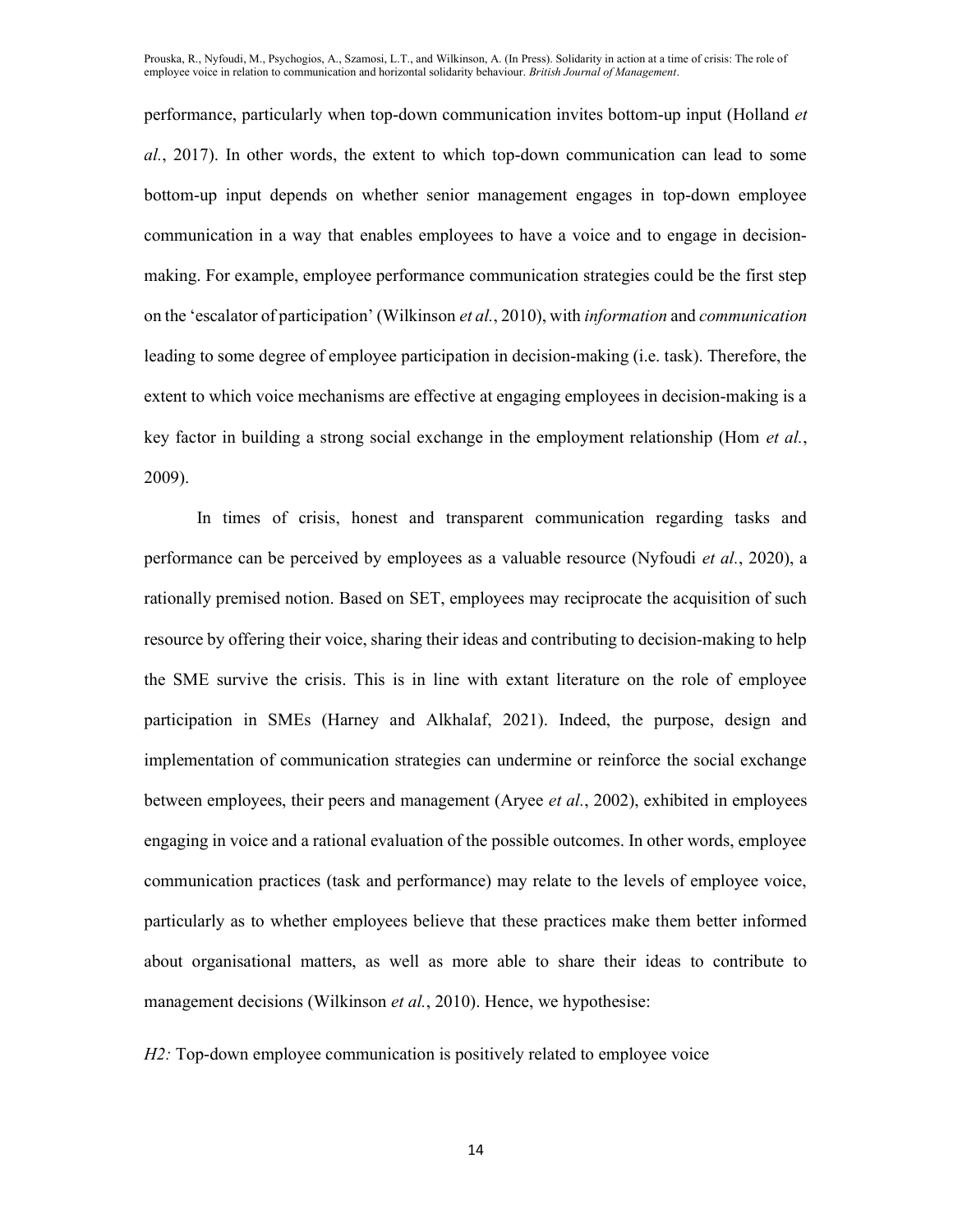The role of employee voice in the relationship between top-down employee communication and horizontal solidarity behaviour

Employee perceptions of the effectiveness of voice mechanisms can affect outcomes of employee voice such as organisational commitment (Farndale et al., 2011). Indeed, the employer-employee relationship can be further enhanced when employees have the chance to voice their views, perceive that their voice is respectfully treated (Janssen and Gao, 2015) and acted upon (Gao et al., 2011).

Our first hypothesis suggests that strong top-down communication strategies relate to solidarity among employees. Where senior management engages in top-down employee communication in a way that enables employees to have a voice and engage in decision-making, employees will perceive this as an encouragement to engage in voice behaviour (Frazier and Bowler, 2015). This brings psychological and social closeness between employees (De Beer and Koster, 2009) and helps co-workers to form mutual benefited relationships (Cropanzano and Mitchell, 2005) based on shared values and norms (Bolton and Laaser, 2020). Similarly, the more open the communication is in the workplace, the more the employees will perceive that their voice matters and the more likely they are to speak up (Botero and Van Dyne, 2009). In addition, the more willing they are to speak up, the more chances to support each other especially if their voice is socially desirable (Wei et al., 2015). Therefore, in support of the theories of reciprocity (Molm, 2003) and rationality (Meeker, 1971), higher levels of HSB also develop among co-workers. As such, we argue that the relationship between top-down employee communication and HSB is mediated by employee voice in that the more employee task and performance communication practices take place during times of turbulence and change, the more likely it is for employees to perceive that their views matter, hence more likely for them to reciprocate by engaging in voice and expecting positive outcomes (i.e. rationality). For example, during turbulence, if an employee receives top-down task and performance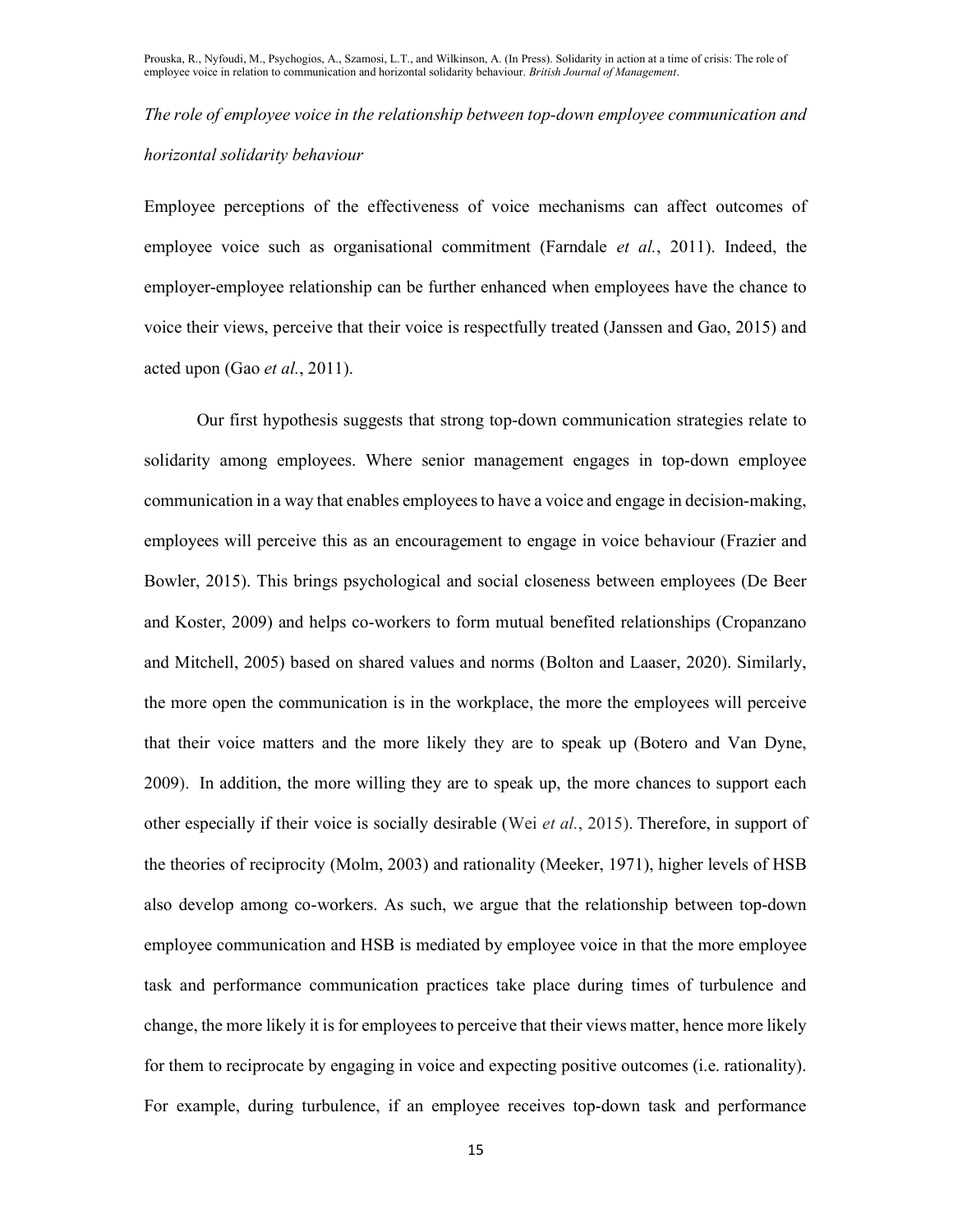communication that allows them to sustain their jobs, the employee may, in turn, reciprocate this action by speaking up and participating in the decision-making to help the business survive. In turn, the more this employee's voice is heard and appreciated in the workplace, the more the employee will feel part of the "family" (Gilman et al., 2015) and thus engage in solidarity behaviour. We therefore propose our third hypothesis as follows:

H3: Employee voice mediates the positive relationship between top-down employee communication and HSB

#### The context of the Greek crisis

The severity of the impact of the 2007 global financial crisis varied considerably between economies around the world (Johnstone et al., 2019) with some countries experienced large austerity cuts, while others resisted such measures (Eurofound, 2013). Although research talks about a 'post-crisis' period (Kornelakis et al., 2017), recovery has not yet been achieved by all affected economies. Institutionally weaker economies have struggled to bounce back to precrisis levels with knock-on effects on working conditions. In Greece, for example, worsening working conditions have become the norm for many workers as the crisis led to regressive institutional employment changes (Psychogios et al., 2020).

Research has studied firms' responses to the crisis through restructuring and downsizing, changing working time arrangements, and implementing pay freezes or reducing pay and rewards (e.g. Teague and Roche, 2014; Wood et al., 2015). Such strategies have implications for employee motivation, productivity, loyalty and wellbeing (e.g. Ogbonnaya et al., 2019). At national policy level, the ILO (2015) has recorded a general decline in collective bargaining due to the termination of national general agreements, the abolishment of policy support for multi-employer bargaining particularly in countries hardest hit by crisis.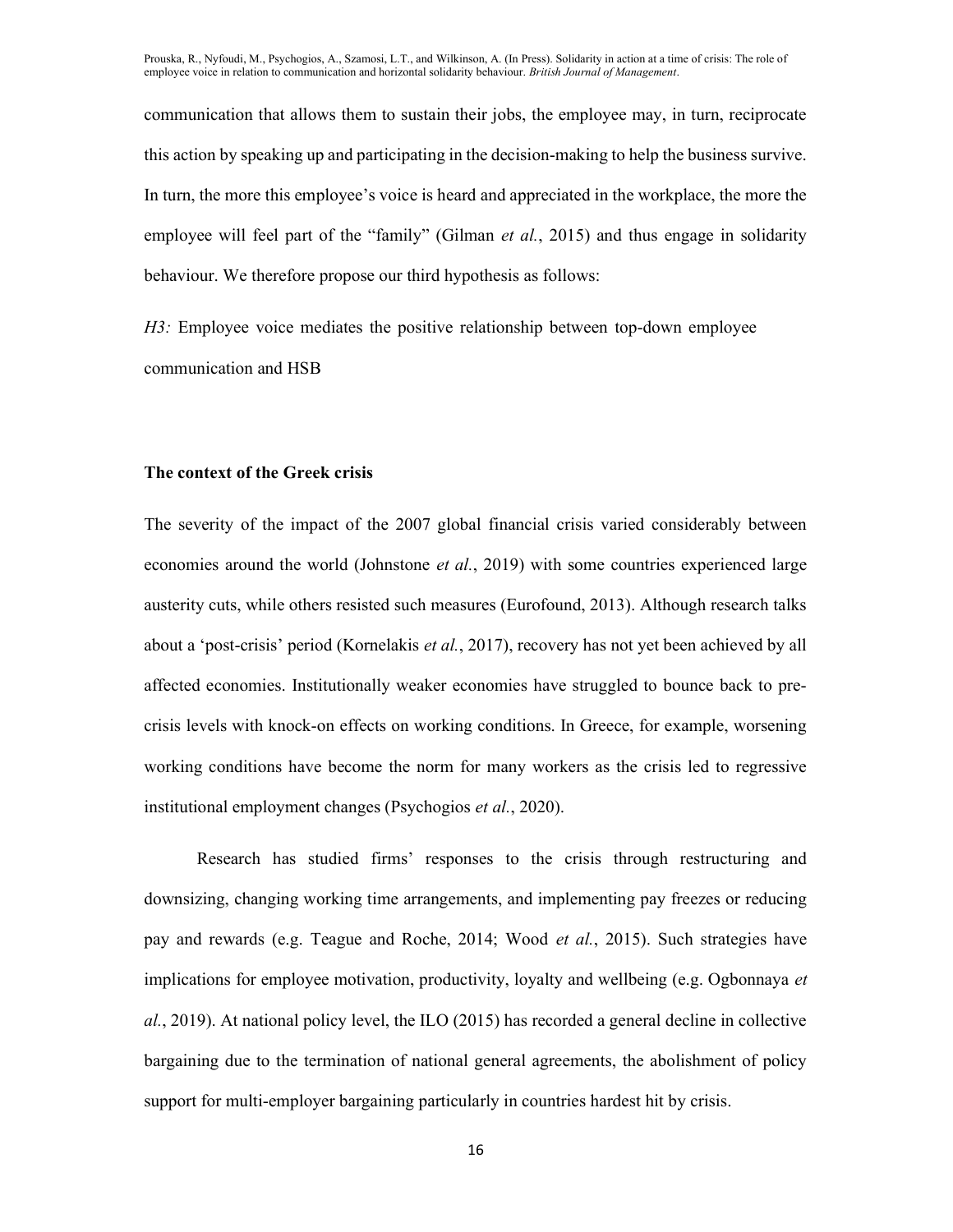Within this general climate of instability, the Greek government, the European Union Commission, the International Monetary Fund, and the European Central Bank drew the 'Greek crisis legislation' which included the three Memoranda of Understanding and the corresponding primary (four acts: N.3845/2010, N.4046/2012, N.4093/2012, and N.4336/2015) and secondary legislation implementing them within the Greek legal order on the basis of EU law (Kivotidis, 2018). The signing of these agreements started a process of labour market deregulation (Wood et al., 2015). Key examples include the increase of flexible employment agreements, a rise in enterprise-level agreements and adjustments of terms of employment in individual employment agreements to the detriment of industry-wide agreements, reduced remuneration and increase of uninsured labour (Eurofound, 2013).

At the organisational level, Greek SMEs were disproportionately hit by the crisis compared to larger enterprises (GSEVEE, 2014). The crisis increased corporate taxation and restricted access to capital (Psillaki and Eleftheriou, 2015) due to declining turnover and unusual levels of liquid assets (European Central Bank, 2016). This was a particular problem for SMEs who relied on external access to finance for simply maintaining operations and these liquidity problems had a profound effect on their ability to pay suppliers and employees (Casey and O'Toole, 2014). Liquidity problems intensified in June 2015 with the implementation of capital controls (Samitas and Polyzos, 2016). SMEs were forced to respond by cutting costs and reducing production, leading to employee redundancies and dismissals (OECD, 2009, 2020), job insecurity and job dissatisfaction and work intensification for those remaining (Chatrakul Na Ayudhya et al., 2019). Due to the crisis, SMEs in Greece continue to face obstacles when looking for financing (European Commission, 2018). So herein we have a good test bed for exploring top-down employee communication, voice and solidarity under conditions of crisis.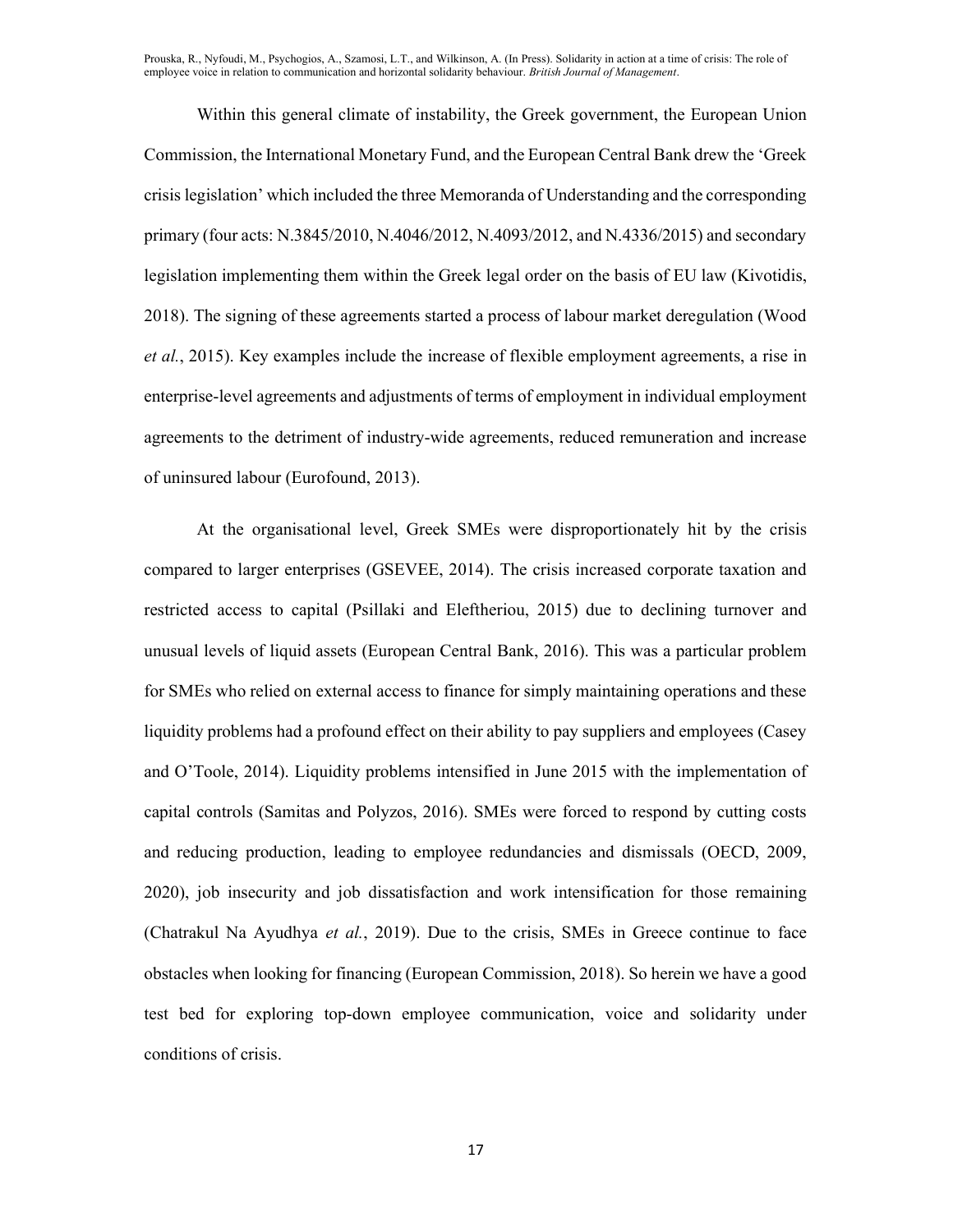#### **Methods**

We tested our hypotheses in one of the most challenging periods for SMEs in Greece. In particular, we conducted our first cross-sectional study in 2015 (when the capital controls had already been introduced) and performed a replication study a year later in 2016. By adopting a two-study approach, we aimed to increase the generalisability of our findings (Köhler and Cortina, 2019). In this respect, and in line with Freese and Peterson's (2017) recommendations, the second study employed a new sample and a more nuanced research design (i.e. one that allowed us to account for any variance attributable to employees' membership of SMEs).

#### Participants

In terms of sampling, in line with the SME definition of European Commission (2012), we focused on employees of firms of less than 250 people with turnover of less than €50m for medium-size firms, of less than  $\epsilon$ 10m for small-size firms, and of less than  $\epsilon$ 2m for microfirms. We administered the first study to 300 employees working in SMEs across the country. We received back 187 questionnaires, of which 175 were fully completed (58.33% response rate). The participants were 43.4% female, 45.1% were between 26 and 34 years old, and 48% held a Bachelor's degree. At the time of the data collection, 30.9% worked in the Retail industry, 9.7% in Manufacturing, and 59.4% in Services. A year later (2016), we administered the second study by investigating 740 employees working in 185 SMEs. The targeted participants were different to the ones of the first study. We received back 361 questionnaires from 86 SMEs. Three of these questionnaires originated from three different organisations and thus, were discarded as per the recommendations by Bieman and Heidemeier (2012) for multilevel analysis who advised to exclude "those groups in which a single member was observed" (p. 402). Of the remaining questionnaires, 336 were fully completed from employees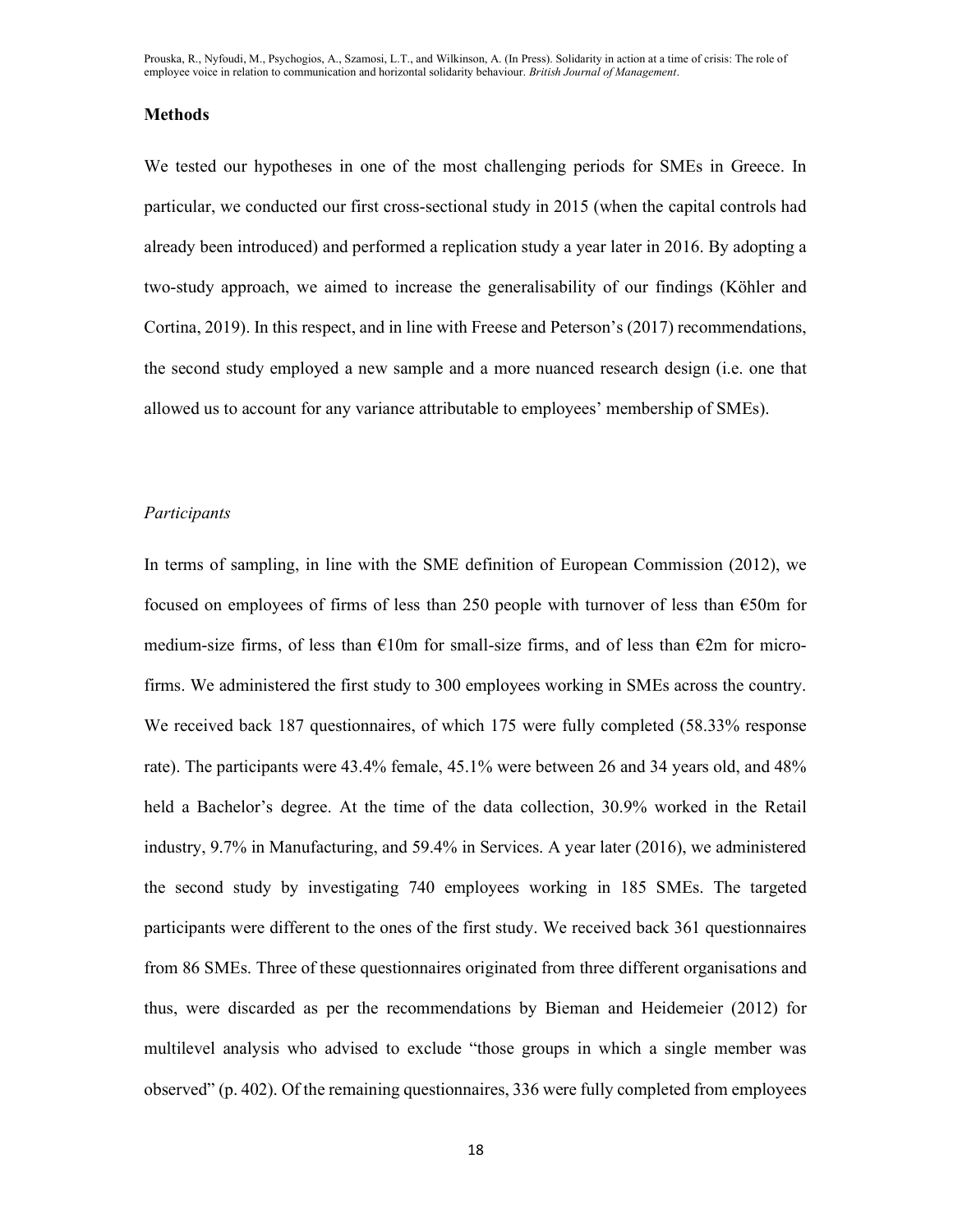from 79 SMEs (45.4% response rate). The participants were 45.5% female, 38.1% were between 26 and 34 years old, and 38% held a Bachelor's degree. 33.6% worked in the Retail industry, 21.4% in Manufacturing, and 44.9% in Services. The average response rate was 4.25 participants and it ranged from two to seven participants per firm.

#### Measures

All measures are included in Appendix 1.

## Top-down employee communication

Top-down employee communication was measured using three items adapted from the task and performance communication scale dimensions by Penley and Hawkins (1985). We adapted the measure to match better the SME context, shorten the length of the questionnaire, and adjust the wording to reflect top-down rather supervisor's communication, which was the focus of the initial scale. Employees were asked how often they were informed about work-related elements. An example item was "The priority of the work to be done". The measure was rated on a fivepoint scale ranging from 1 (not at all) to 5 (very much). Cronbach's alphas for the two studies were 0.77 and 0.76 respectively.

#### Employee voice

Employee voice was measured using Botero and Van Dyne's (2009) six-item scale. Example items included: "I speak up to my supervisor with ideas for new projects or changes in procedures at work", and "I keep well informed about issues at work where my opinion can be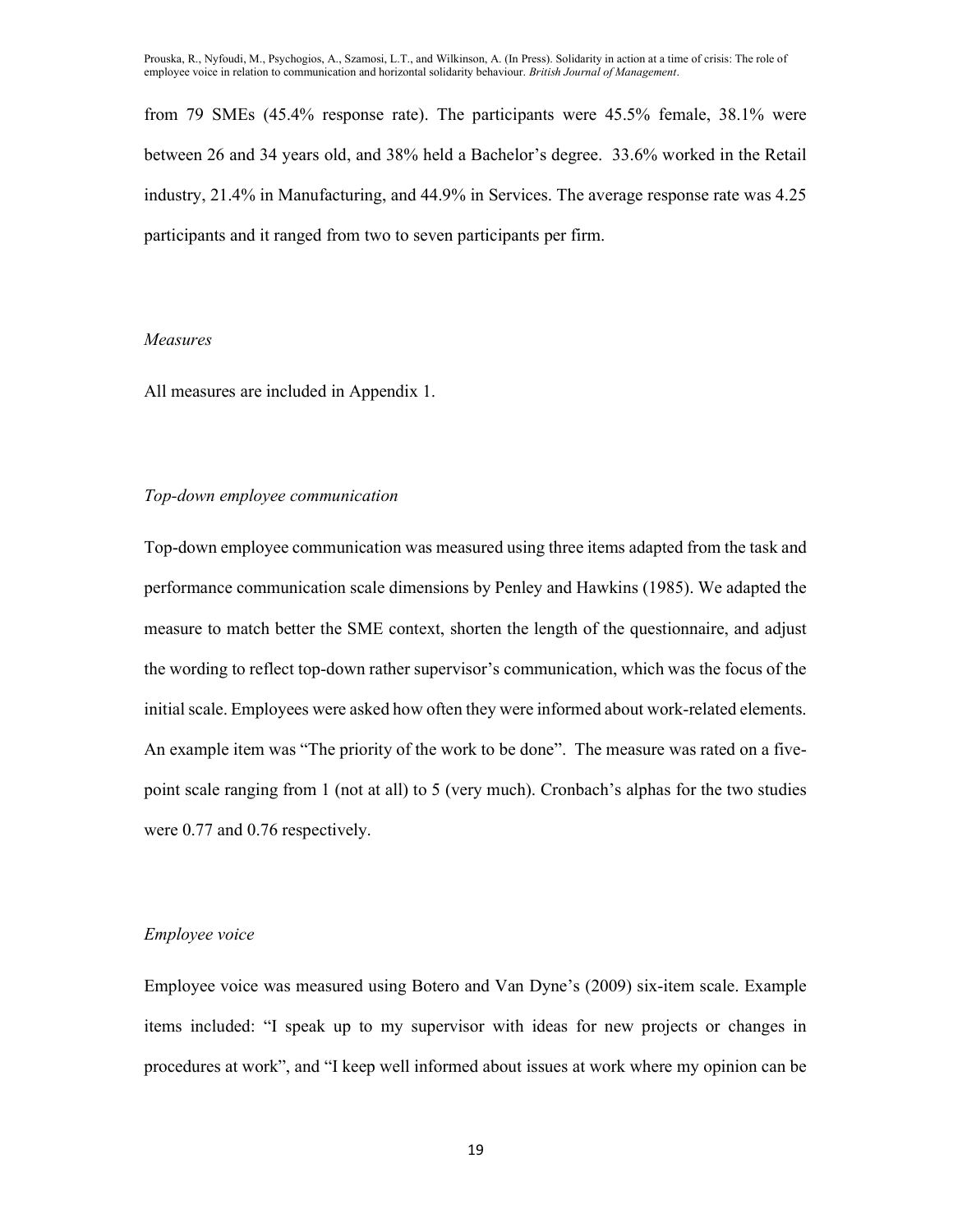useful". The measure was rated on a seven-point Likert scale ranging from 1 (strongly disagree) to 7 (strongly agree). Cronbach's alphas for the studies were 0.89 and 0.87 respectively.

# Horizontal solidarity behaviour

HSB was measured using Sanders and Schyn's (2006) five-item scale, whereby we substituted the word "supervisor" for "co-workers". The items are outcomes of relationships with a strong reciprocal norm (Koster and Sanders, 2006). Participants were asked to indicate how often they support their co-workers using a seven-point scale ranging from 1 (never) to 7 (every day). An example item was "I try to equally divide the pleasant and unpleasant tasks between me and my co-workers". Cronbach's alphas for the two studies were 0.83 and 0.77 respectively.

# Control variables

We have followed recommendations by Bernerth and Aguinis (2016) to only draw our controls from extant literature that has indicated a theoretical connection directly relevant with the variables under examination. We thus controlled for organisational size and participants' age as both have been identified as determinants of employees' voice behaviour (e.g. Bryson *et al.*, 2007; Tucker et al., 2008).

#### Measurement model

We assessed the three-factor structure of the model by conducting Confirmatory Factor Analysis (CFA). The results of the CFA revealed a good model fit for both Study 1 ( $\chi$ 2 [74] = 152.034, p < .001, CFI = .929, RMSEA = .078, SRMR = .052, AIC = 6643.411) and Study 2  $(\chi^2$  [74] = 218.623, p < .001, CFI = .917, RMSEA = .076, SRMR = .049, AIC = 13552.780).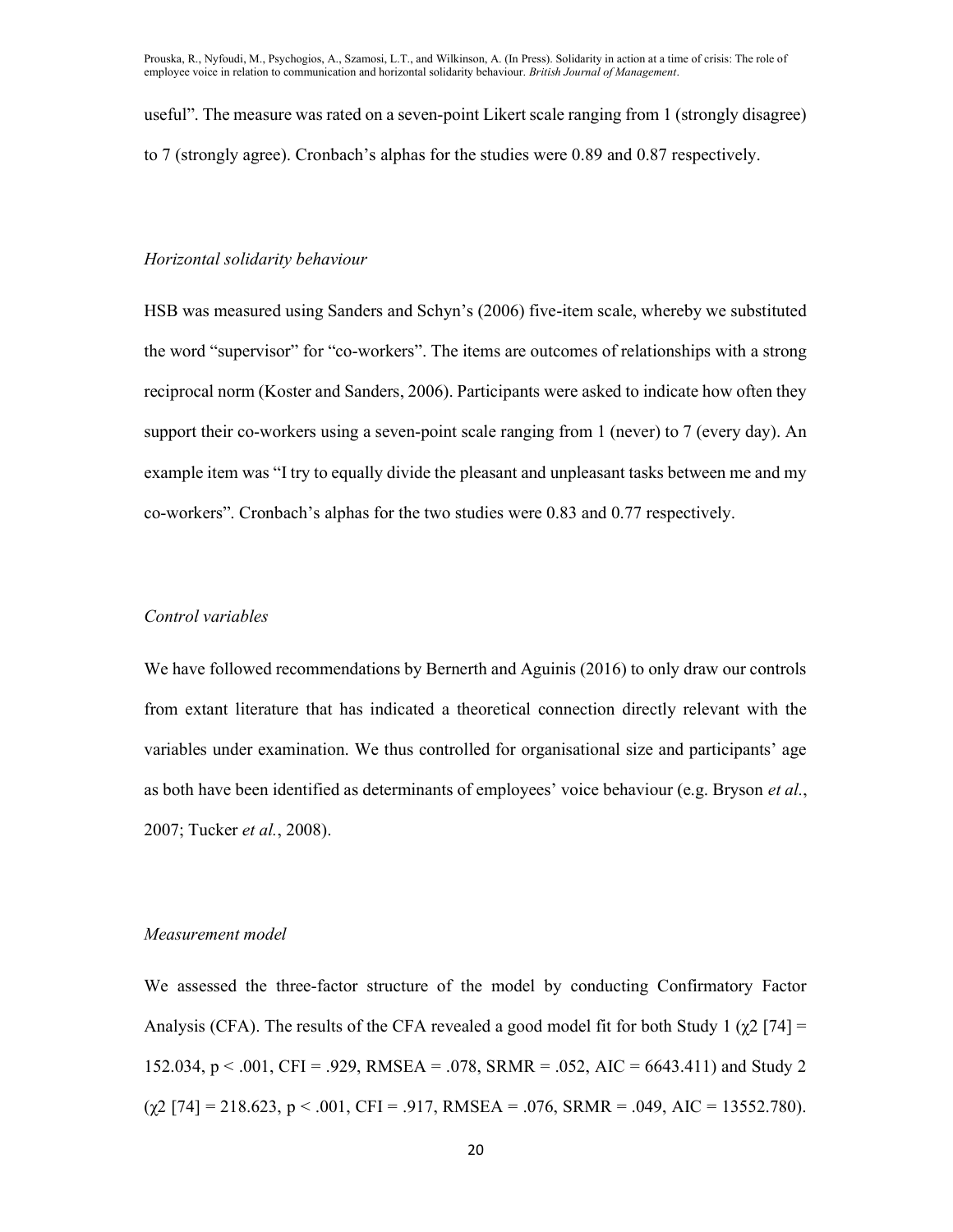We also compared the three-factor model to a two-factor model, where employee communication and voice were merged into one factor, as well as a one-factor model, i.e. Harman's single factor test, where all three constructs were merged into one factor. As shown in Table 1, in both studies the measurement model had a better fit than the two comparison models.

<<Insert Table 1 about here>>

#### Data analysis

In Study 1, we tested the hypothesised model (Figure 1) conducting structural equation modelling (SEM) in the form of path analysis with manifest variables. Path analysis is popular in management and behavioural science (Cole and Preacher, 2014) because it allows the use of SEM with smaller sample sizes (Huang *et al.*, 2015). Cole and Preacher (2014) recommend that this type of analysis necessitates reliable measures, multiple items per measure, and relatively simpler models (i.e. without multiple parameters); conditions which are all met for the study. Models with CFI above .9 are considered acceptable (Bentler and Bonnet, 1980), with RMSEA below .06 good (Hu and Bentler, 1999) and with SRMR below .08 good (Hu and Bentler, 1999). AIC does not have a cut-off point but is used to compare different models (e.g. in CFA) denoting that the model with the smallest AIC value fits the data better (Akaike, 1987).

In Study 2, given participants were nested into organisations we needed a different type of analysis to account for the non-independence of the data (Preacher et al., 2010, 2011). Indeed, Julian (2001) demonstrated that when the intraclass correlation coefficient (ICC) is higher than .05, ignoring the multilevel structure of the data leads to biased results. In our case in study 2, the ICC for employee communication  $= 0.16$  and the ICC for voice  $= 0.27$ . Hence, we adopted multilevel SEM (MSEM) as described in Preacher et al. (2010) and in particular,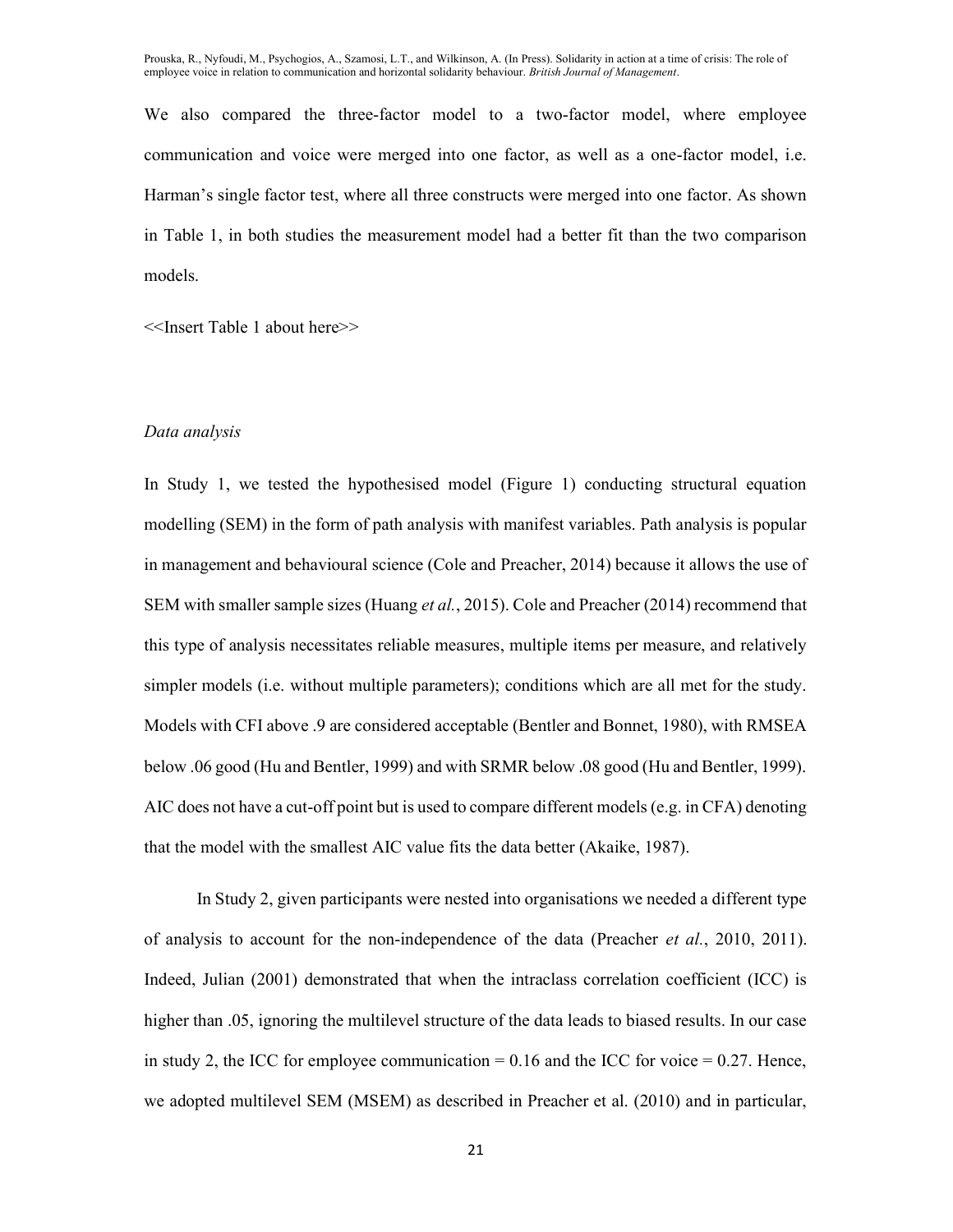the 1-1-1 model of mediation. This procedure allows the separation of the Within and Between parts of the model and thus, offers less biased results in comparison to other multilevel methods (Preacher et al., 2011). In addition, given that the control variable of organisational size was identical among the participants from the same organisation, we included it in the path model as an organisational rather than an individual-level variable. In both studies, we adopted bootstrapping (10,000 samples) to examine the mediation which allowed for the computation of confidence intervals.

<<Insert Figure 1 about here>>

#### **Results**

# Study 1

Descriptive statistics Table 2 summarizes the means, standard deviations and correlations for the study variables. In line with our hypotheses, employee communication correlated with employee voice ( $r = .55$ ,  $p < .001$ ) and HSB ( $r = .23$ ,  $p < .001$ ).

<<Insert Table 2 about here>>

Path analysis The hypothesised model yielded an excellent fit ( $\chi$ 2 [2] = 1.361, p > .05, CFI = 1 .000, RMSEA = .000, SRMR = .016, Akaike = 986.973). The analysis showed that the direct relationship between employee communication and HSB is not significant ( $\beta = .09$ ,  $p > .05$ ); hence, hypothesis 1 was not supported. The analysis further revealed that the relationship between employee communication and voice is positive and significant ( $\beta = .75$ , p <.001) thus providing support for hypothesis 2. In addition, the relationship between employee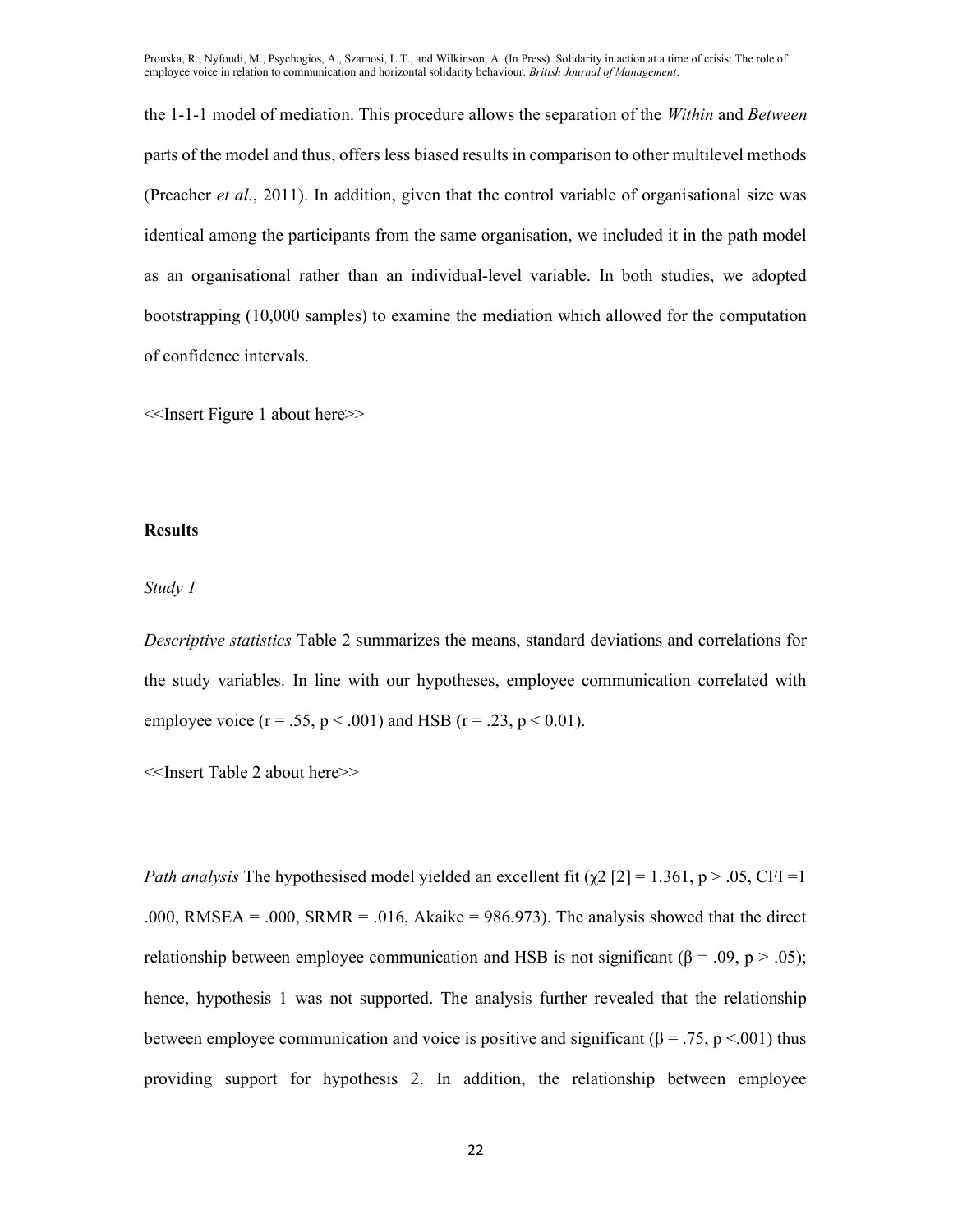communication and HSB through employee voice was found to be both positive and significant  $(\beta = 33, p < 0.01; C1: 16, 0.55)$  thereby supporting hypothesis 3 (see Figure 2). We also conducted a robustness test that excluded the control variables and found similar results.

<<Insert Figure 2 about here>>

Study 2

Descriptive statistics Table 2 summarizes the means, standard deviations and correlations for the study variables. Similarly to Study 1, communication correlates with both voice  $(r = .28, p)$  $< .001$ ) and HSB (r = .28, p  $< 0.001$ ).

Path analysis The analysis rendered a good fit for the hypothesised model ( $\chi$ 2 [7] = 13.202, p  $> 0.05$ , CFI = .910, RMSEA = .051 SRMR = .038, Akaike = 3,104.327). In terms of within-level estimates, the analysis yielded a significant direct relationship between employee communication and HSB ( $\beta = .20$ ,  $p < .05$ ), a significant direct relationship between employee communication and voice ( $\beta = 0.36$ ,  $p < 0.001$ ), and a significant indirect relationship between employee communication and HSB via voice ( $\beta = .10$ ,  $p < .05$ ; CI: .02, .20). With regard to between-level estimates, the analysis demonstrated an insignificant direct relationship between employee communication and HSB ( $\beta = .32$ ,  $p > .05$ ) and an insignificant direct relationship between employee communication and voice ( $\beta = 0.37$ , p > 0.01). The between-level mediation of voice in the relationship between employee communication and HSB was found insignificant  $(\beta = .12, p > .05; C1: -.07, .31)$ . The indirect effects are summarised in Table 3. We also ran a robustness test without the control variables and found similar results, with the exception that the between-level direct relationship between employee communication and HSB was found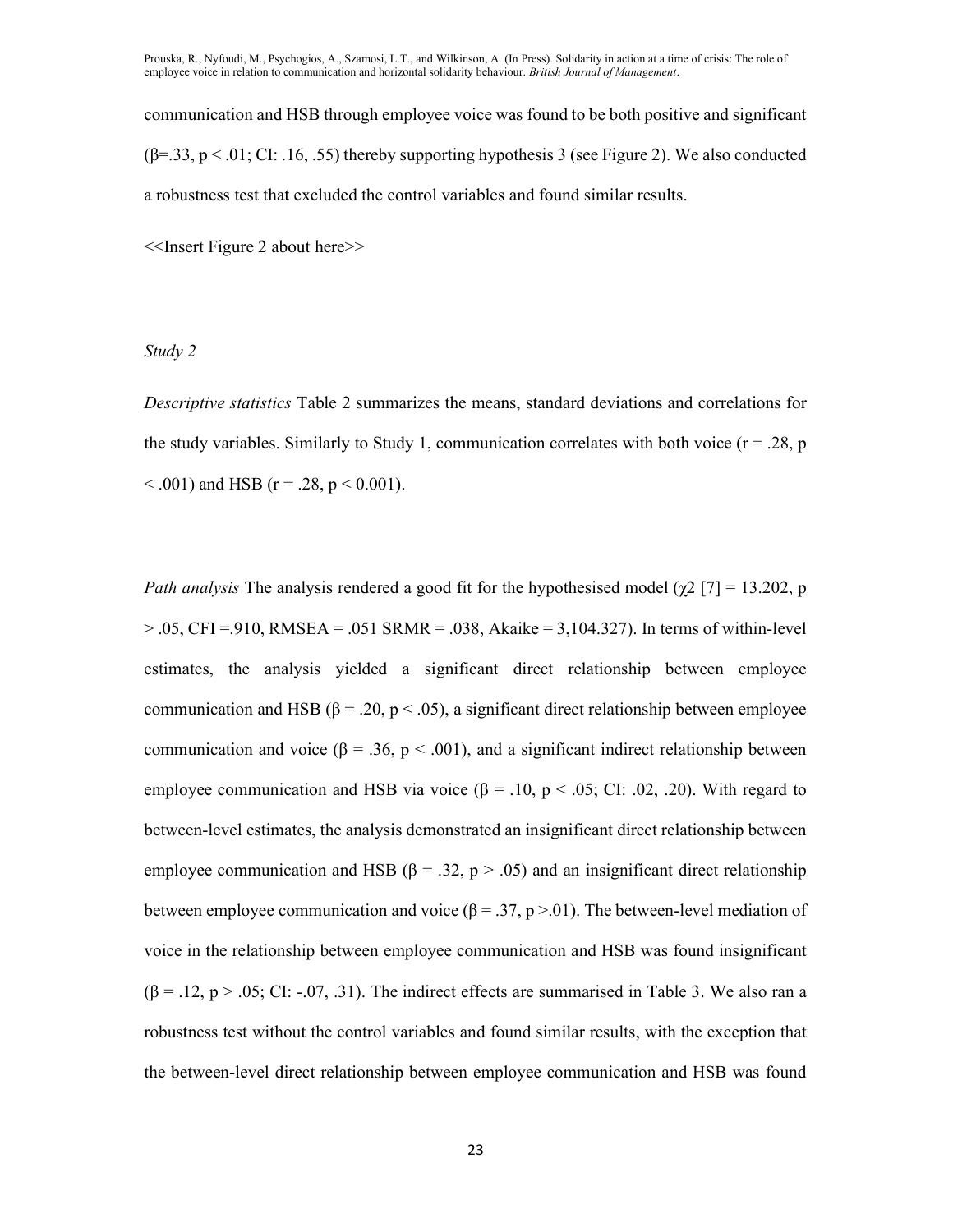significant ( $\beta$ = .35, p < .05). All in all, the analysis for study 2 provided support for all three hypotheses (see Figure 3).

<<Insert Figure 3 about here>>

#### Discussion and conclusions

# Contribution and implications

The purpose of this paper was to examine how top-down employee communication and employee voice are related to HSB. We studied this within the context of SMEs operating in a wider economic crisis, where working conditions and employee morale have deteriorated (Psychogios et al., 2019). Our two studies demonstrate that in times of crisis, employee (task and performance) communication based on a top-down (manager to employee) dissemination of information is significantly related to HSB. The analysis of the first study found that the direct relationship between employee communication and HSB (hypothesis 1) was not supported but revealed that (i) the relationship between top-down employee communication and voice (hypothesis 2) was significant and positive and (ii) the relationship between top-down employee communication and HSB through employee voice (hypothesis 3) was also significant and positive. The second study, which controlled for variance attributable to organisational membership, provided support for all three hypotheses.

Our work contributes in two ways. First, we study top-down employee communication as a fundamental HR practice (Den Hartog et al., 2013) shaping employee experience (Loretto et al., 2010; Rafferty and Jimmieson, 2017) and supporting employees during times of change (Lawrence and Callan, 2011). While top-down employee communication is often treated as simply the lowest step on the escalator of participation (Marchington *et al.*, 1992) on the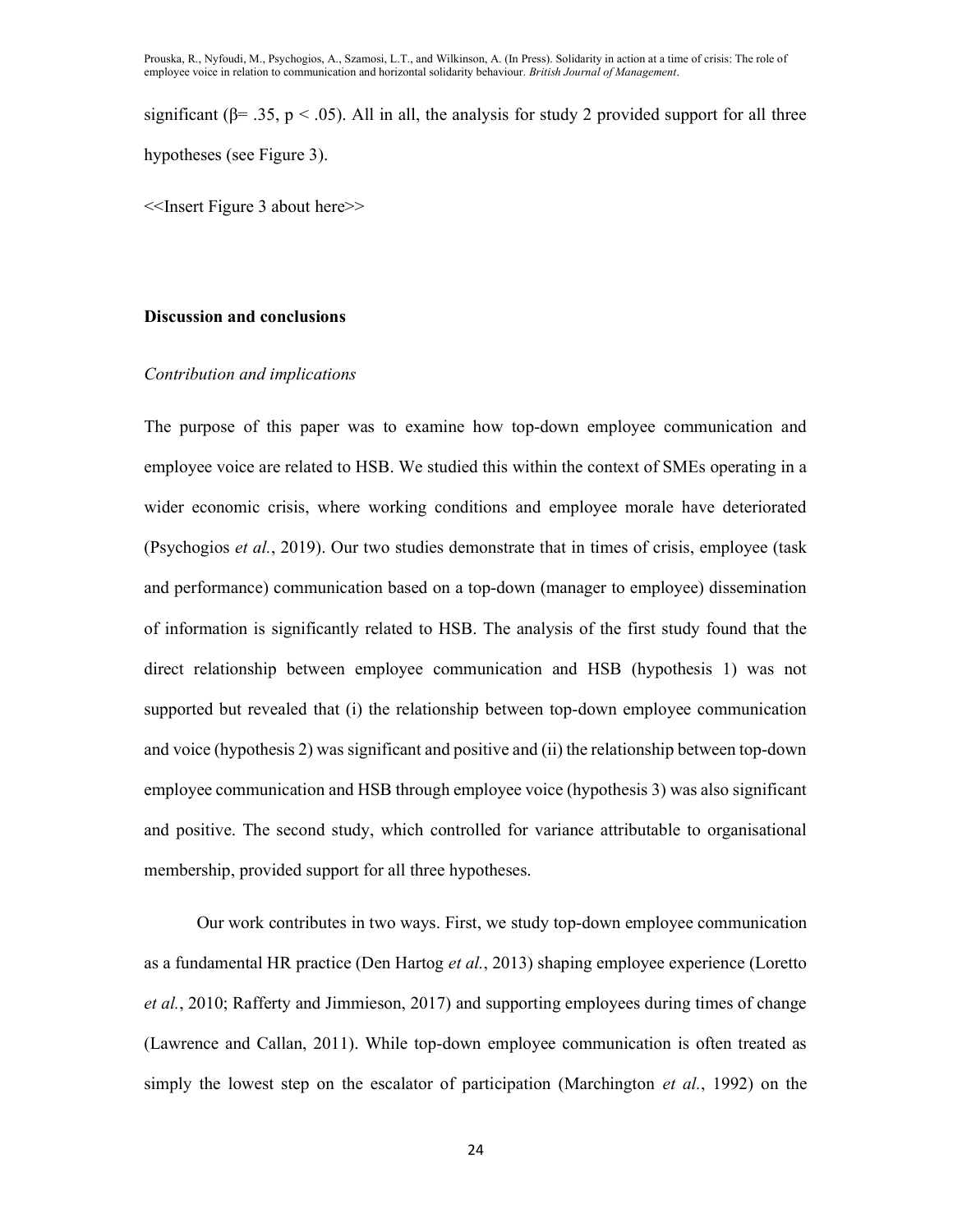grounds that it is very much a one-way process and does not allow much employee participation, in contrast we demonstrate that during periods of intense macro-turbulence, topdown employee communication is an instrumental HR practice that may lead not only to employee voice but also to solidarity.

Second, we extend the theoretical understanding of the HSB construct (i.e. Koster and Sanders, 2006; MacDonald et al., 2019; Sanders and van Emmerik, 2004; Sanders and Schyns, 2006) and in particular, examine how HSB can occur through the implementation of HR practices. To the best of our knowledge, this is a novel perspective. HR practices have the potential to develop solidarity in the workplace through social exchanges in interpersonal relationships (MacDonald et al., 2019), and the potential to instil the values and norms needed for shaping solidarity particularly in contexts of radical change (Bolton and Laaser, 2020). Studying HSB brings the employee experience of a wider crisis to the forefront (Ogbonnaya et al., 2019) and helps us understand the benefits of social support during periods of intense turbulence and change. The foundations upon which the HSB concept is built on enable such an employee-centric focus.

Our findings suggest that HSB occurs as a process of social exchange (Koster and Sanders, 2006; Lindenberg, 2006; Wildt, 1999). During a crisis, employees in SMEs feel uncertain and, in this context, are looking for ways to 'survive the turbulence' (Nyfoudi *et al.*, 2020). A strategy to achieve this is through exhibiting HSB towards their co-workers to find ways of mutual support (reciprocity). Previous research has indicated that SMEs are characterised by existing close working relationships (Harney and Alkhalaf, 2021; Tsai et al., 2007) so one might expect an element of SB to be already present in such enterprises. However, literature specific on SMEs operating under economic crisis has demonstrated that tension builds up in work relationships due to the increased uncertainty and fear of layoffs (Arghyrou and Tsoukalas, 2010), with bullying behaviours observed between employer to employee,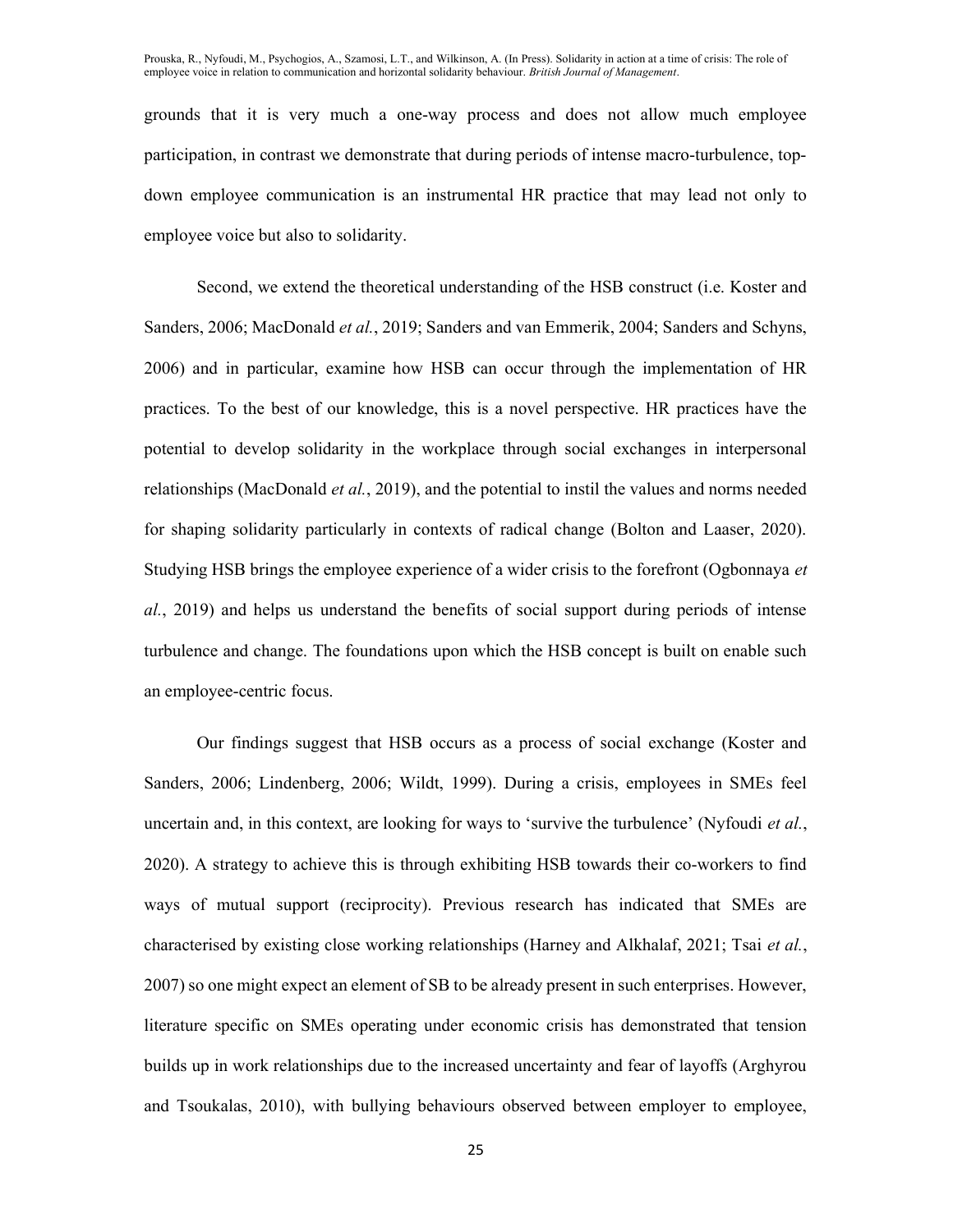manager to employee and among employees (Galanaki and Papalexandris, 2013). In such contexts, voice may seem risky, or futile (Prouska and Psychogios, 2018). Our findings, however, demonstrate that, during crisis, HR practices could help ease these tensions. Specifically, we found that top-down employee communication is reciprocated by employee voice, leading to positive, rational, outcomes which subsequently lead to building co-worker camaraderie. This is a particularly important finding within the SME context which is characterised by informal HR practices (Della Torre *et al.*, 2021; Mallett and Wapshott, 2014). In SMEs, the owner/manager plays a pivotal role in the governance structure in managing topdown employee communication and shaping employees' agency in exercising or withholding voice (Prouska et al., 2021). Voice is contingent on organisational signals and management messaging. Gilman et al. (2015) reported that where owners/managers engage employees in open/informal dialogue and are transparent with decision-making processes, employees perceive this to create a 'family feel' in the organisation, characterised by collaborative relationships with owners/managers and with other workers, and by high levels of trust between all parties. This can explain our findings; where SME owners/managers engage in top-down employee communication (task and performance) during a crisis period, employees perceive this to foster a collaborative and supportive climate in the organisation. They reciprocate by, not only extending support to the organisation by engaging in voice, but also to their co-workers by engaging in HSB. This support mobilisation can be conceptualised as a coping strategy (Lazarus and Folkman, 1984) to deal with the stress and uncertainties arising in the workplace during a crisis (Lawrence and Callan, 2011). Employees engage in positive interpersonal transactions with their co-workers for emotional (e.g. the provision of affect by showing concern or listening), informational (e.g. the provision of information, advice), instrumental (e.g. the provision of active help with regard to labour, time) and appraisal (e.g. the provision of information relevant to self-evaluation) support (House, 1981). Due to this support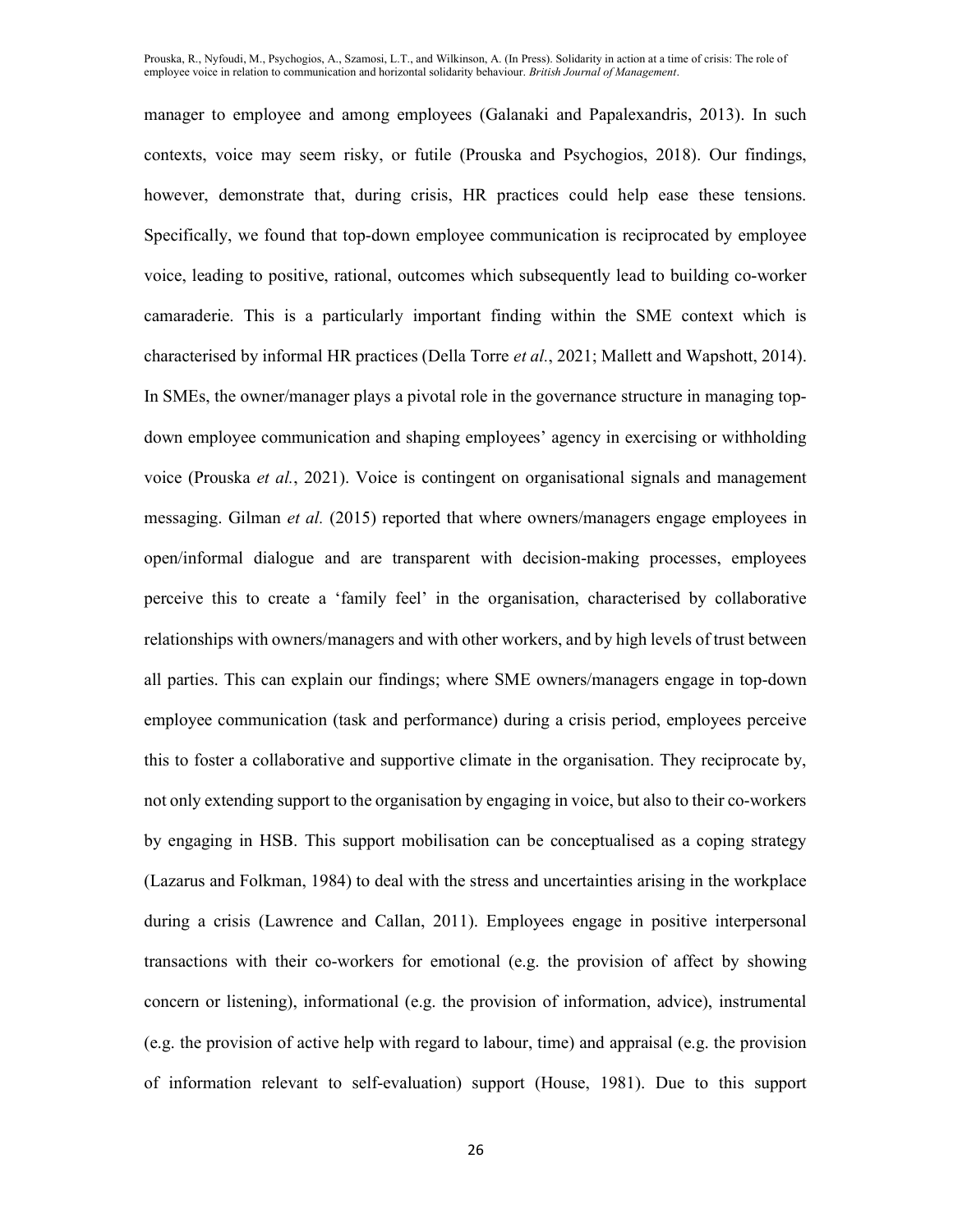mobilisation, and as our research has demonstrated, they help their co-workers to finish tasks, are willing to help their co-workers when things unexpectedly go wrong, they apologise to their co-workers when they have made a mistake, they try to equally divide tasks between themselves and their co-workers, and they live up to agreements with their co-workers.

In terms of practical implications, our work encourages SME owners/managers and HR departments to pay particular attention to top-down employee communications, especially during macro-turbulence. Having a clear plan of how to communicate task and performance information to employees will contribute towards an improved employee experience. This has significant implications for employee wellbeing, as well as for organisational performance. Organisations are constantly looking for ways to cope and survive in such turbulent conditions and our research uncovers ways in which SMEs can support employees and help them persevere in the midst of a crisis. Solidarity among employees is important in building a sense of community in organisations for supporting employees' psychological wellbeing (Mayo *et al.*, 2012), particularly where adverse working conditions prevail within a crisis context. This is in accordance with studies suggesting that a sense of community increases solidarity that in turn is used as an effective buffer in stressful and demanding work situations (Asensio-Martínez et al., 2019; Talò et al., 2014) such as in a crisis context (Psychogios et al., 2019).

# Limitations and future research

The cross-sectional aspect of the data collected for both studies means that we cannot make any dynamic causal inferences. Nevertheless, we strongly support the view that exploration of new theories related to understudied issues, like HSB, can be done through cross-sectional studies "especially when a strong theory driven model is tested through structural equation modelling" (Boxall et al., 2016, p. 109). The study of HSB in crisis contexts can benefit from longitudinal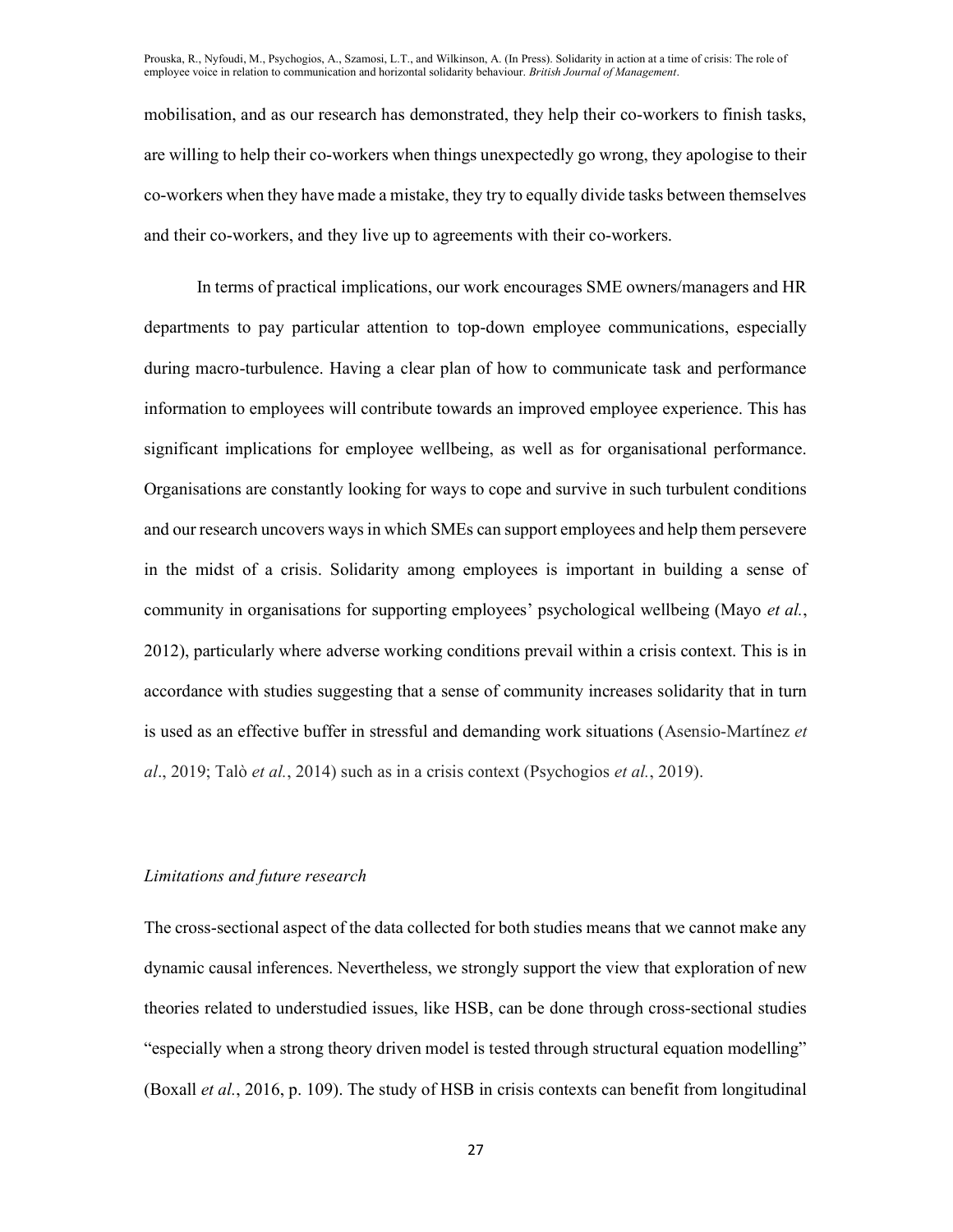studies in the future. Another limitation relates to the single crisis context and the specific country culture (Greece) that the two studies focused on. Further, it is important to acknowledge that the number of individuals employed in SMEs in Greece were 1,815,465 in 2015 and 1,867,240 in 2016, when studies 1 and 2 were conducted respectively (European Commission, 2015; 2016). Based on these figures, the initial target of 300 (study 1) and 740 (study 2) participants was not representative of the total population of employees; however, the response rates achieved, 58.33% (study 1) and 45.4% (study 2) offer adequate confidence over the generalisability of the findings to the larger population (Rogelberg and Stanton, 2007). Indeed, these figures are within the norm for response rates outside the US as indicated by Baruch (1999). Moreover, we conducted two separate studies one year apart from each other using different participants as well analyses and achieved similar findings, which further increases the generalisability of the hypothesised model (Köhler and Cortina, 2019).

It is also important to note that our model is employee-centric and thus, necessitates the collection of data from SME employees. Doing so, we heed calls for more research focused on SME employees, an area that is under-researched (Harney and Alkhalaf, 2021). However, to avoid common method bias, we took specific remedial actions (Podsakoff et al., 2012), including highlighting the volunteering and confidential character of the study, introducing other measures in between the scales measuring the variables under investigation in the questionnaire, and using different anchor labels. Furthermore, we tested for common method variance employing Harman's Single Factor technique and found that when all the items load to a single factor, this factor explains less than 50% of the variance in both studies (37.50% in study 1 and 41.26% study 2); thus, indicating that it is less likely for common method variance to be present.

Future research can bring to the forefront how employees operate during periods of crisis and change and the way in which co-worker behaviours, such as HSB, can enable a more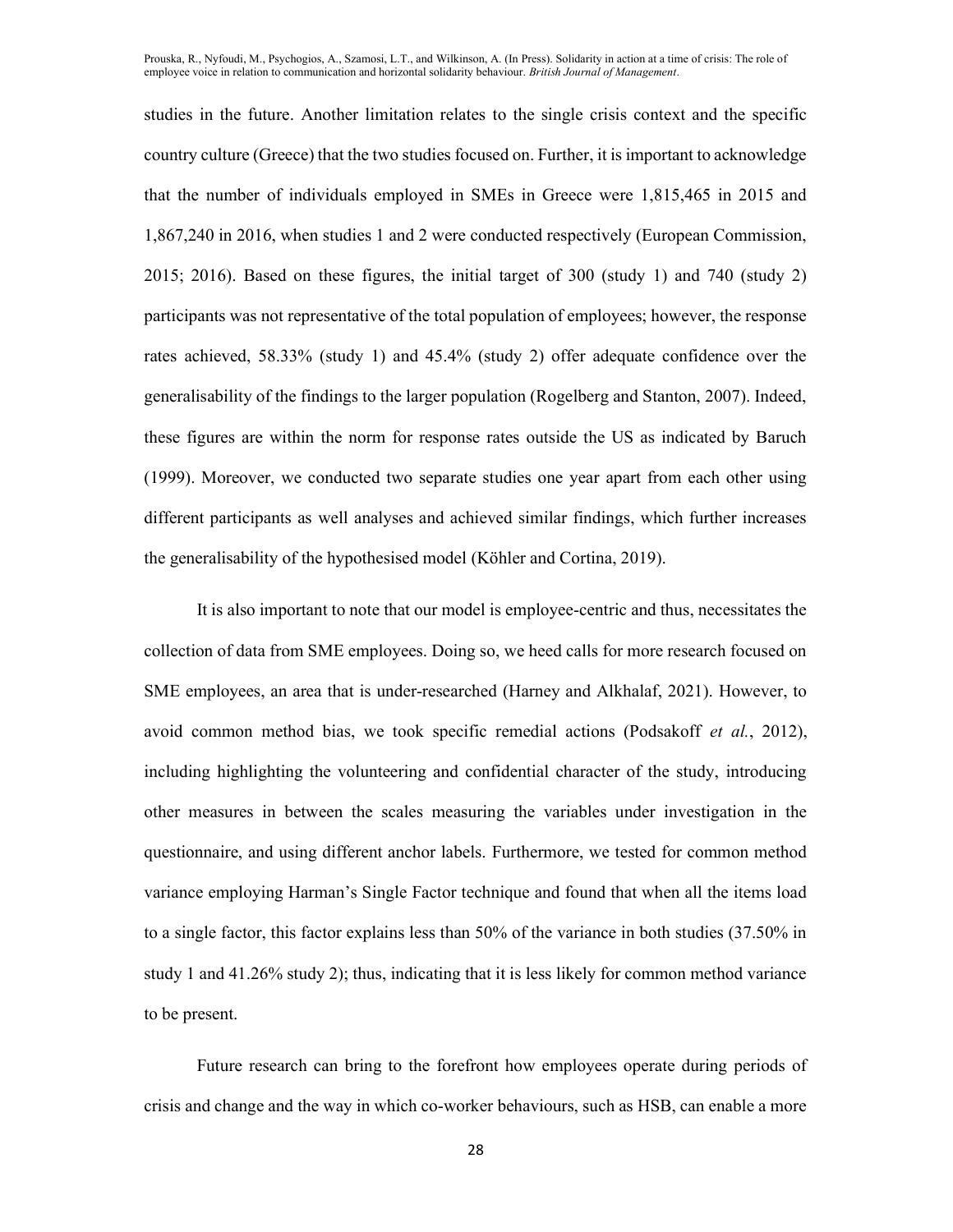positive experience. This type of research can offer a fresh perspective from OCB studies which have been more concerned with workplace behaviours promoting organisational functioning. Comparative studies can explore whether voice has a similar role in the relationship between employee communication and HSB during crisis periods across different cultures. Moreover, given that previous studies on employee communication have adopted mediation designs not accounting for group / organisational membership (e.g. MacDonald *et al.*, 2019), we believe that more multilevel studies are needed to examine the contribution of employee communication to important work outcomes. Our study foreshadows issues emerging from the COVID-19 crisis and its impact on working conditions. Studies specific to measuring working conditions in the pre and post COVID-19 periods could shed additional light on issues of employee solidarity and employee voice. In line with this, a fruitful research avenue that entails pre and post-crisis data collection is the examination of different antecedents of solidarity. For example, it is possible that different types of crises or their repercussions for SMEs (e.g. redundancies) result in keeping in employment only those who show solidarity or alternatively, employees may exhibit solidarity as a gesture of appreciation for having kept their job during macro-turbulence. Finally, future studies may examine whether within a wider crisis context top-down employees communication in SMEs triggers different reactions to employees of differing occupations in terms of voice and solidarity.

# References

Akaike, H. (1987). 'Factor analysis and AIC', Psychometrika, 52, pp. 317-332.

- Allen, M. and H.J. Tüselmann (2009). 'All powerful voice? The need to include "exit", "loyalty" and "neglect" in empirical studies too', *Employee Relations*, 14, pp. 538-552.
- Arghyrou, M. and J. Tsoukalas (2010). 'The Greek debt crisis: Likely causes, mechanics and outcomes', The World Economy, 34, pp. 173-191.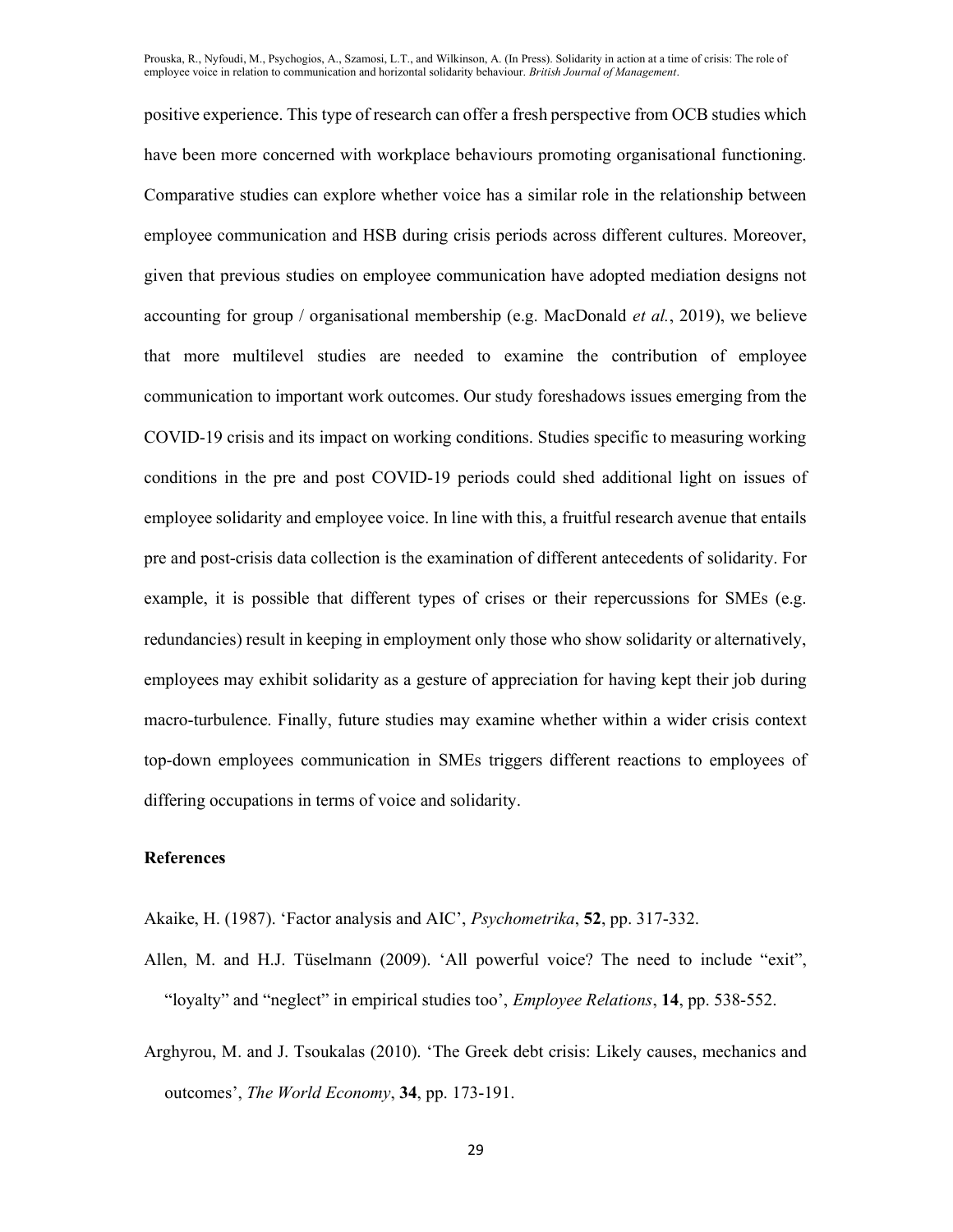- Aryee, S., P.S. Budhwar and Z.X. Chen (2002). 'Trust as a mediator of the relationship between organisational justice and work outcomes: Test of a social exchange model', Journal of Organisational Behaviour, 23, pp. 267-285.
- Asensio-Martínez, Á., M.P. Leiter, S. Gascón, S. Gumuchian, B. Masluk, P. Herrera-Mercadal, A. Albesa and J. García-Campayo (2019). 'Value congruence, control, sense of community and demands as determinants of burnout syndrome among hospitality workers', International Journal of Occupational Safety and Ergonomics, 25, pp. 287-295.
- Baruch, Y., (1999). 'Response rate in academic studies: A comparative analysis', *Human* Relations, 52, pp. 421-438.
- Beltrán-Martín, I., J.C. Bou-Llusar, V. Roca-Puig and A.B. Escrig-Tena (2017). 'The relationship between high performance work systems and employee proactive behaviour: Role breadth self-efficacy and flexible role orientation as mediating mechanisms', *Human* Resource Management Journal, 27, pp. 403-422.
- Bentler, P.M. and D.G. Bonett (1990). 'Significance tests and goodness of fit in the analysis of covariance structures', Psychological Bulletin, 88, pp. 588-606.
- Bernerth, J.B. and H. Aguinis (2016). 'A critical review and best-practice recommendations for control variable usage', Personnel Psychology, 69, pp. 229-283.
- Biemann, T. and H. Heidemeier (2012). 'Does excluding some groups from research designs improve statistical power?', Small Group Research, 43, pp. 387-409.
- Bies, R.J. (1989). 'Organisational citizenship behaviour: The good soldier syndrome', Academy of Management Review, 14, pp. 294-297.
- Blau, P.M. (1964). Exchange and Power in Social Life. New York: Wiley.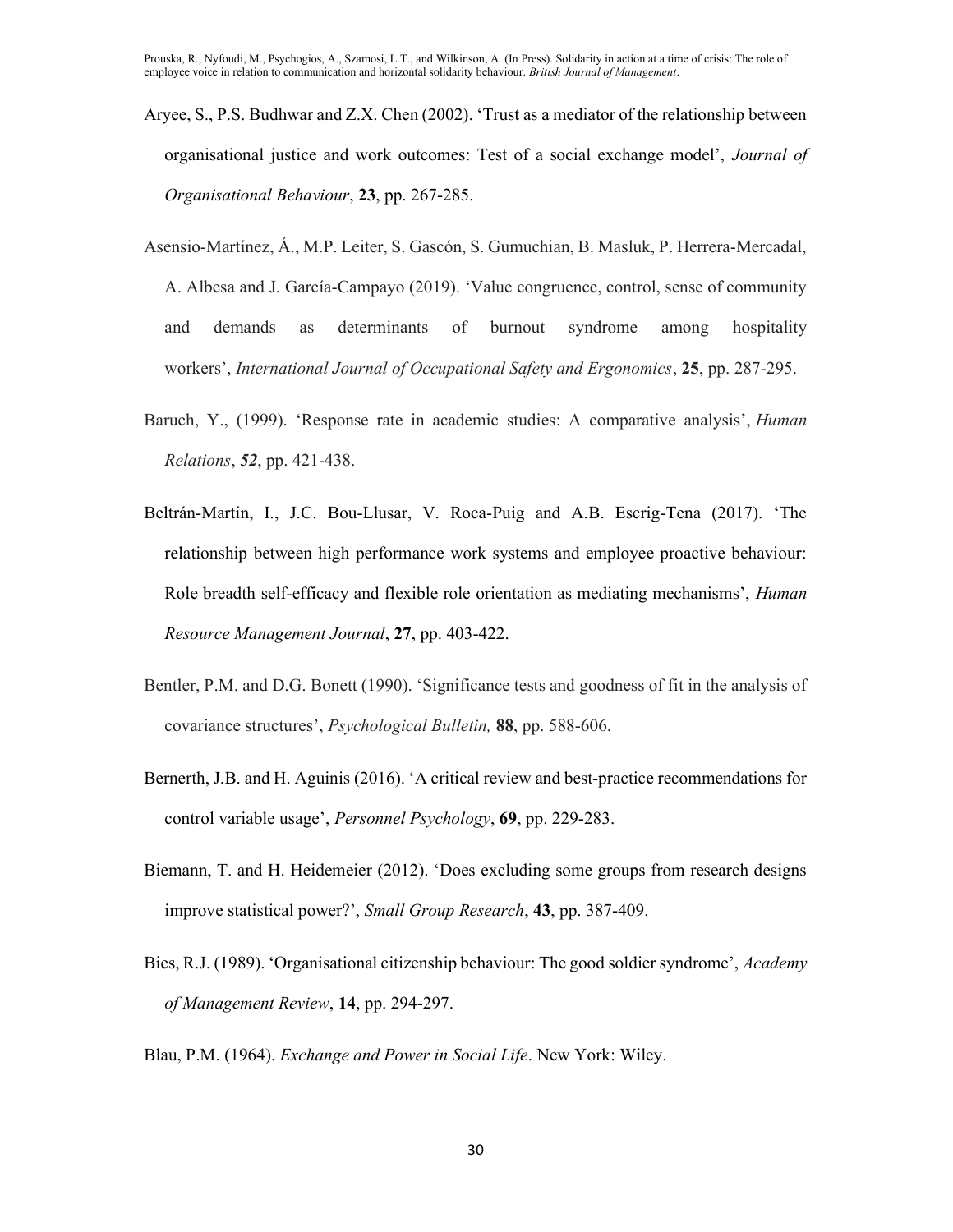- Bolton, S.C. and K. Laaser (2020). 'The moral economy of solidarity: A longitudinal study of special needs teachers', Work, Employment and Society, 34, pp. 55-72.
- Bordia, P., E. Hunt, N. Paulsen, D. Tourish and N. DiFonzo (2004). 'Uncertainty during organisational change: Is it all about control?', European Journal of Work and Organisational Psychology, 13, pp. 345-365.
- Botero, I.C. and L. Van Dyne (2009). 'Employee voice behaviour: Interactive effects of LMX and power distance in the United States and Colombia', Management Communication Quarterly, 23, pp. 84-104.
- Bourgeois, M. and N.E. Friedkin (2001). 'The distant core: Social solidarity, social distance and interpersonal ties in core-periphery structures', Social Networks, 23, pp. 245-260.
- Boxall, P., J.P. Guthrie and J. Paauwe (2016). 'Editorial introduction: Progressing our understanding of the mediating variables linking HRM, employee well-being and organisational performance', Human Resource Management Journal, 26, pp. 103-111.
- Boyd, N.M. and B. Nowell (2020). 'Sense of community, sense of community responsibility, organizational commitment and identification, and public service motivation: A simultaneous test of affective states on employee well-being and engagement in a public service work context', Public Management Review, 22, pp. 1024-1050.
- Brewster, C., A. Hegewisch, L. Mayne and O. Tregaskis (2017). 'Employee communication and participation'. In C. Brewster and A. Hegewisch (eds), *Policy and Practice in European* Human Resource Management, pp. 154-167. London: Routledge.
- Bryson, A., R. Gomez, T. Kretschmer and P. Willman (2007). 'The diffusion of workplace voice and high-commitment human resource management practices in Britain, 1984- 1998', Industrial and Corporate Change, 16, pp. 395-426.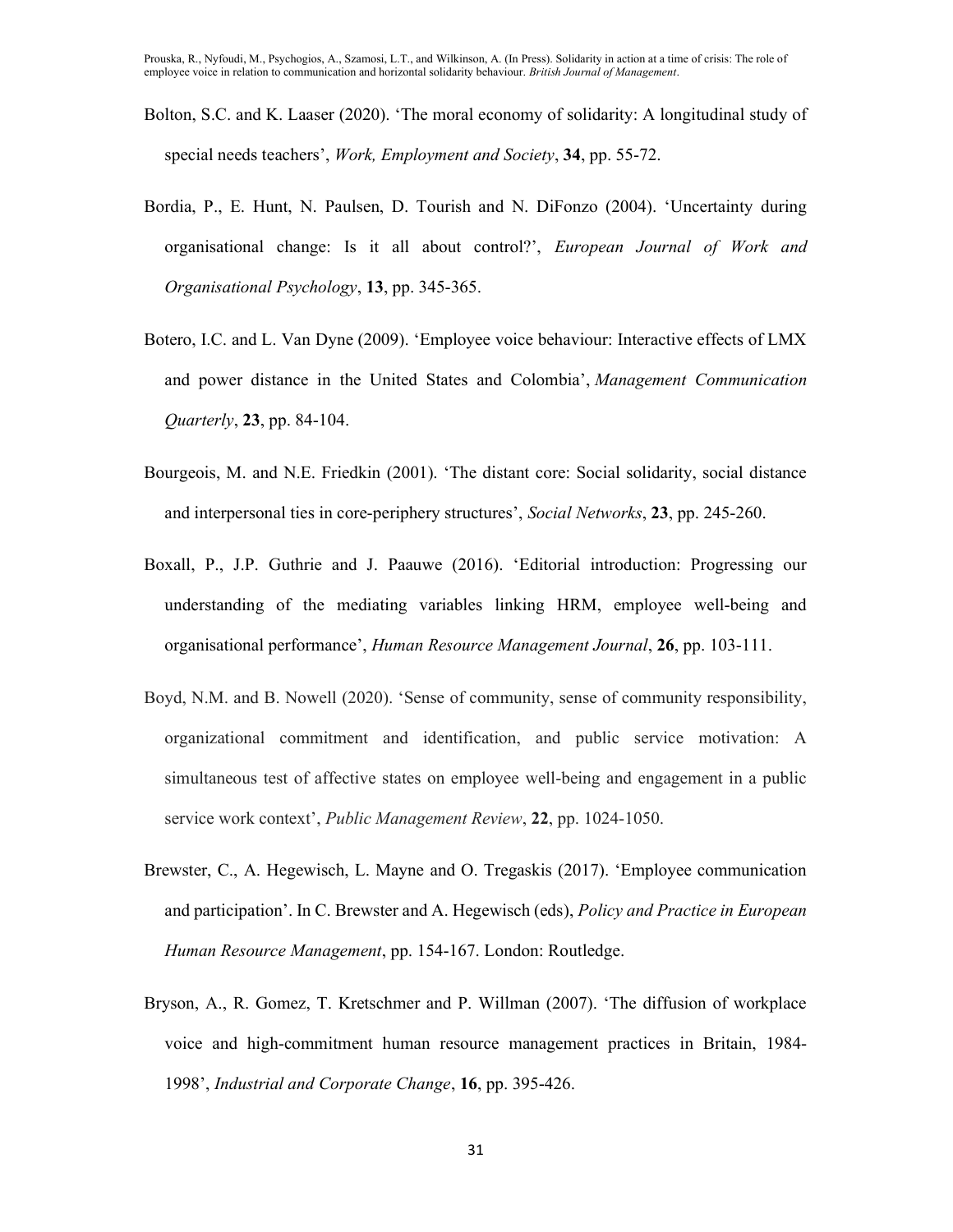- Budd, J. (2014). 'The future of employee voice'. In A. Wilkinson, J. Donaghey, T. Dundon and R. Freeman (eds), The Handbook of Research on Employee Voice, pp. 477-487. Cheltenham: Elgar Press.
- Budd, J.W., P.J. Gollan and A. Wilkinson (2010). 'New approaches to employee voice and participation in organisations', Human Relations, 63, pp. 303-310.
- Casey, E. and C.M. O'Toole (2014). 'Bank lending constraints, trade credit and alternative financing during the financial crisis: Evidence from European SMEs', Journal of Corporate Finance, 27, pp. 173-193.
- Chatrakul Na Ayudhya, U., R. Prouska and T.A. Beauregard (2019). 'The impact of global economic crisis and austerity on quality of working life and work-life balance: A capabilities perspective', European Management Review, 16, pp. 847-862.
- Cole, D.A. and K.J. Preacher (2014). 'Manifest variable path analysis: potentially serious and misleading consequences due to uncorrected measurement error', Psychological methods, **19**, pp. 300-315.
- Cook, H., R. MacKenzie and C. Forde (2016). 'HRM and performance: The vulnerability of soft HRM practices during recession and retrenchment', Human Resource Management Journal, 26, pp. 557-571.
- Cramm, J.M., M.M.H. Strating and A.P. Nieboer (2013). 'The influence of organisational characteristics on employee solidarity in the long-term care sector', Journal of Advanced Nursing, 69, pp. 526-534.
- Cressey, P., J.E.T. Eldridge and J. MacInnes (1985). 'Just Managing': Authority and Democracy in Industry. London: Open University Press.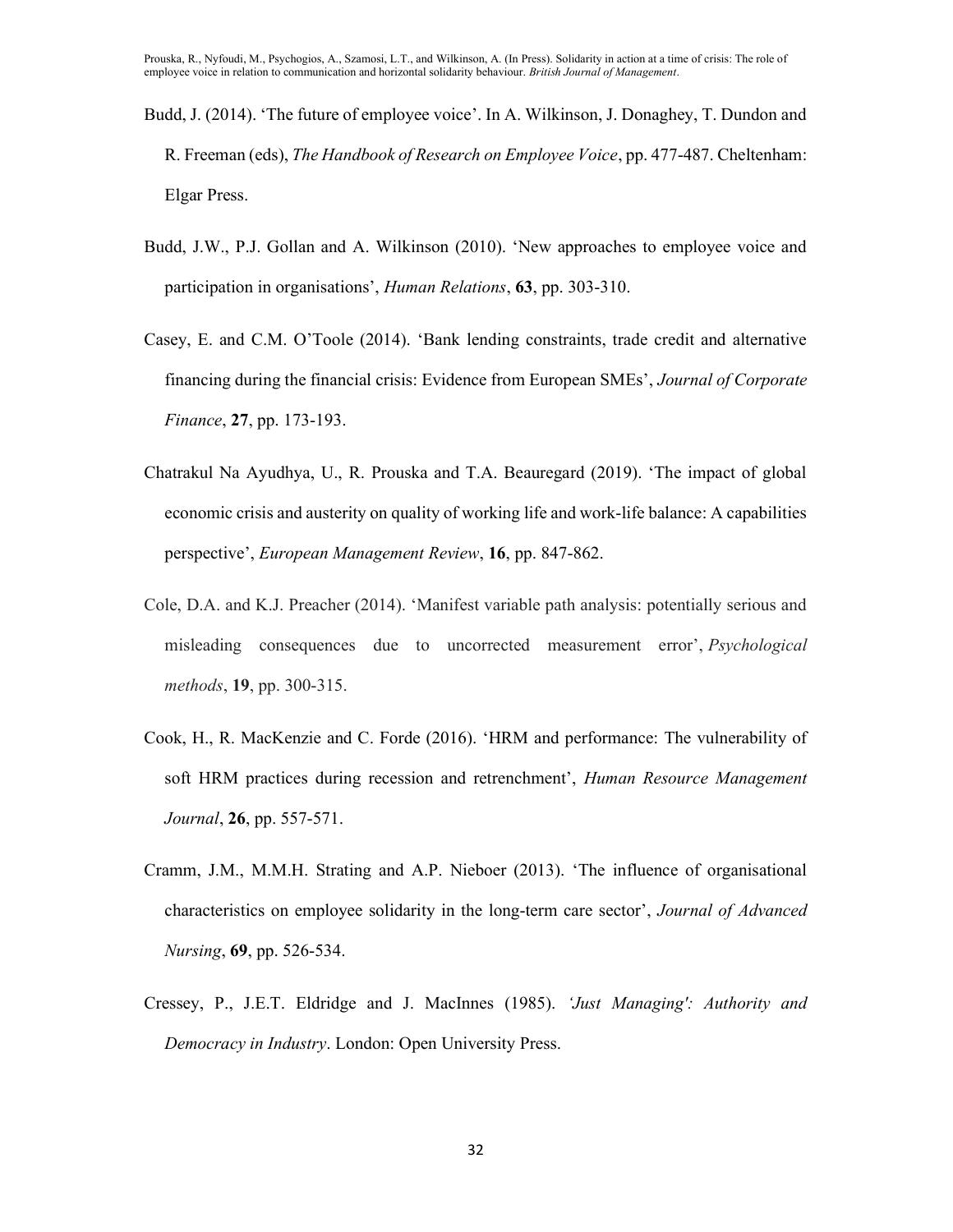- Cross, C. and T. Dundon (2019). 'Social exchange theory, employment relations and human resource management'. In K. Townsend, K. Cafferkey, A.M. McDermott and T. Dundon T (eds), Elgar Introduction to Theories of Human Resources and Employment Relations, pp. 264-279. Cheltenham: Edward Elgar Publishing.
- Cropanzano, R., E.L. Anthony, S.R. Daniels and A.V. Hall (2017). 'Social exchange theory: A critical review with theoretical remedies', Academy of Management Annals, 11, pp. 479-516.
- Cropanzano, R. and M.S. Mitchell (2005). 'Social exchange theory: An interdisciplinary review', Journal of Management, 31, pp. 874-900.
- Datta, K., P. Guthrie, D. Basuil and A. Pandey (2010). 'Causes and effects of employee downsizing: A review and synthesis', Journal of Management, 36, 281-348.
- De Beer, P. and F. Koster (2009). Sticking Together or Falling Apart? Solidarity in the Era of Individualization and Globalization. Amsterdam: Amsterdam University Press.
- Della Torre, E., A. Gritti and M. Salimi (2021). 'Direct and indirect employee voice and form innovation in small and medium firms', *British Journal of Management*, 32, pp. 760-778.
- Den Hartog, D.N., C. Boon, R.M. Verburg and M.A. Croon (2013). 'HRM, communication, satisfaction and perceived performance: A cross-level test', *Journal of Management*, 39, pp. 1637-1665.
- Den Hartog, D.N. and F.D. Belschak (2012). 'When does transformational leadership enhance employee proactive behaviour? The role of autonomy and role breadth self-efficacy', Journal of Applied Psychology, 97, pp. 194-202.
- De Ridder, J.A. (2004). 'Organisational communication and supportive employees', *Human* Resource Management Journal, 14, pp. 20-30.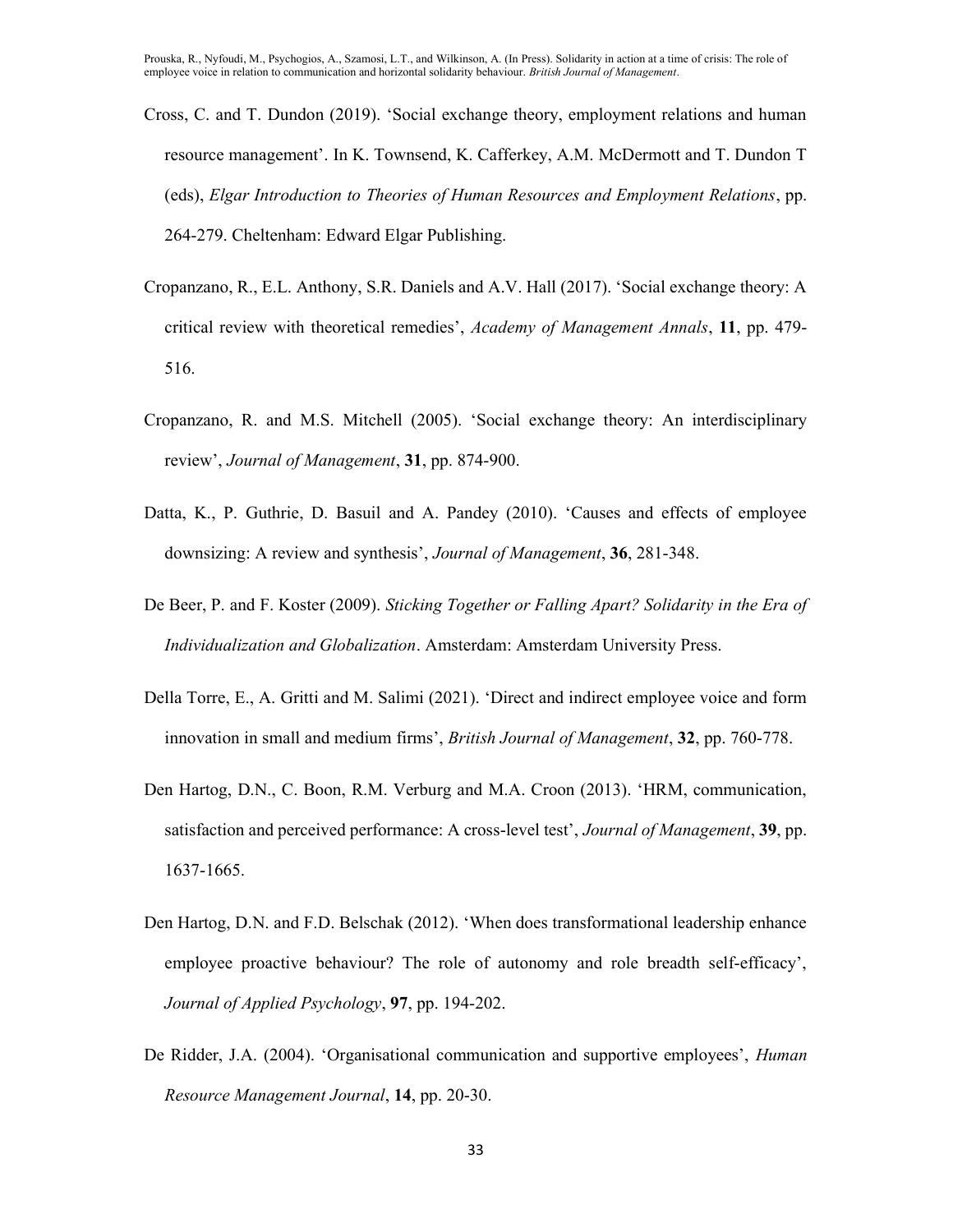- Dundon, T., D. Curran, P. Ryan and M. Maloney (2006). 'Conceptualising the dynamics of employee information and consultation: Evidence from the Republic of Ireland', *Industrial* Relations Journal, 37, pp. 492-512.
- Eurofound (2013). Impact of the Crisis on Working Conditions in Europe. Available at: http://www.eurofound.europa.eu/sites/default/files/ef\_files/docs/ewco/tn1212025s/tn12120 25s.pdf.
- European Central Bank (2016). Survey on the Access to Finance of Enterprises in the EuroAarea: October 2015 to March 2016. Available from: https://www.ecb.europa.eu/pub/pdf/other/accesstofinancesmallmediumsizedenterprises201 606.en.pdf?c96d449e601cbe6c87d2e67d54e68c70.
- European Commission (2012). Final report on the evaluation of the SME definition. Available from: http://publications.europa.eu/en/publication-detail/-/publication/5849c2fe-dcd9- 410e-af37-1d375088e886
- European Commission (2015). 2015 SBA Fact Sheet Greece. Available from: https://www.ggb.gr/sites/default/files/basic-page-

files/Greece%202016%20SBA%20Fact%20Sheet.pdf

European Commission (2016). 2016 SBA Fact Sheet Greece. Available from: https://www.ggb.gr/sites/default/files/basic-page-

files/Greece%202016%20SBA%20Fact%20Sheet.pdf

European Commission (2018). 2018 SBA Fact Sheet – Greece. Available from: https://ec.europa.eu/docsroom/documents/32581/attachments/13/translations/en/renditions/ native.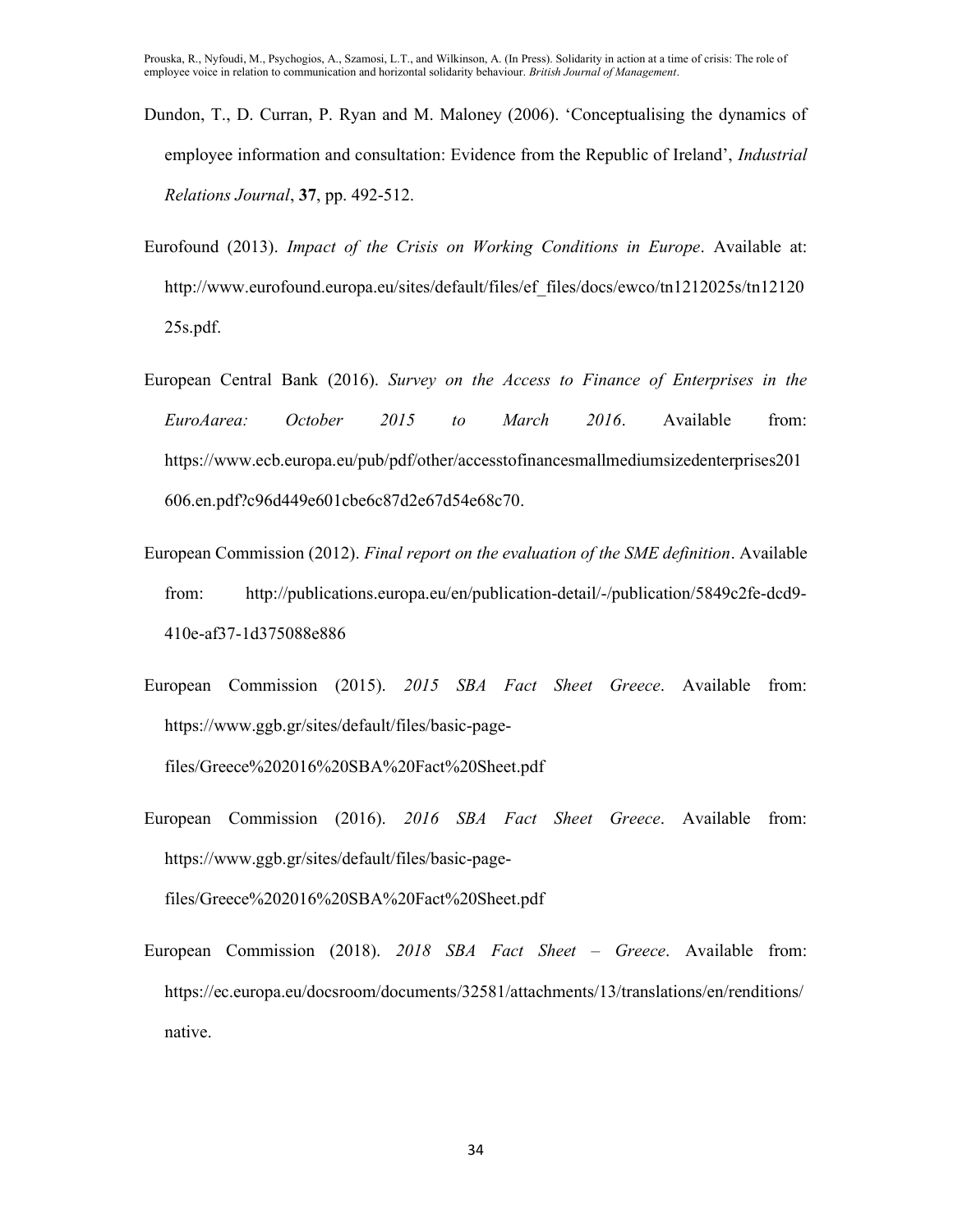- Farndale, E., J. Van Ruiten, C. Kelliher and V. Hope-Hailey (2011). 'The influence of perceived employee voice on organisational commitment: An exchange perspective', *Human Resource* Management, **50**, pp. 113-129.
- Flynn, F.J. (2003). 'How much should I give and how often? The effects of generosity and frequency of favour exchange on social status and productivity', Academy of Management Journal, 46, pp. 539-553.
- Frazier, M.L. and W.M. Bowler (2015). 'Voice climate, supervisor undermining, and work outcomes: A group-level examination', Journal of Management, 41, pp. 841-863.
- Freese, J. and D. Peterson (2017). 'Replication in social science', Annual Review of Sociology, **43**, pp. 147-165.
- Frenkel, S., S.L.D. Restubog and T. Bednall (2012). 'How employee perceptions of HR policy and practice influence discretionary work effort and co-worker assistance: Evidence from two organisations', The International Journal of Human Resource Management, 23, pp. 4193-4210.
- Frenkel, S.J. and K. Sanders (2007). 'Explaining variations in co-worker assistance in organisations', Organisation Studies, 28, pp. 797-823.
- Galanaki, E. and N. Papalexandris (2013). 'Measuring workplace bullying in organisations', The International Journal of Human Resource Management, 24, pp. 2107-2130.
- Gao, L., O. Janssen and K. Shi (2011). 'Leader trust and employee voice: The moderating role of empowering leader behaviours', The Leadership Quarterly, 22, pp. 787-798.
- Garcia-Reid, P., C.H. Peterson, R.J. Reid and N.A. Peterson (2013). 'The protective effects of sense of community, multigroup ethnic identity, and self-esteem against internalizing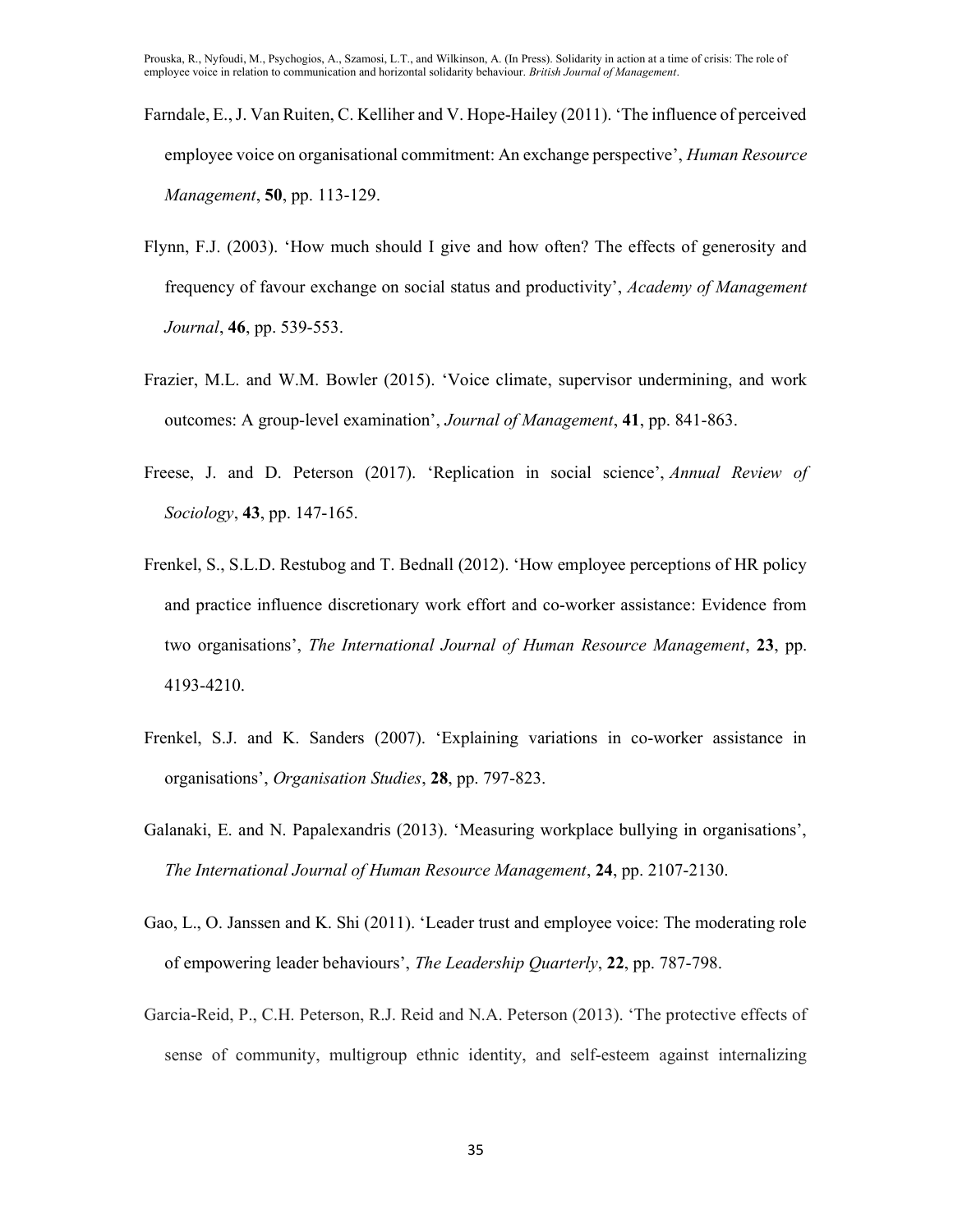problems among Dominican youth: Implications for social workers', Social Work in Mental Health, 11, pp. 199-222.

- Gilman, M., S. Raby and A. Pyman (2015). 'The contours of employee voice in SMEs: The importance of context', Human Resource Management Journal, 25, pp. 563-579.
- Gouldner, A.W. (1960). 'The norm of reciprocity: A preliminary statement', American Sociological Review, 25, pp. 161-178.
- GSEVEE (2014). The Development of SMEs in Greece Policy Document, Hellenic Confederation of Professionals, Craftsmen and Merchants (GSEVEE). Available from: http://www.gsevee.gr/press/mme\_eng.pdf#page=5&zoom=auto,-89,389.
- Halbesleben, J.R.B. and A.R. Wheeler (2011). 'I owe you one: Co-worker reciprocity as a moderator of the day-level exhaustion-performance relationship', Journal of Organisational Behaviour, 32, pp. 608-626.
- Harney, B. and H. Alkhalaf (2021). 'A quarter-century review of HRM in small and mediumsized enterprises: Capturing what we know, exploring where we need to go', *Human* Resource Management, 60, pp. 5-29.
- Harney, B., N. Fu and Y. Freeney (2018). 'Balancing tensions: Buffering the impact of organisational restructuring and downsizing on employee well‐being', Human Resource Management Journal, 28, pp. 235-254.
- Holland, P., B. Cooper and C. Sheehan (2017). 'Employee voice, supervisor support, and engagement: The mediating role of trust', *Human Resource Management*, **56**, pp. 915-929.
- Hom, P.W., A.S. Tsui, J.B. Wu, T.W. Lee, A.Y. Zhang, P.P. Fu, and L. Li (2009). Explaining employment relationships with social exchange and job embeddedness. Journal of Applied Psychology, 94, pp. 277-297.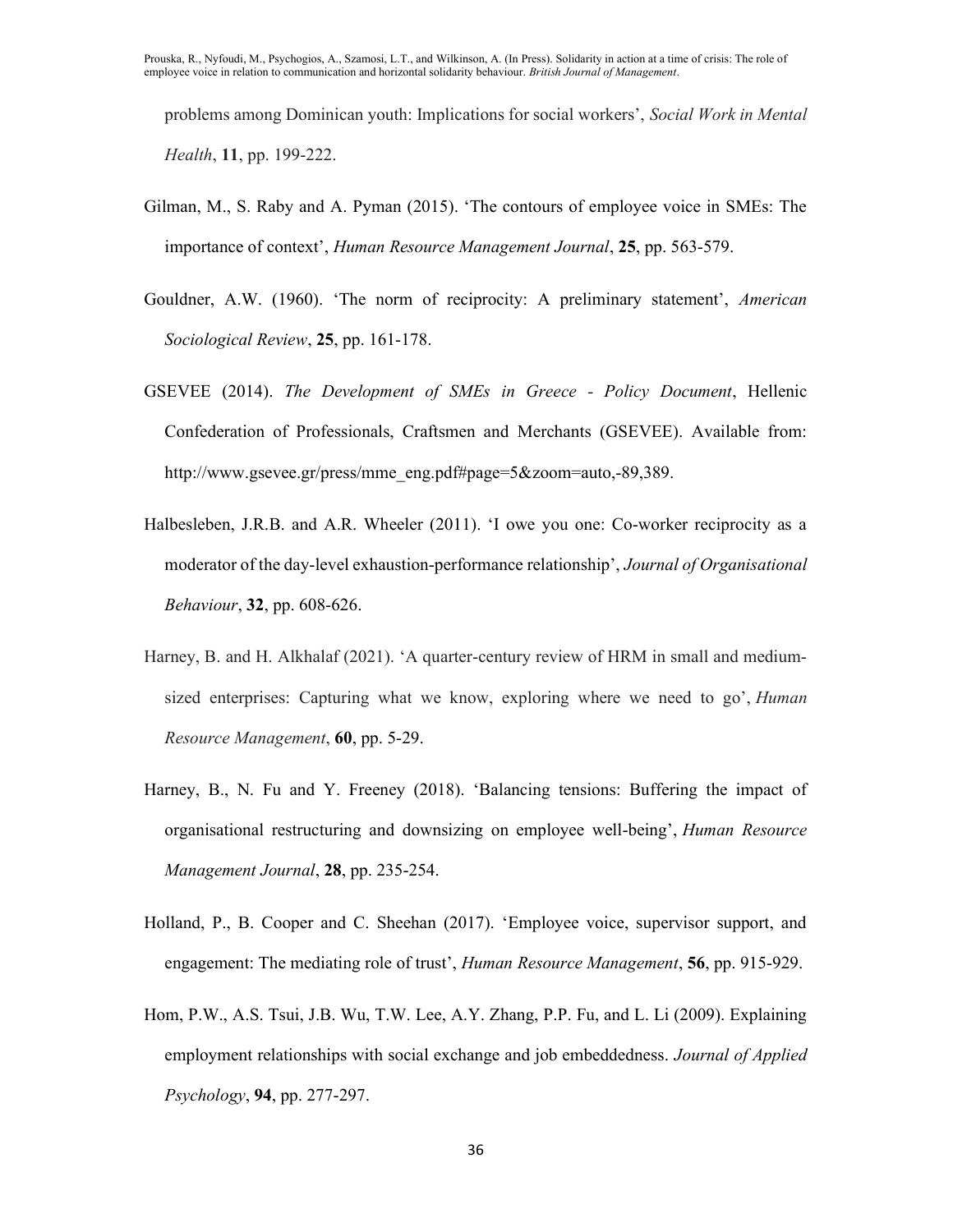House, J.S. (1981). Work Stress and Social Support. Sydney: Addison-Wesley.

- Hu, L.T. and P.M. Bentler (1999). 'Cut off criteria for fit indexes in covariance structure analysis: Conventional criteria versus new alternatives', Structural Equation Modeling, 6, pp. 1-55.
- Huang, K.F., R. Dyerson, L.Y. Wu and G. Harindranath (2015). 'From temporary competitive advantage to sustainable competitive advantage', British Journal of Management, 26, pp. 617-636.
- Hyman, R. (2011). 'Trade unions, global competition and options for solidarity'. In A. Bieler and I. Lindberg (eds), Global Restructuring, Labour and the Challenges for Transnational Solidarity, pp. 16-30. Abingdon: Routledge.
- ILO (2015). Collective Bargaining Coverage Down as a Result of the Global Financial Crisis. 19 October 2015. Available from: http://www.ilo.org/global/about-theilo/newsroom/news/WCMS\_415612/lang--en/index.htm.
- Itzkovich, Y. and S. Heilbrunn (2016). 'The role of co-workers' solidarity as an antecedent of incivility and deviant behaviour in organisations', *Deviant Behaviour*, 37, pp. 861-876.
- Janssen, P. and L. Gao (2015). 'Supervisory responsiveness and employee self-perceived status and voice behaviour', Journal of Management, 41, pp. 1854-1872.
- Johnstone, S., G. Saridakis and A. Wilkinson (2019). 'The global financial crisis, work and employment: Ten years on', *Economic and Industrial Democracy*, 40, pp. 455-468.
- Julian, M.W. (2001). 'The consequences of ignoring multilevel data structures in nonhierarchical covariance modeling', Structural Equation Modeling, 8, pp. 325-352.
- Kivotidis, D. (2018). 'The form and content of the Greek crisis legislation', Law and Critique, 29, pp. 57-81.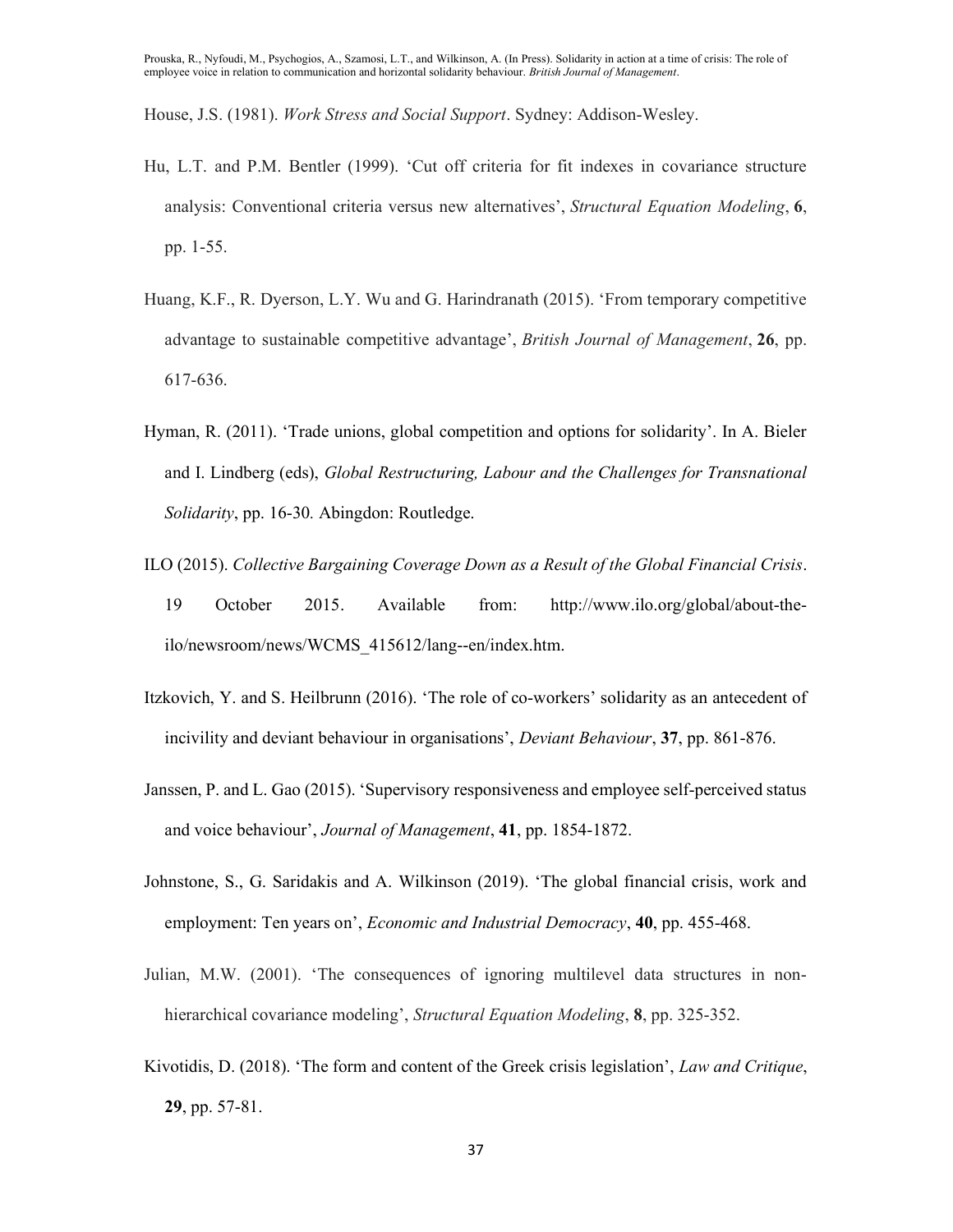- Köhler, T. and J.M. Cortina (2019). 'Play it again, Sam! An analysis of constructive replication in the organisational sciences', Journal of Management, 47, pp. 488-518.
- Kornelakis, A., M. Veliziotis and H. Voskeritsian (2017). 'How can competitiveness be achieved in post-crisis Europe? Deregulating employment relations or enhancing high performance work practices?', The International Journal of Human Resource Management, 28, pp. 2957-2976.
- Koster, F., F. Stokman, R. Hodson and K. Sanders (2007). 'Solidarity through networks: The effects of task and informal interdependence on cooperation within teams', Employee Relations, 29, pp. 117-137.
- Koster, F. and K. Sanders (2006). 'Organisational citizens or reciprocal relationships? An empirical comparison', *Personnel Review*, 35, pp. 519-537.
- Kumar, K.K. and S.K. Mishra (2017). 'Subordinate-superior upward communication: Power, politics, and political skill', Human Resource Management, 56, pp. 1015-1037.
- Laitinen, A. and A.B. Pessi (eds) (2015). Solidarity: Theory and Practice. London: Lexington Books.
- Lawrence, S.A. and V.J. Callan (2011). 'The role of social support in coping during the anticipatory stage of organisational change: A test of an integrative model', *British Journal* of Management, 22, pp. 567-585.
- Lazarus, R.S. and S. Folkman (1984). Stress, Appraisal and Coping. New York: Springer.
- Lindenberg, S. (2006). Prosocial behaviour, solidarity, and framing process. In D. Fetchenhauer, A. Flache, B. Buuk and S. Lindenberg (eds), Solidarity and Prosocial Behaviour. Critical Issues in Social Justice, pp. 23-44. Boston: Springer.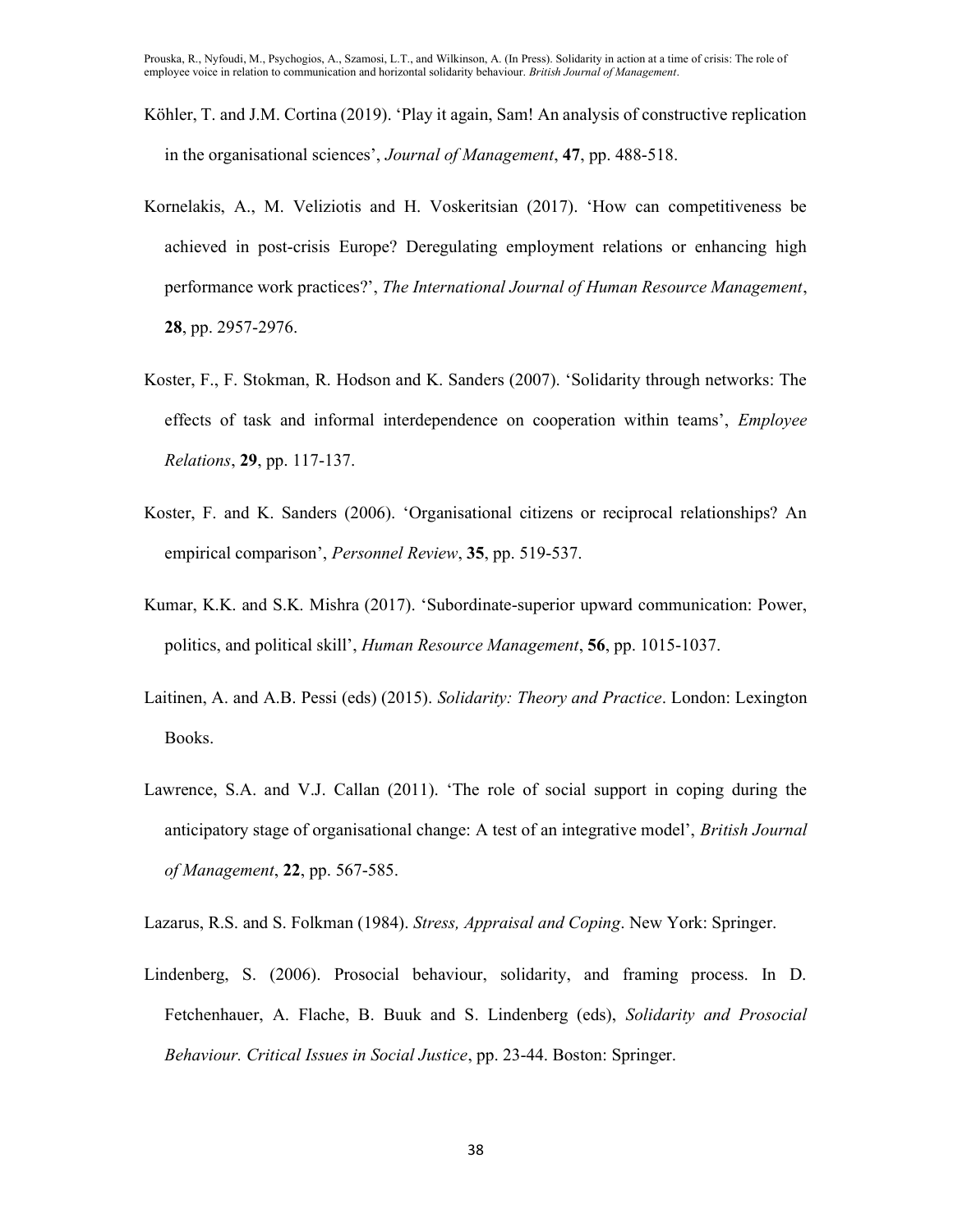- Loretto, W., S. Platt and F. Popham (2010). 'Workplace change and employee mental health: Results from a longitudinal study', British Journal of Management, 21, pp. 526-540.
- MacDonald, P., S. Kelly and S. Christen (2019). 'A path model of workplace solidarity, satisfaction, burnout, and motivation', International Journal of Business Communication, 56, pp. 31-49.
- Maden, C. (2015). 'Linking high involvement human resource practices to employee proactivity', Personnel Review, 44, pp. 720-738.
- Maheshwari, S. and V. Vohra (2015). 'Identifying critical HR practices impacting employee perception and commitment during organisational change', Journal of Organisational Change Management, 28, pp. 872-894.
- Mallett, O. and R. Wapshott (2014). 'Informality and employment relationships in small firms: Humour, ambiguity and straight-talking', *British Journal of Management*, pp. 118-132.
- Maley, J.F. (2019). 'Preserving employee capabilities in economic turbulence', Human Resource Management Journal, 29, pp. 147-161.
- Marchington, M., J. Goodman, A. Wilkinson and P. Ackers (1992). New developments in employee involvement. Manchester: Manchester School of Management UMIST.
- Mayo, M., J.I. Sanchez, J.C. Pastor and A. Rodriguez (2012). 'Supervisor and co-worker support: A source congruence approach to buffering role conflict and physical stressors', The International Journal of Human Resource Management, 23, pp. 3872-3889.

Meeker, B. (1971). Decisions and exchange. American Sociological Review, 36, pp. 485-495.

Modaff, D.P., S. DeWine and J. Butler (2008). Organisational Communication: Foundations, Challenges, and Misunderstandings  $(2<sup>nd</sup>$  ed.). Boston: Allyn and Bacon.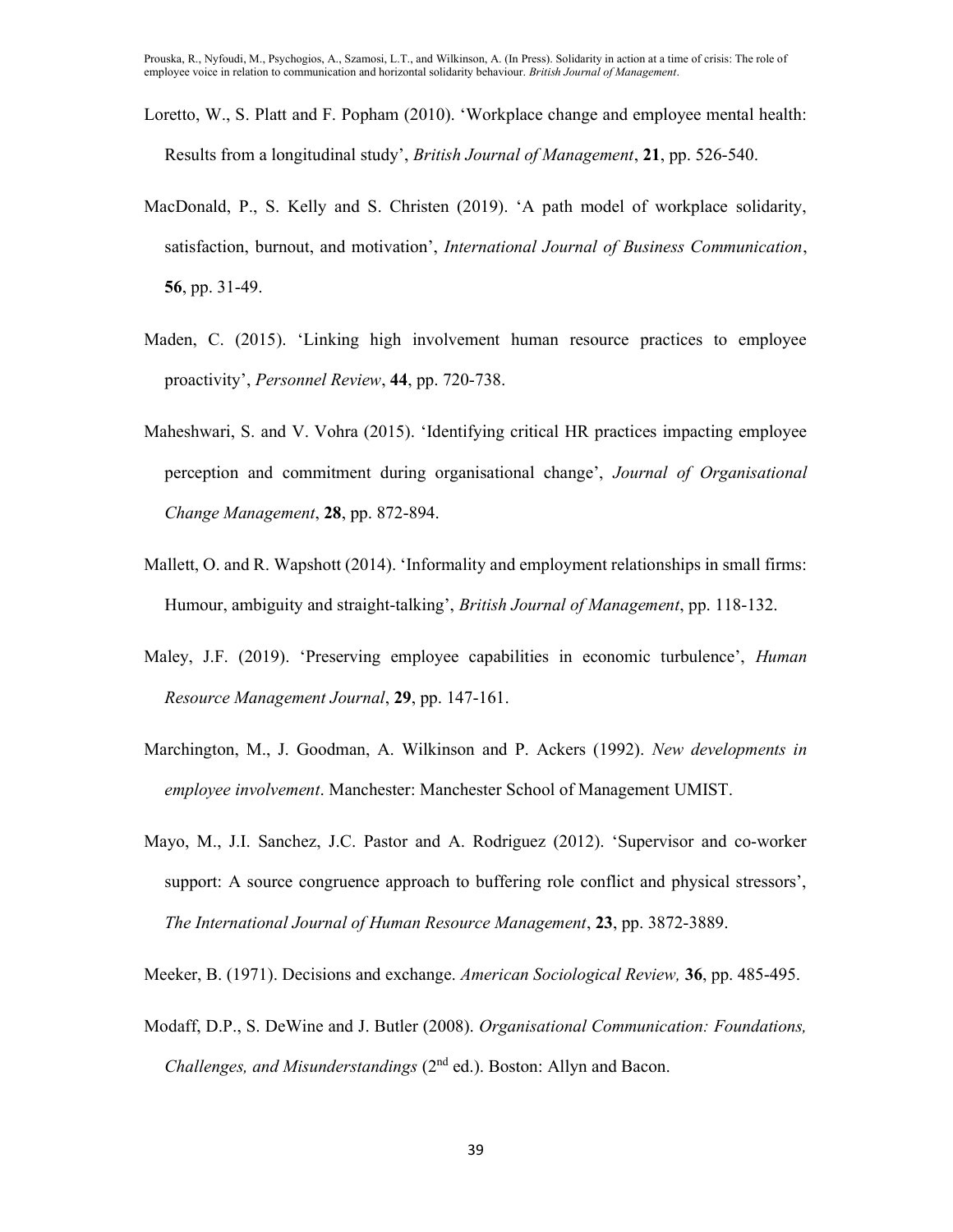- Molm, L.D. (2003). 'Theoretical comparisons of forms of exchange', Sociological Theory, 21, pp. 1-17.
- Molm, L.D., N. Takahashi and G. Peterson (2000). 'Risk and trust in social exchange: An experimental test of a classical proposition', American Journal of Sociology, 105, pp. 1396-1427.
- Molm, L.D., J.L. Collett and D.R. Schaefer (2007). 'Building solidarity through generalised exchange: A theory of reciprocity'. American Journal of Sociology, 113, pp. 205-242.
- Nyfoudi, M., N. Theodorakopoulos, A. Psychogios and A. Dysvik (2020). 'Tell it like it is in SME teams: Adverse working conditions, citizenship behaviour and the role of team information sharing in a turbulent economy', Economic and Industrial Democracy, June 2020, doi:10.1177/0143831X20925544.
- OECD (2020). Coronavirus (COVID-19): SME policy responses. Available from: https://www.oecd.org/coronavirus/policy-responses/coronavirus-covid-19-sme-policyresponses-04440101/
- OECD (2009). The Impact of the Global Crisis on SME and Entrepreneurship Financing and Policy Responses. Available from: https://www.oecd.org/cfe/smes/43183090.pdf.
- Ogbonnaya, C., P. Gahan and C. Eib (2019). 'Recessionary changes at work and employee well-being: The protective roles of national and workplace institutions', *European Journal* of Industrial Relations, 25, pp. 377-393.
- Organ, D.W. (1988). Organisational Citizenship Behaviour: The Good Soldier Syndrome. Lexington, MA: Lexington Books/D. C. Heath and Company.
- O'Toole, M. and T. Calvad (2020). 'I've got your back: Danger, volunteering and solidarity in lifeboat crews', *Work, Employment and Society*, 34, pp. 73-90.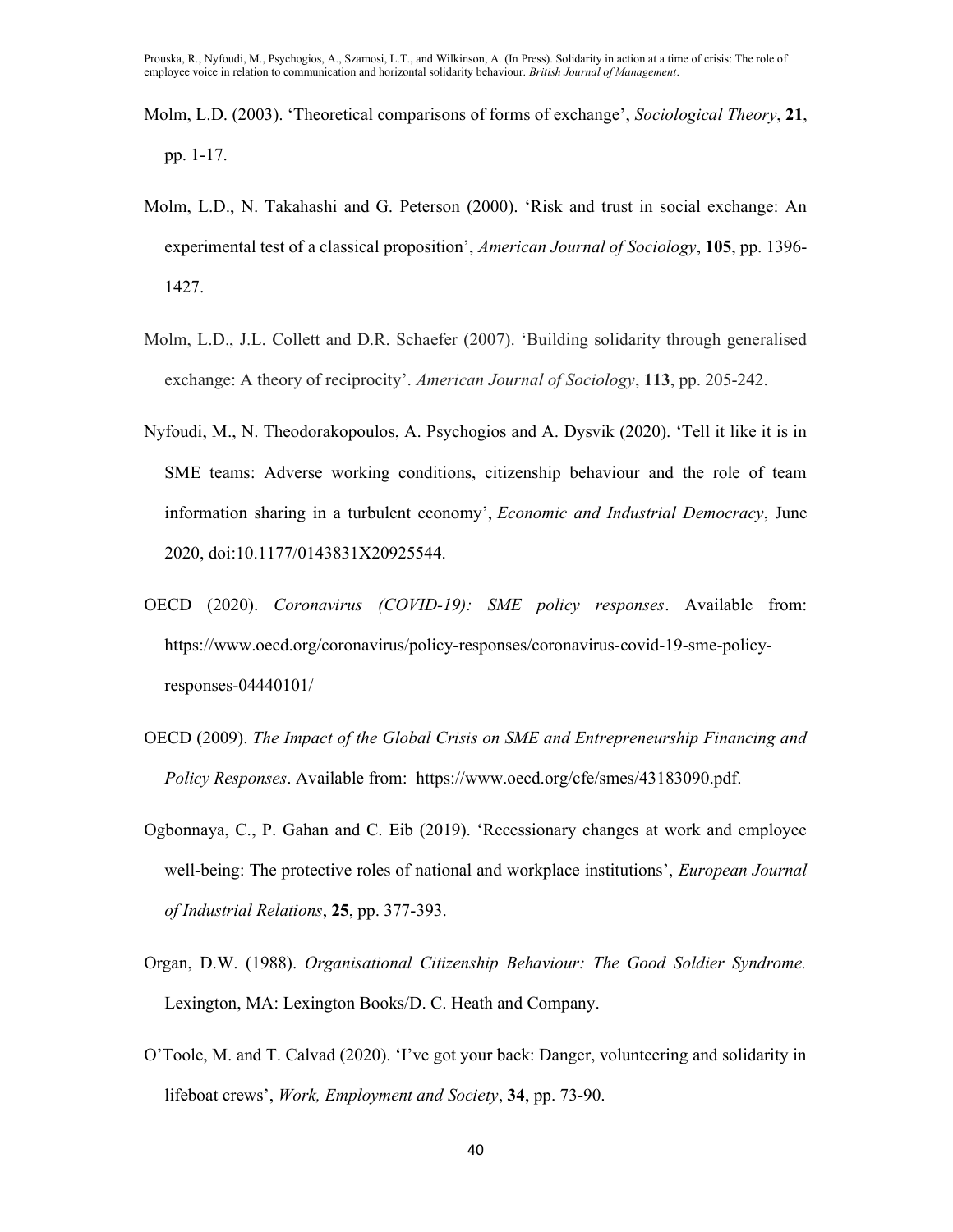- Palmer, I. and R. Dunford (2008). 'Organisational change and the importance of embedded assumptions', British Journal of Management, 19, pp. S20-S32.
- Parker, S.K., H. Williams and N. Turner (2006). 'Modelling the antecedents of proactive behaviour at work', Journal of Applied Psychology, 91, pp. 636-652.
- Patterson, B.R. (1995). 'Communication network activity: Network attributes of the young and elderly', *Communication Quarterly*, **43**, pp. 155-166.
- Penley, L.E. and B. Hawkins (1985). 'Studying interpersonal communication in organisations: A leadership application', Academy of Management Journal, 28, pp. 309-326.
- Podsakoff, P.M., S.B. MacKenzie and N.P. Podsakoff (2012). 'Sources of method bias in social science research and recommendations on how to control it', Annual Review of Psychology, 63, pp.539-569.
- Preacher, K.J., Z. Zhang and M.J. Zyphur (2011). 'Alternative methods for assessing mediation in multilevel data: The advantages of multilevel SEM', Structural Equation Modelling, 18, pp. 161-182.
- Preacher, K.J., M. Zyphur and Z. Zhang (2010). 'A general multilevel SEM framework for assessing multilevel mediation', Psychological Methods, 15, pp. 209-233.
- Prouska, R., A. McKearney, J. Opute, M. Tungtakanpoung and C. Brewster (2021). 'Voice in context: An international comparative study of employee experience with voice in small and medium enterprises', The International Journal of Human Resource Management, DOI: 10.1080/09585192.2021.1925323.
- Prouska, R. and A. Psychogios (2019). 'Should I say something? A framework for understanding silence from a line manager's perspective during an economic crisis', Economic and Industrial Democracy, 40, pp. 611-635.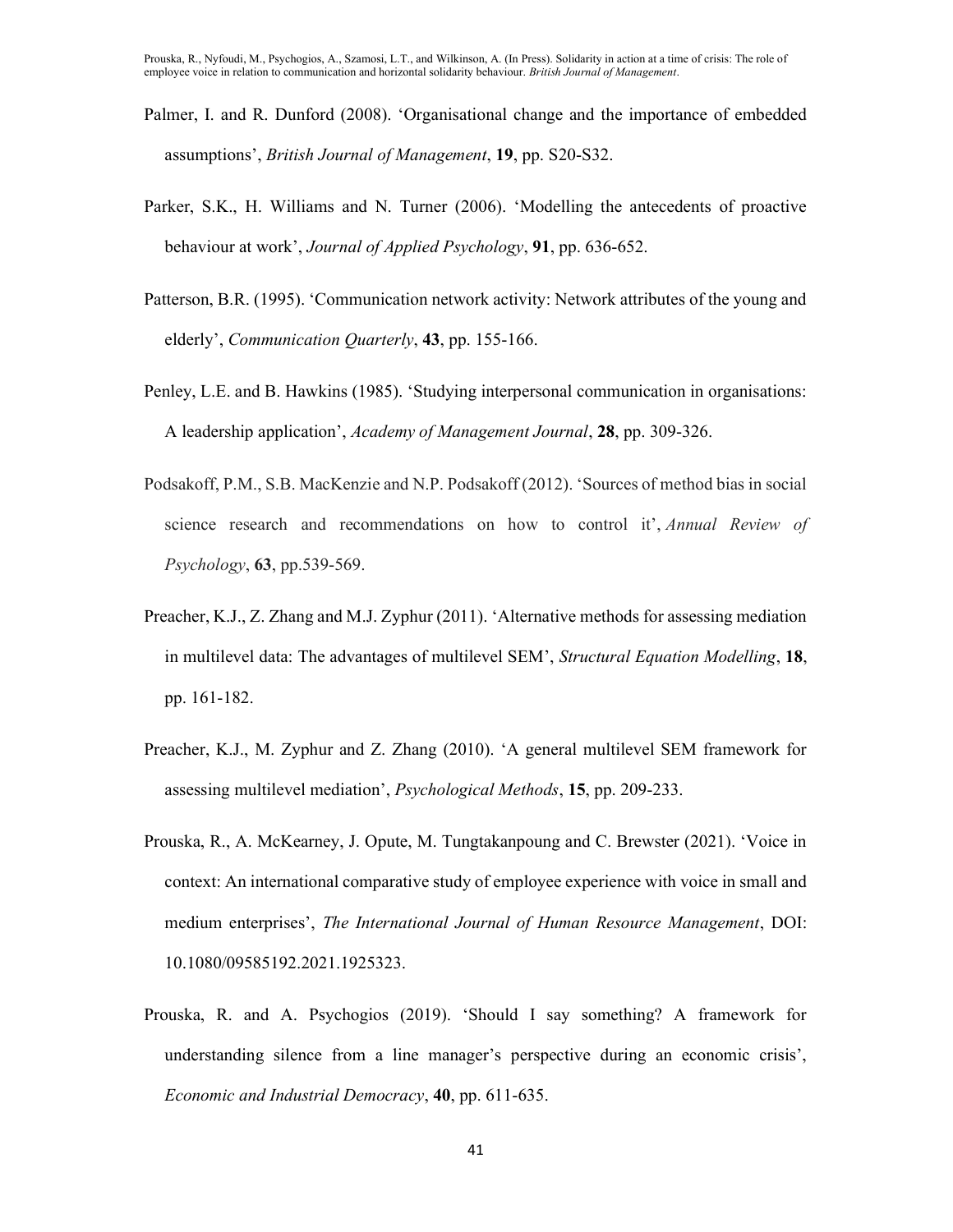- Prouska, R. and A. Psychogios (2018). 'Do not say a word! Conceptualizing employee silence in a long-term crisis context', The International Journal of Human Resource Management, 29, pp. 885-914.
- Psillaki, M. and K. Eleftheriou (2015). 'Trade credit, bank credit, and flight to quality: Evidence from French SMEs', Journal of Small Business Management, 53, pp. 1219-1240.
- Psychogios, A., M. Nyfoudi, N. Theodorakopoulos, L.T. Szamosi and R. Prouska (2019). 'Many hands lighter work? Deciphering the relationship between adverse working conditions and organisation citizenship behaviours in SMEs during a severe economic crisis', British Journal of Management, 30, pp. 519-537.
- Psychogios, A., L.T. Szamosi, R. Prouska and C. Brewster (2020). 'Varieties of crisis and working conditions: A comparative study of Greece and Serbia', *European Journal of* Industrial Relations, 26, pp. 91-106.
- Psychogios, A., L.T. Szamosi, R. Prouska and C. Brewster (2016). 'A three-fold framework for understanding HRM practices in South-Eastern European SMEs', *Employee Relations*, 38, pp. 310-331.
- Rafferty, A.E. and N.L. Jimmieson (2017). 'Subjective perceptions of organisational change and employee resistance to change: Direct and mediated relationships with employee wellbeing', British Journal of Management, 29, pp. 248-264.
- Rogelberg, S.G. and J.M. Stanton (2007). 'Introduction: Understanding and dealing with organizational survey nonresponse', Organizational Research Methods, 10, pp. 195-209.
- Samitas, A. and S. Polyzos (2016). 'Freeing Greece from capital controls: Were the restrictions enforced in time?', Research in International Business and Finance, 37, pp. 196-213.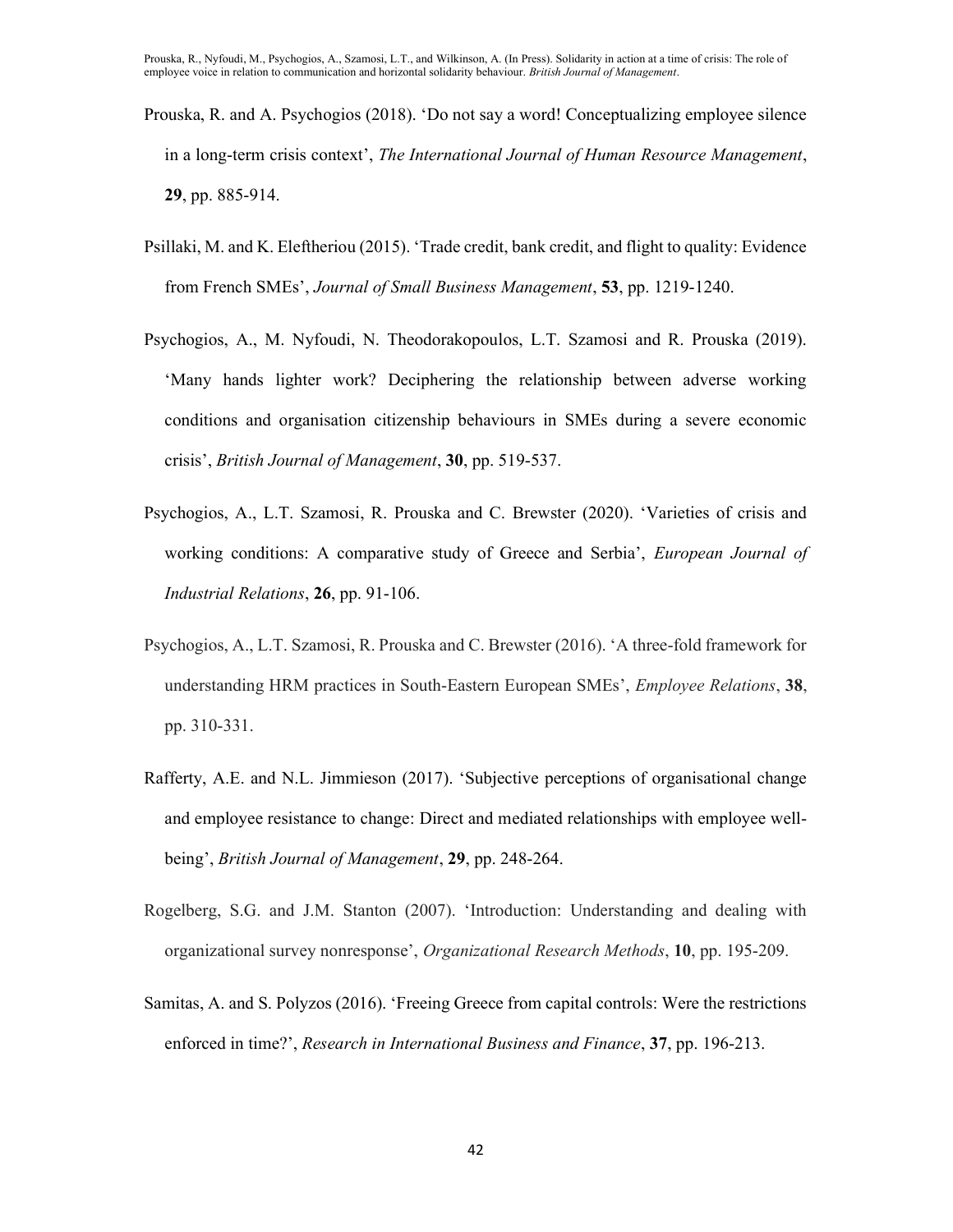- Sanders, K., A. Flache, G. van der Vegt and E. van de Vliert (2006). 'Employees' organisational solidarity within modern organisations: A framing perspective on the effects of social embeddedness'. In D. Fetchenhauer, A. Flache, B. Buuk and S. Lindenberg (eds), Solidarity and Prosocial Behaviour. Critical Issues in Social Justice, pp. 141-156. Boston: Springer.
- Sanders, K. and B. Schyns (2006). 'Leadership and solidarity behaviour: Consensus in perception of employees within teams', Personnel Review, 35, pp. 538-556.
- Sanders, K. and H. van Emmerik (2004). 'Does modern organisation and governance threat solidarity?', Journal of Management & Governance, 8, pp. 351-372.
- Schweiger, D.M. and A.S. Denisi (1991). 'Communicating with employees following a merger: A longitudinal field experiment', Academy of Management Journal, 34, pp. 110-135.
- Shaw, A., A. Barakzai and B. Keysar (2019). 'When and why people evaluate negative reciprocity as more fair than positive reciprocity', Cognitive Science, 43, pp. 1-35.
- Sonnentag, S. and A. Spychala (2012). 'Job control and job stressors as predictors of proactive work behaviour: Is role breadth self-efficacy the link?', *Human Performance*, 25, pp. 412-431.
- Talò, C., T. Mannarini and A. Rochira (2014). 'Sense of community and community participation: A meta-analytic review', Social Indicators Research, 117, pp. 1-28.
- Teague, P. and W.K. Roche (2014). 'Recessionary bundles: HR practices in the Irish economic crisis', Human Resource Management Journal, 24, pp. 176-192.
- Tsai, C-J., S. Sengupta and P. Edwards (2007). 'When and why is small beautiful? The experience of work in the small firm', *Human Relations*, 60, pp. 1779-1807.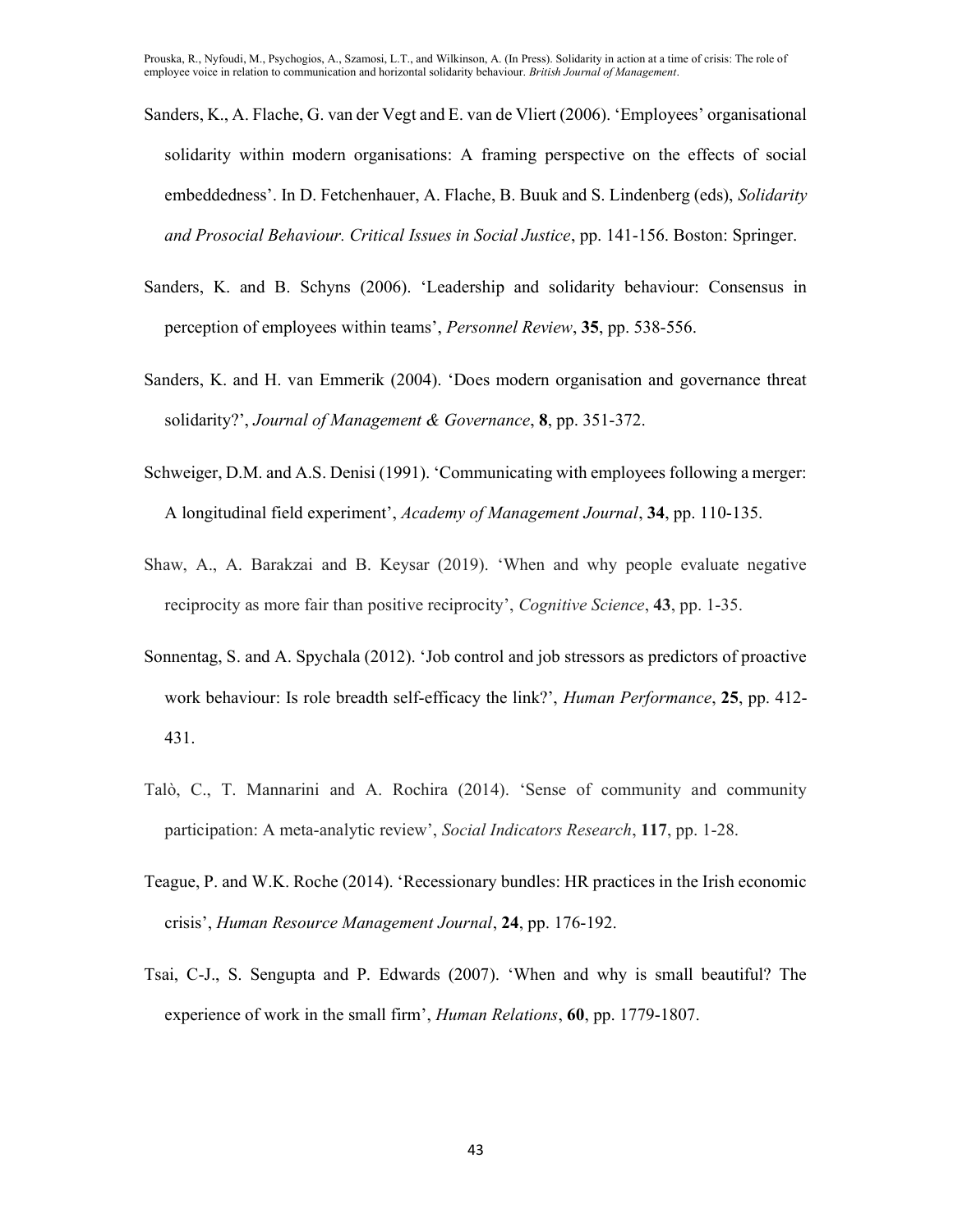- Tucker, S., N. Chmiel, N. Turner, M.S. Hershcovis and C.B. Stride (2008). 'Perceived organisational support for safety and employee safety voice: The mediating role of coworker support for safety', Journal of Occupational Health Psychology, 13, pp. 319-330.
- Vaiou, D. (2016). 'Tracing aspects of the Greek crisis in Athens: Putting women in the picture'. European Urban and Regional Studies, 23, pp. 220-230.
- Vogl, G. (2009). 'Work as community: Narratives of solidarity and teamwork in the contemporary workplace, who owns them?', Sociological Research Online, 14, pp. 27-36.
- Wei, X., Z.X. Zhang, and X.P. Chen (2015). 'I will speak up if my voice is socially desirable: A moderated mediating process of promotive versus prohibitive voice', Journal of Applied Psychology, 100, pp. 1641-1652.
- Wheeless, L.R. (1978). 'A follow-up study of the relationships among trust, disclosure, and interpersonal solidarity', Human Communication Research, 4, pp. 143-157.
- Wheeless, L.R., V.R. Wheeless and R. Baus (1984). 'Sexual communication, communication satisfaction, and solidarity in the developmental stages of intimate relationships', The Western Journal of Speech Communication, 48, pp. 217-230.
- WHO (2011). *Impact of Economic Crises on Mental Health*. Copenhagen: World Health Organisation.
- Wilde, L. (2007). 'The concept of solidarity: emerging from the theoretical shadows?', The British Journal of Politics and International Relations, 9, pp. 171-181.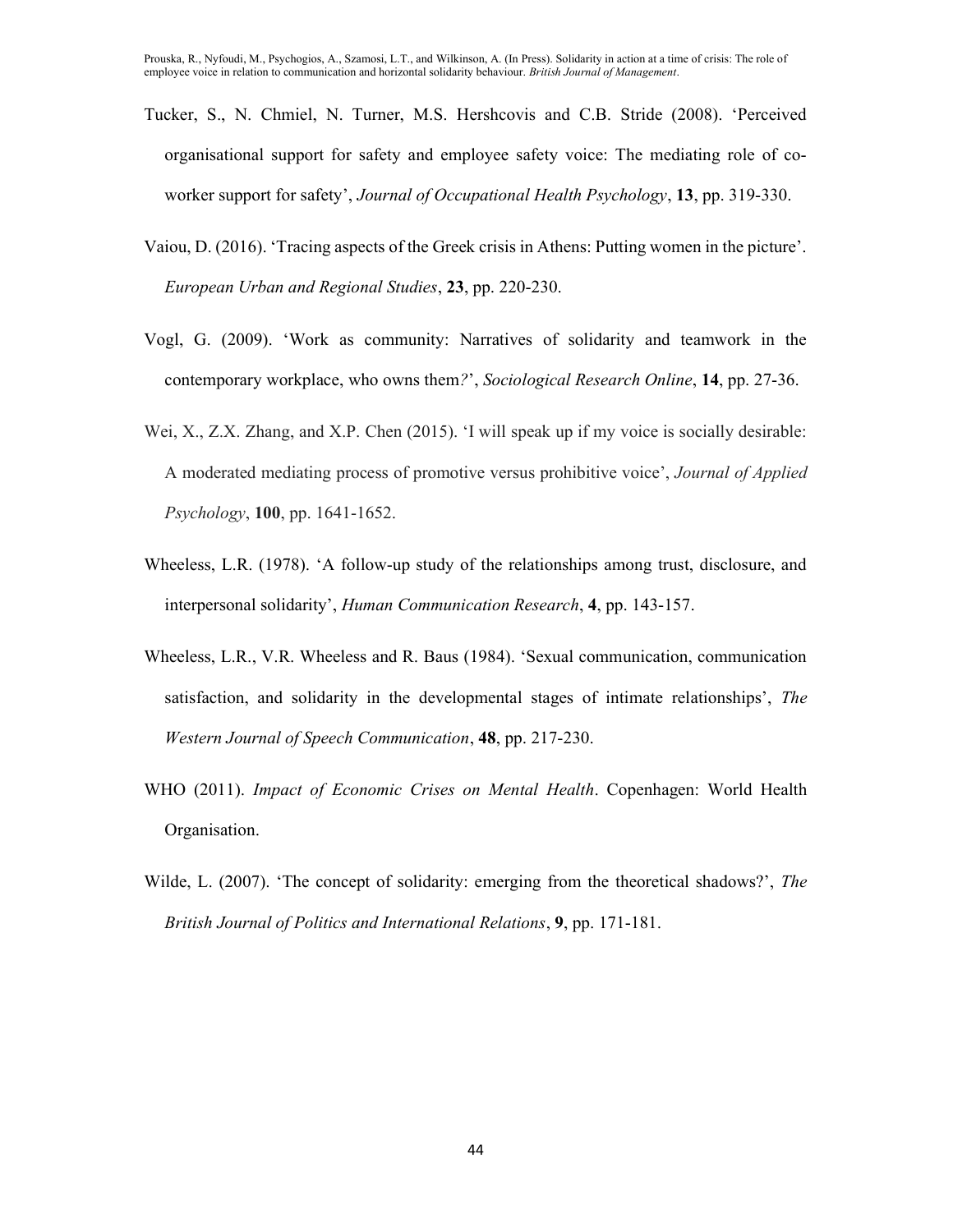- Wildt, A. (1999). 'Solidarity: Its history and contemporary definition'. In: Bayertz, K. (ed) Solidarity. Philosophical Studies in Contemporary Culture, vol 5. Springer, Dordrecht. https://doi.org/10.1007/978-94-015-9245-1\_11.
- Wilkinson, A. and C. Fay (2011). 'New times for employee voice?', Human Resource Management, **50**, pp. 65-74.
- Wilkinson, A., P.J. Gollan, M. Marchington and D. Lewin (2010). 'Conceptualising employee participation in organisations'. In A. Wilkinson, P.J. Gollan, M. Marchington and D. Lewin D (eds), The Oxford Handbook of Participation in Organisations, pp. 3-28. Oxford: Oxford University Press.
- Williams, L.J. and S.E. Anderson (1991). 'Job satisfaction and organisational commitment as predictors of organisational citizenship and in-role behaviours', Journal of Management, 17, pp. 601-617.
- Wood, G., L.T. Szamosi, A. Psychogios, S. Sarvanidis and D. Fotopoulou (2015). 'Rethinking Greek capitalism through the lens of industrial relations reform: A view until the 2015 referendum', Relations Industrielles / Industrial Relations Quarterly Review, 70, pp. 698-717.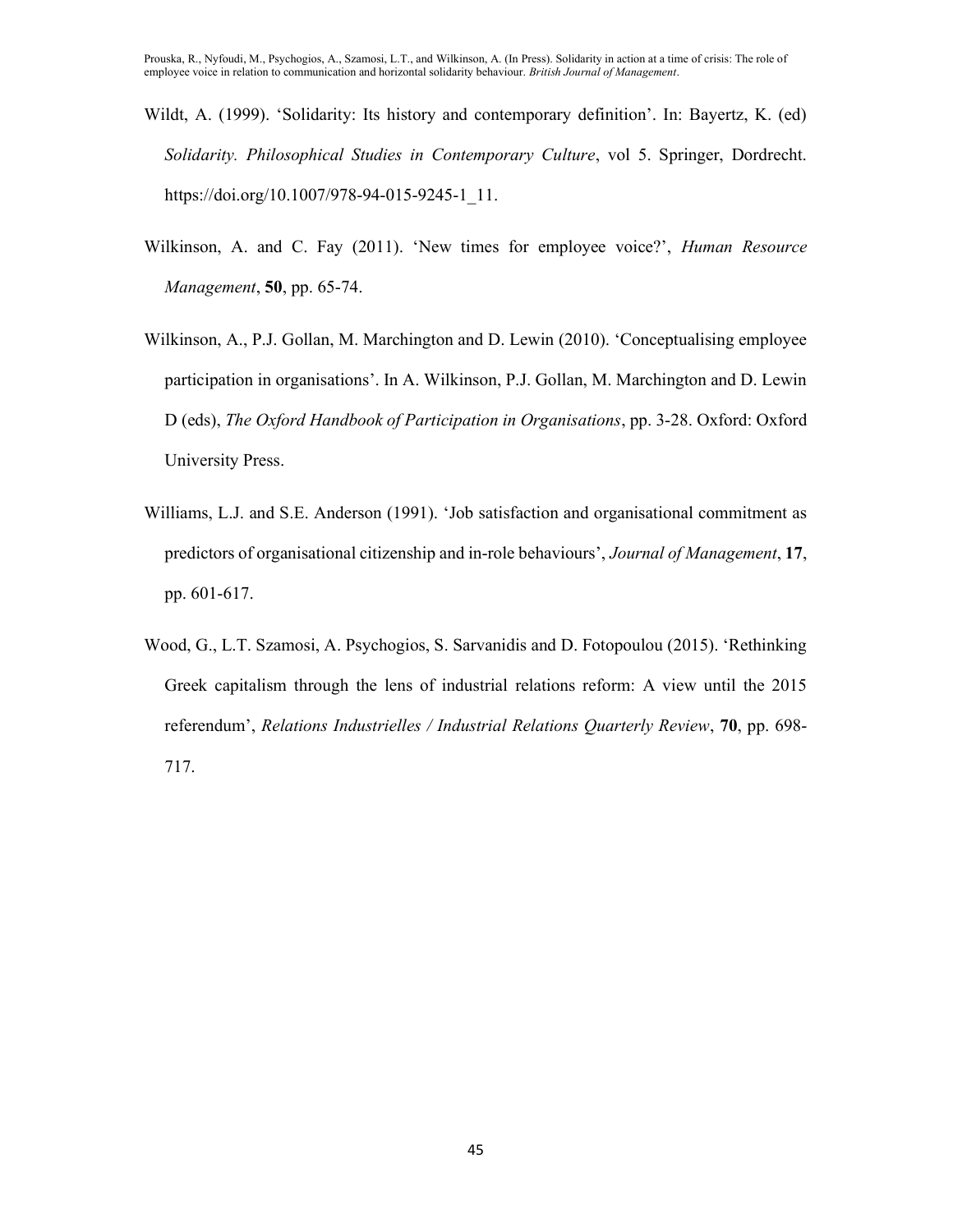# Figure 1. Proposed framework



Note: Communication refers to top-down employee communication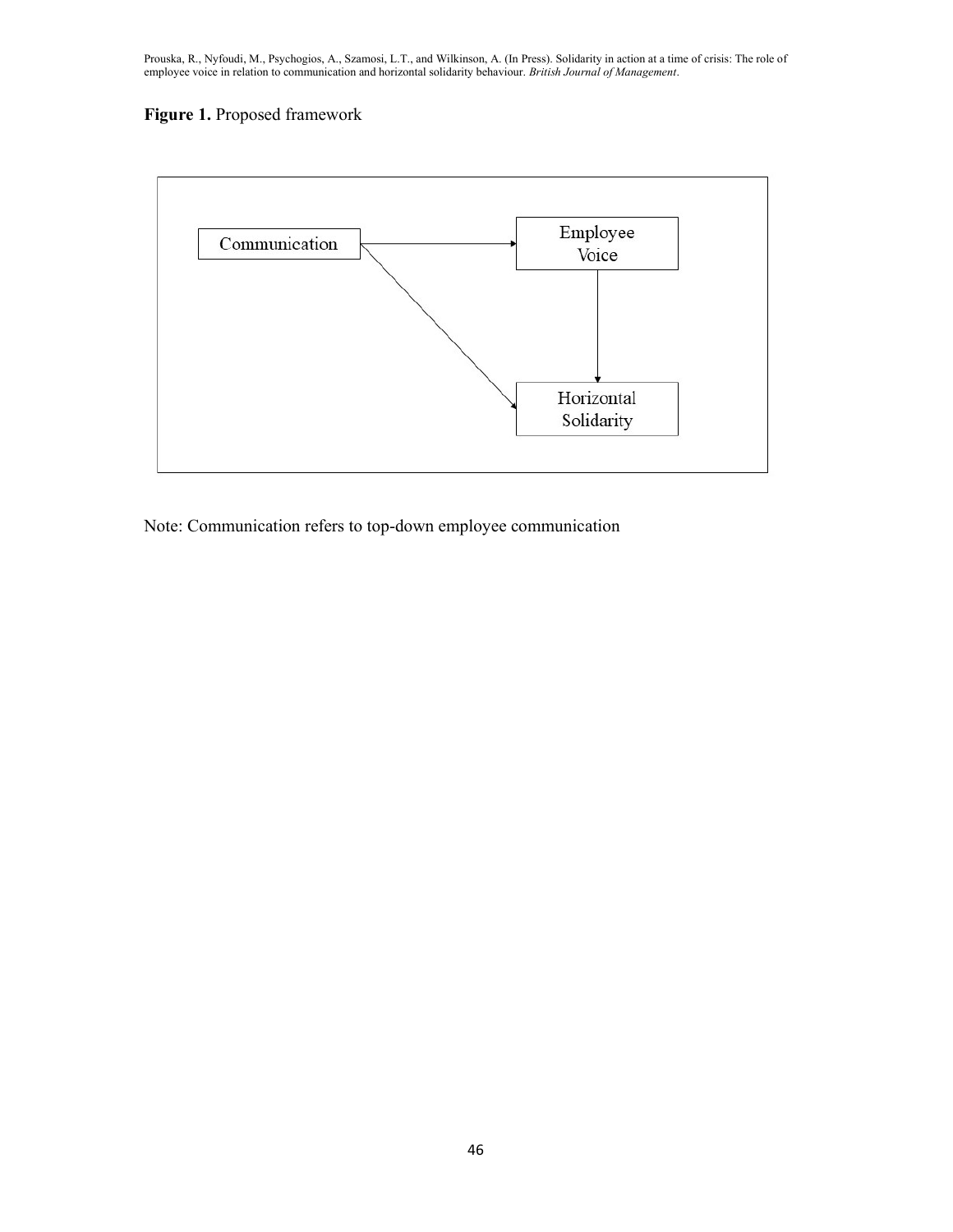



Note: Communication refers to top-down employee communication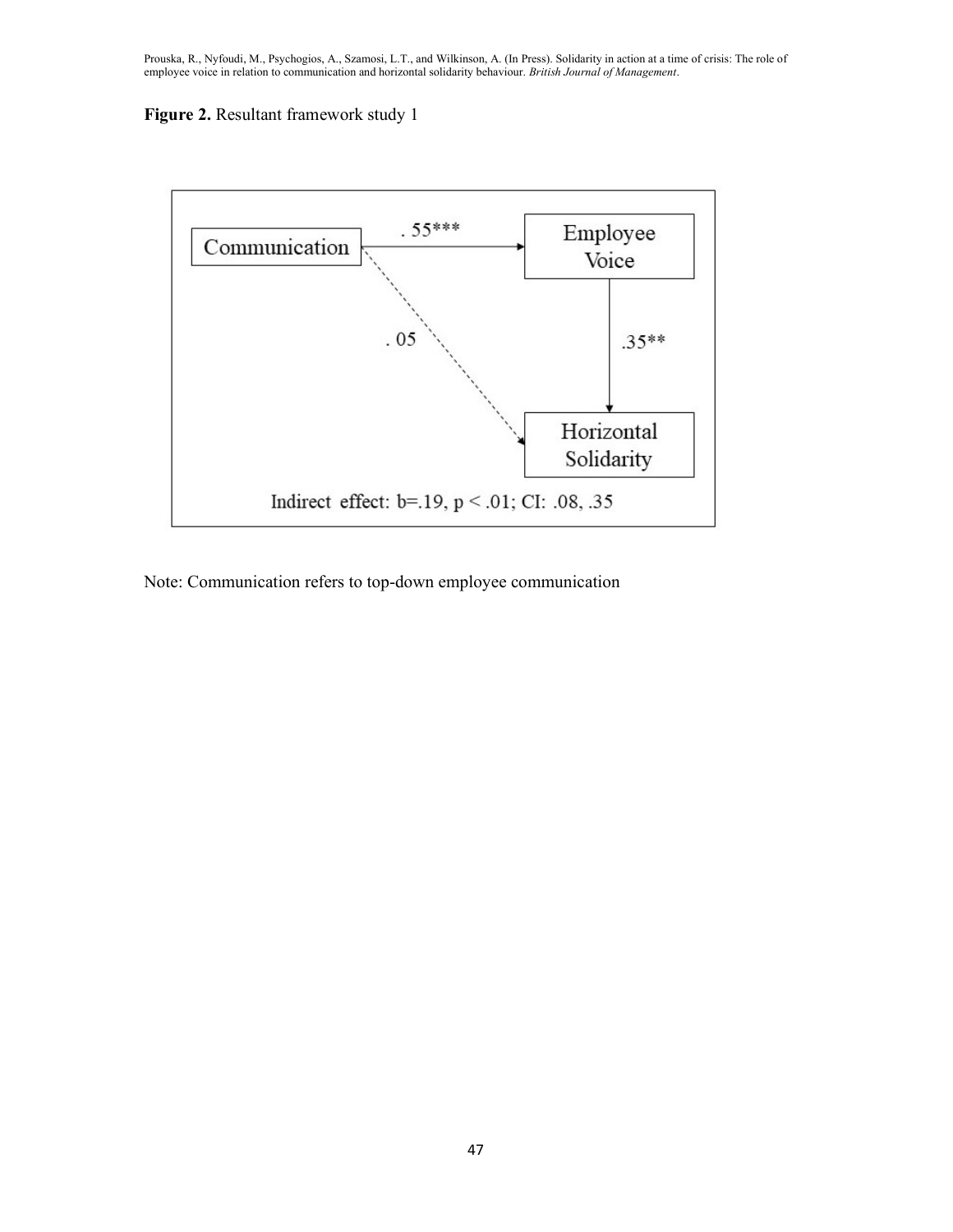# Figure 3. Resultant framework study 2



Note: Communication refers to top-down employee communication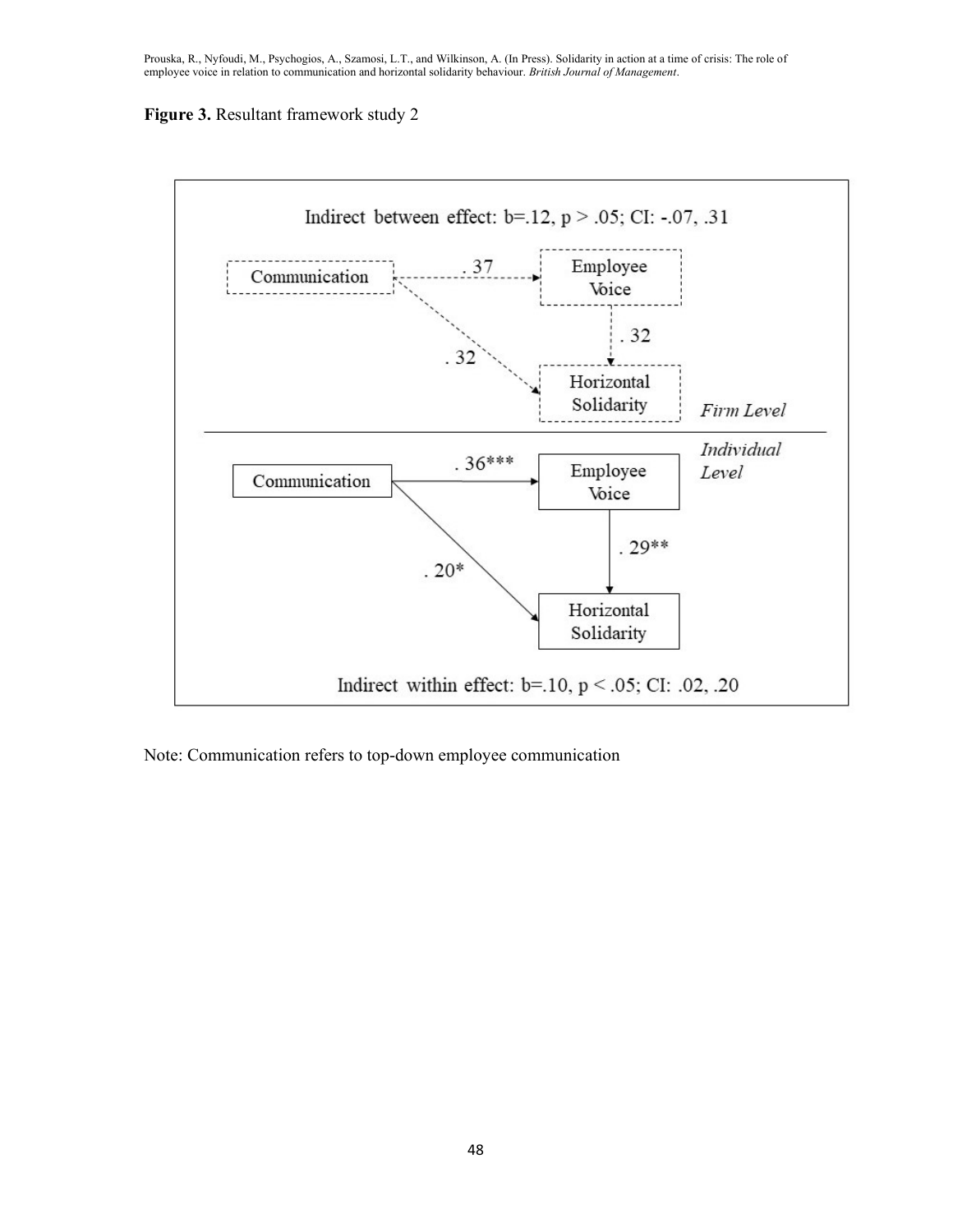| <b>Models</b>      | ${\bf x}^2$ | $\Delta \chi^2$              | df | <b>RMSE</b><br>$\mathbf{A}$ | <b>SRM</b><br>R | <b>CFI</b> | <b>Akaike</b> |
|--------------------|-------------|------------------------------|----|-----------------------------|-----------------|------------|---------------|
| Study 1            |             |                              |    |                             |                 |            |               |
| Three-factor model | 152.034     | $\qquad \qquad \blacksquare$ | 74 | .078                        | .052            | .929       | 6643.411      |
| Two-factor model   | 214.603***  | $62.569***$                  | 76 | .102                        | .066            | .873       | 6701.980      |
| One-factor model   | 358.542***  | $206.508***$                 | 77 | .279                        | .151            | .721       | 6867.919      |
| Study 2            |             |                              |    |                             |                 |            |               |
| Three-factor model | 218.623     | $\qquad \qquad \blacksquare$ | 74 | .076                        | .049            | .917       | 13552.780     |
| Two-factor model   | 449.851     | 231.228***                   | 76 | .121                        | .090            | .787       | 13780.008     |
| One-factor model   | 733.950     | 515.327***                   | 77 | .159                        | .119            | .625       | 14062.108     |

# Table 1. Confirmatory factor analysis for hypothesised variables

\*\*\* =  $p < .001$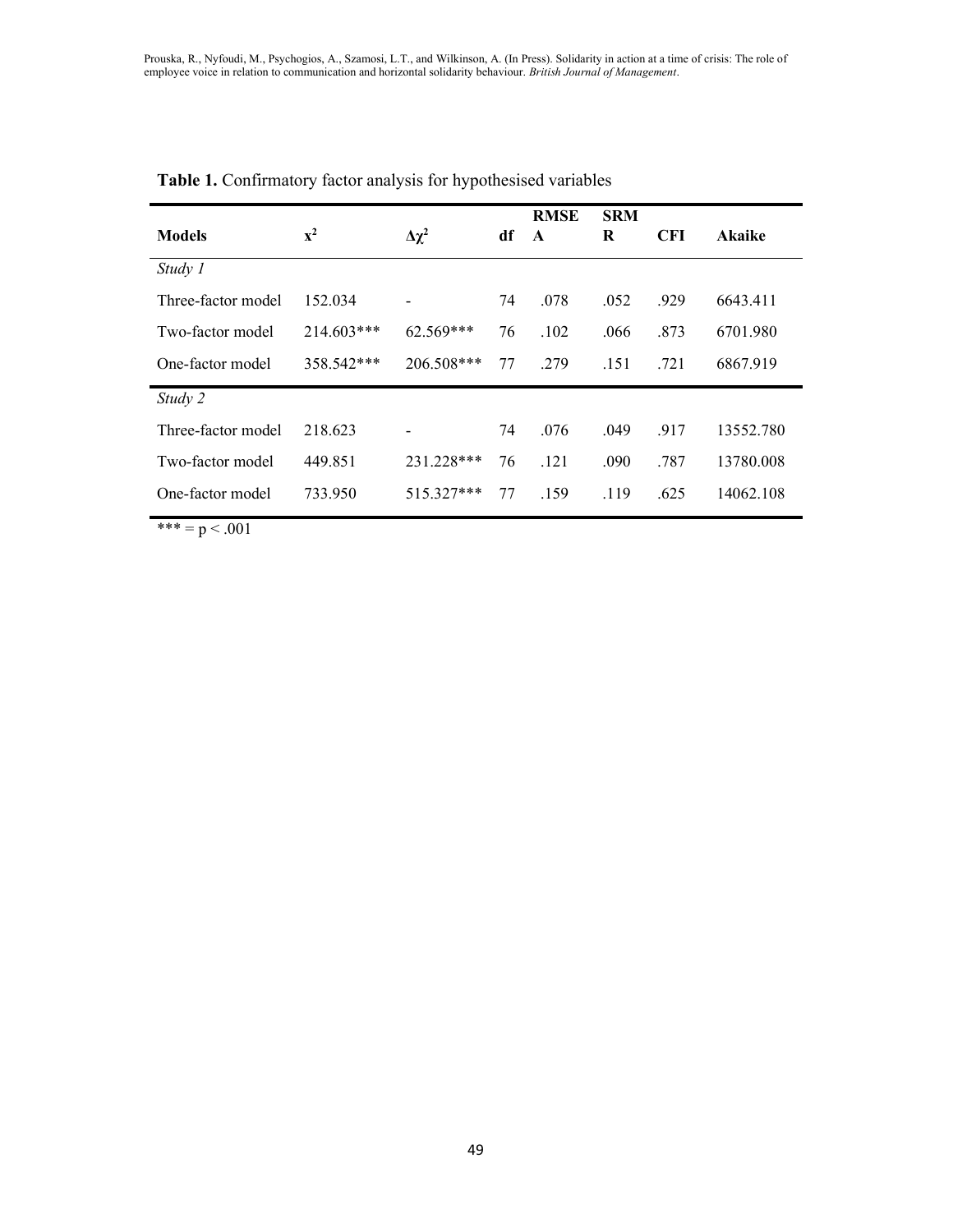|                             | Means | SD   | $\mathbf{1}$ | $\overline{2}$ | 3        | $\overline{4}$ | 5 |
|-----------------------------|-------|------|--------------|----------------|----------|----------------|---|
| Study 1 ( $N=175$ )         |       |      |              |                |          |                |   |
| $1. \text{Age}$             | .37   | .48  |              |                |          |                |   |
| 2. Size                     | .21   | .41  | .14          |                |          |                |   |
| 3. Communication            | 4.21  | .71  | $.17*$       | $-.20*$        |          |                |   |
| 4. Voice                    | 5.44  | .98  | $.16*$       | $-.13$         | $.55***$ |                |   |
| 5. Horizontal<br>solidarity | 5.22  | 1.25 | $-.06$       | $-.15$         | $.23**$  | $37*$<br>$***$ |   |
| Study 2                     |       |      |              |                |          |                |   |
| Individual Level $(n=336)$  |       |      |              |                |          |                |   |
| $1. \text{Age}$             | .49   | .50  |              |                |          |                |   |
| 2. Communication            | 4.05  | .78  | .10          |                |          |                |   |
| 3. Voice                    | 5.34  | .99  | $-.05$       | $.29***$       |          |                |   |
| 4. Horizontal<br>solidarity | 5.12  | .95  | .01          | $.28***$       | $.35***$ |                |   |
| Firm Level ( $N = 79$ )     |       |      |              |                |          |                |   |
| 5. Size                     | .32   | .50  |              |                |          |                |   |

Table 2. Means, standard deviations and correlations

 $* = p < .05; ** = p < .01; *** = p < .001$ 

Age = control variable for age  $(0 =$  participants less than 35 years old; 1 = participants 35 years old or older); Size = control variable for size  $(0 = \text{ firms with})$ less than 50 employees; 1 = firms with 50-249 employees); Communication = topdown employee communication.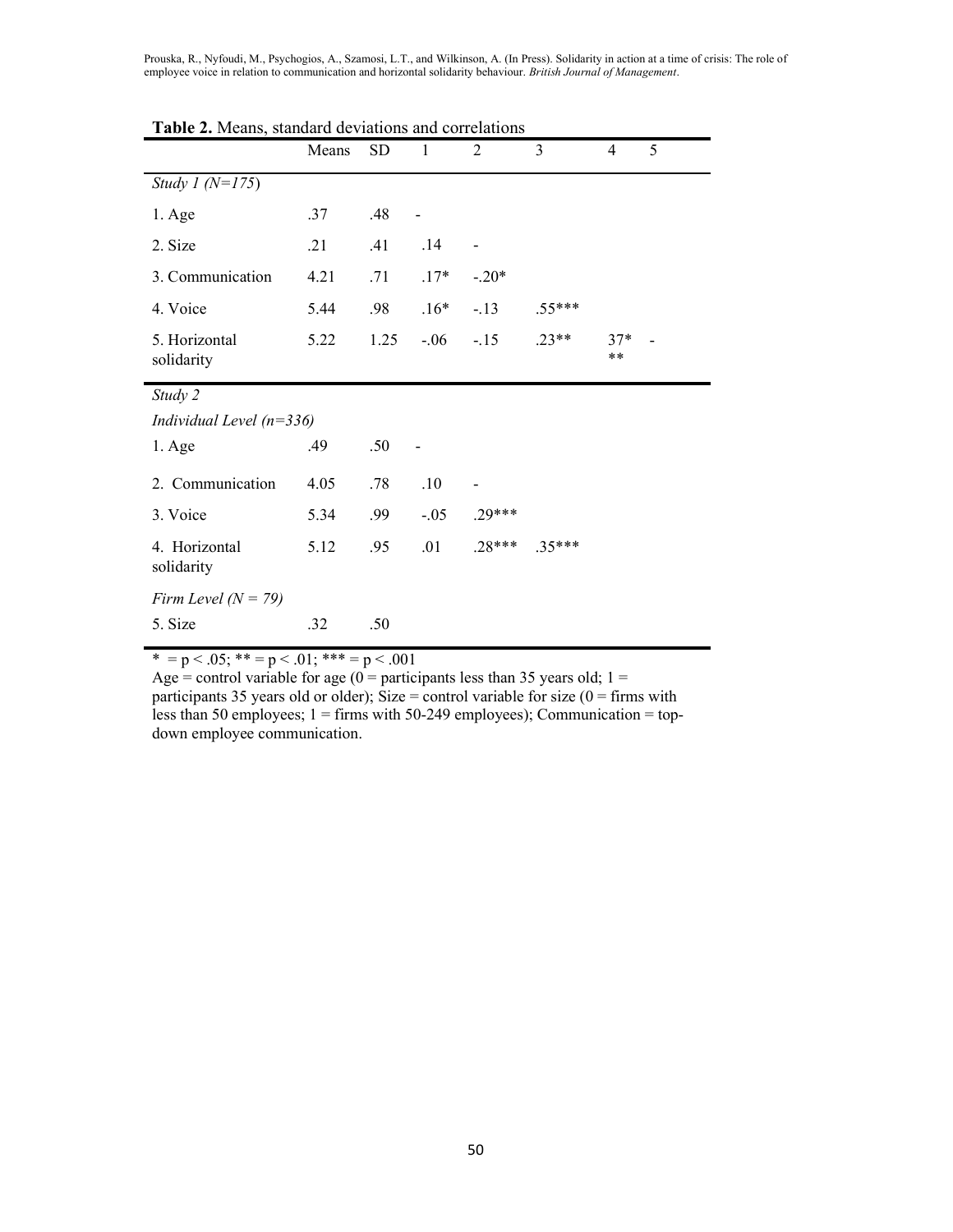| Path                                  | <b>Indirect Effect</b> | Significance | Confidence Intervals |
|---------------------------------------|------------------------|--------------|----------------------|
| Study 1                               |                        |              |                      |
| $COMM \rightarrow EV \rightarrow HSB$ | 0.19                   | p < 0.01     | 0.08, 0.35           |
| Study $2$                             |                        |              |                      |
| Within                                |                        |              |                      |
| $COMM \rightarrow EV \rightarrow HSB$ | 0.10                   | p < 0.05     | 0.02, 0.20           |
| <b>Between</b>                        |                        |              |                      |
| $COMM \rightarrow EV \rightarrow HSB$ | 0.12                   | p > 0.05     | $-0.07, 0.31$        |

| Table. 3. Indirect Effect of top-down employee communication on horizontal solidarity behaviour |
|-------------------------------------------------------------------------------------------------|
| via employee voice                                                                              |

Note: COMM= top-down employee communication; EV=employee voice; HSB = horizontal solidarity behaviour